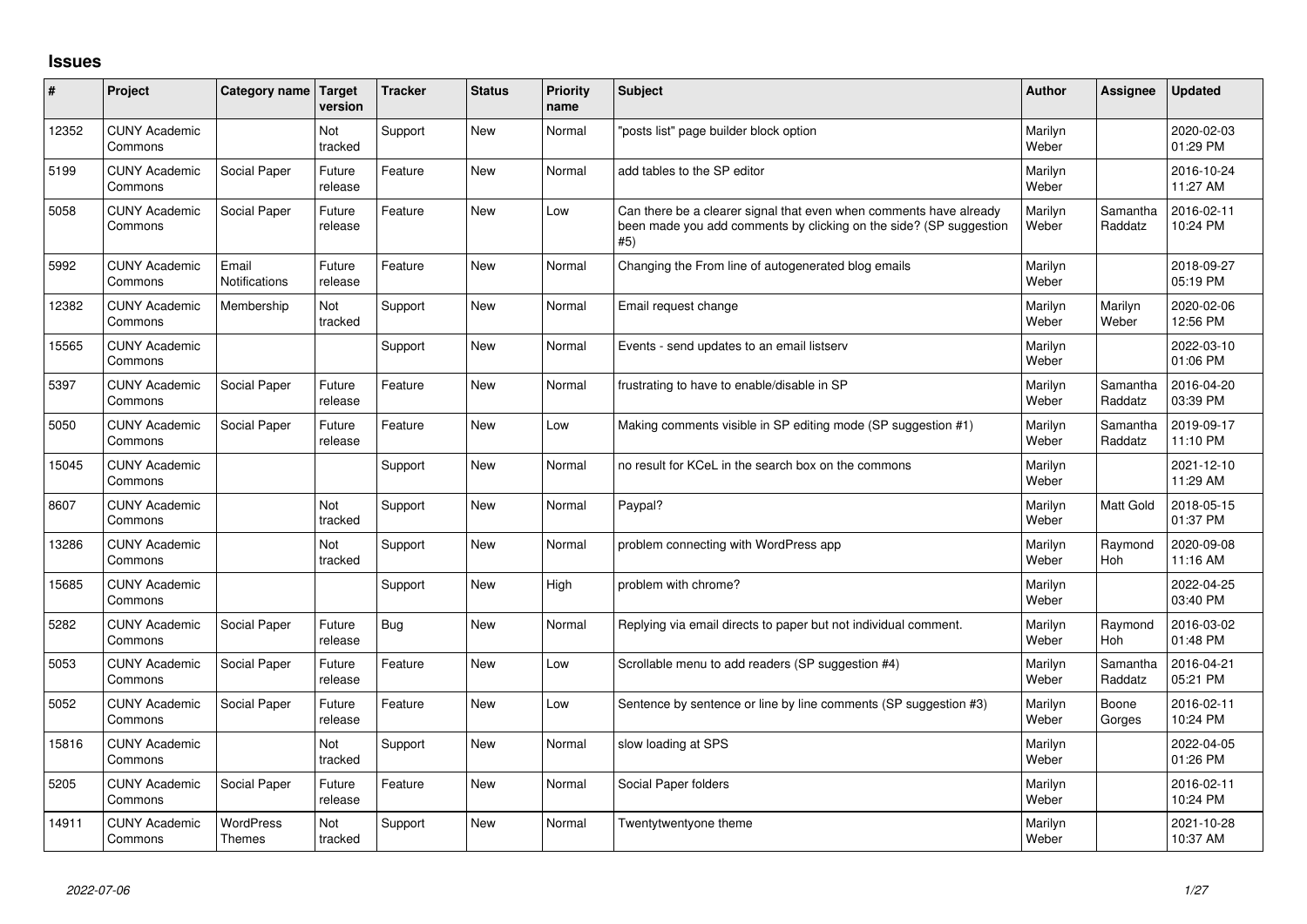| #     | Project                         | Category name               | Target<br>version | <b>Tracker</b> | <b>Status</b>        | <b>Priority</b><br>name | <b>Subject</b>                                                 | <b>Author</b>    | Assignee        | <b>Updated</b>         |
|-------|---------------------------------|-----------------------------|-------------------|----------------|----------------------|-------------------------|----------------------------------------------------------------|------------------|-----------------|------------------------|
| 9835  | <b>CUNY Academic</b><br>Commons | Group Forums                | Future<br>release | Bug            | Assigned             | Normal                  | add a "like" function?                                         | Marilyn<br>Weber | Erik<br>Trainer | 2018-06-05<br>01:49 PM |
| 11519 | <b>CUNY Academic</b><br>Commons |                             | Not<br>tracked    | Support        | Assigned             | Normal                  | comment option not appearing                                   | Marilyn<br>Weber |                 | 2019-09-24<br>10:28 AM |
| 11848 | <b>CUNY Academic</b><br>Commons |                             | Not<br>tracked    | Support        | Hold                 | Normal                  | a Dean of Faculty wants to share a large file                  | Marilyn<br>Weber |                 | 2019-09-24<br>08:44 AM |
| 13912 | <b>CUNY Academic</b><br>Commons |                             | Not<br>tracked    | Feature        | Hold                 | Low                     | posting "missed schedule"                                      | Marilyn<br>Weber |                 | 2021-02-23<br>10:46 AM |
| 12741 | <b>CUNY Academic</b><br>Commons | <b>WordPress</b><br>Plugins | Not<br>tracked    | Support        | Reporter<br>Feedback | Normal                  | <b>Tableau Public Viz Block</b>                                | Marilyn<br>Weber | Raymond<br>Hoh  | 2020-05-12<br>11:00 AM |
| 13034 | <b>CUNY Academic</b><br>Commons |                             | Not<br>tracked    | Support        | Reporter<br>Feedback | Normal                  | a site is asking people to join the Commons to get a download  | Marilyn<br>Weber |                 | 2020-07-12<br>07:23 AM |
| 13255 | <b>CUNY Academic</b><br>Commons |                             | Not<br>tracked    | Support        | Reporter<br>Feedback | Normal                  | Accessibility problems                                         | Marilyn<br>Weber |                 | 2020-09-01<br>05:48 PM |
| 15370 | <b>CUNY Academic</b><br>Commons |                             |                   | Support        | Reporter<br>Feedback | Normal                  | All-in-One Event Calendar?                                     | Marilyn<br>Weber |                 | 2022-02-17<br>11:03 AM |
| 11787 | <b>CUNY Academic</b><br>Commons |                             | Not<br>tracked    | Support        | Reporter<br>Feedback | Normal                  | automated comments notifications on ZenDesk                    | Marilyn<br>Weber |                 | 2019-08-26<br>06:18 PM |
| 13975 | <b>CUNY Academic</b><br>Commons | Social Paper                | Not<br>tracked    | Support        | Reporter<br>Feedback | Normal                  | can't approve comments on Social Paper paper                   | Marilyn<br>Weber |                 | 2021-02-12<br>09:33 AM |
| 10657 | <b>CUNY Academic</b><br>Commons |                             | Not<br>tracked    | Support        | Reporter<br>Feedback | Normal                  | child theme problems                                           | Marilyn<br>Weber |                 | 2018-11-08<br>01:19 PM |
| 11149 | <b>CUNY Academic</b><br>Commons |                             | Not<br>tracked    | Support        | Reporter<br>Feedback | Normal                  | comments getting blocked                                       | Marilyn<br>Weber | Raymond<br>Hoh  | 2019-03-26<br>11:40 AM |
| 13328 | <b>CUNY Academic</b><br>Commons | Group Forums                | Not<br>tracked    | Bug            | Reporter<br>Feedback | Normal                  | cross-posting in two related groups                            | Marilyn<br>Weber | Raymond<br>Hoh  | 2020-09-15<br>10:39 PM |
| 11509 | <b>CUNY Academic</b><br>Commons |                             | Not<br>tracked    | Support        | Reporter<br>Feedback | Normal                  | deleted Page causing a Menu problem?                           | Marilyn<br>Weber |                 | 2019-06-04<br>09:54 AM |
| 15260 | <b>CUNY Academic</b><br>Commons |                             |                   | Support        | Reporter<br>Feedback | Normal                  | Diacritical markings   European Stages                         | Marilyn<br>Weber |                 | 2022-02-04<br>08:16 AM |
| 9207  | <b>CUNY Academic</b><br>Commons |                             | Future<br>release | Support        | Reporter<br>Feedback | Normal                  | display dashboards made in Tableau?                            | Marilyn<br>Weber | Boone<br>Gorges | 2018-04-10<br>10:42 AM |
| 15655 | <b>CUNY Academic</b><br>Commons |                             | 2.0.3             | Support        | Reporter<br>Feedback | Normal                  | Event Aggregator plugin?                                       | Marilyn<br>Weber |                 | 2022-06-29<br>11:32 AM |
| 14398 | <b>CUNY Academic</b><br>Commons |                             | Not<br>tracked    | Support        | Reporter<br>Feedback | Normal                  | Events plug-in notification problem                            | Marilyn<br>Weber |                 | 2021-05-11<br>11:21 AM |
| 15169 | <b>CUNY Academic</b><br>Commons |                             | 2.0.3             | Support        | Reporter<br>Feedback | Normal                  | new Prelude website zipfiles for custom theme and other files. | Marilyn<br>Weber |                 | 2022-06-29<br>11:32 AM |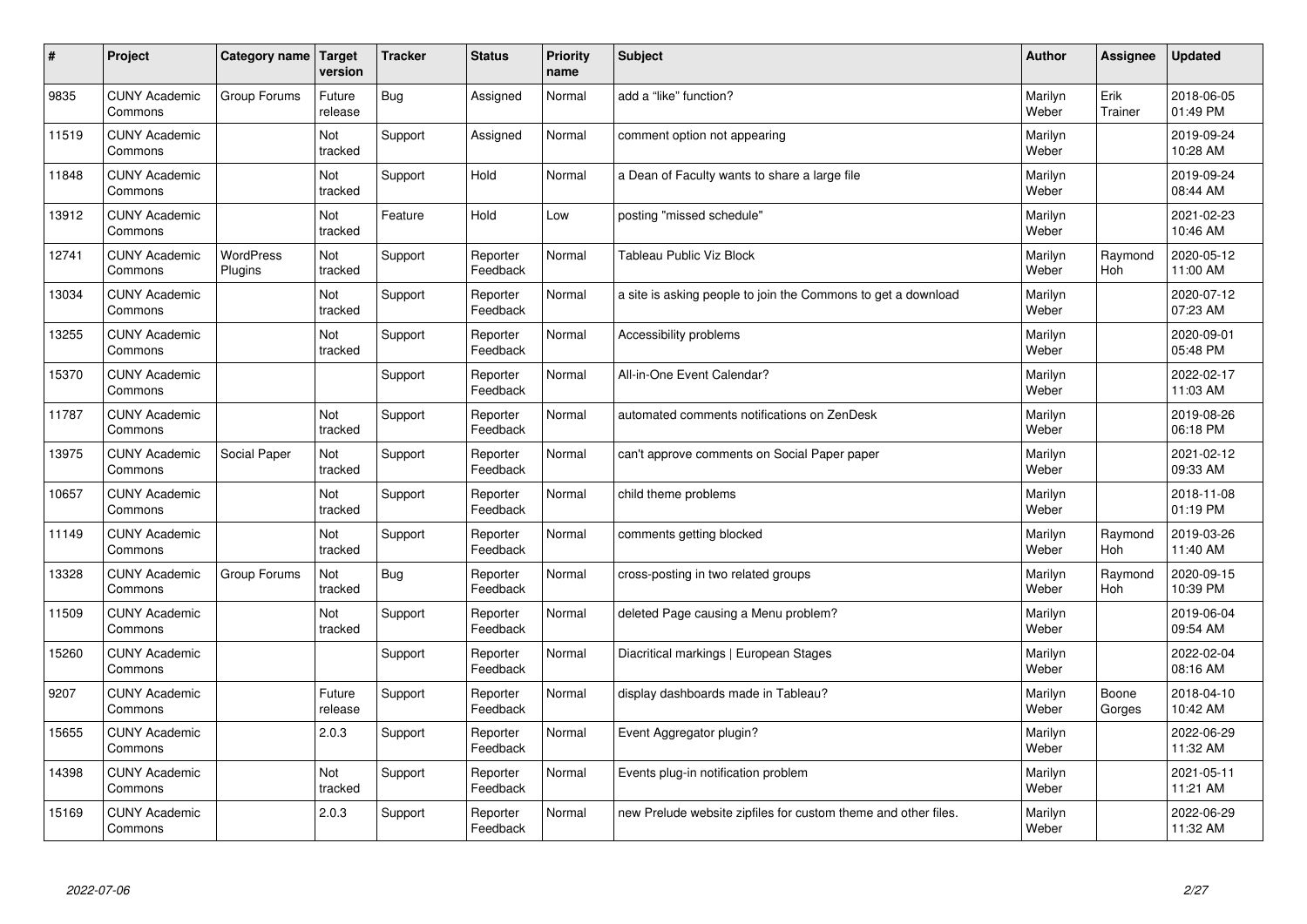| #     | Project                         | Category name   Target            | version           | <b>Tracker</b> | <b>Status</b>        | Priority<br>name | <b>Subject</b>                                                                             | <b>Author</b>    | <b>Assignee</b>       | <b>Updated</b>         |
|-------|---------------------------------|-----------------------------------|-------------------|----------------|----------------------|------------------|--------------------------------------------------------------------------------------------|------------------|-----------------------|------------------------|
| 14074 | <b>CUNY Academic</b><br>Commons | WordPress<br>(misc)               | Not<br>tracked    | Support        | Reporter<br>Feedback | Normal           | page password protection problem                                                           | Marilyn<br>Weber |                       | 2021-03-02<br>11:03 AM |
| 11971 | <b>CUNY Academic</b><br>Commons | Email<br>Notifications            | Future<br>release | Bug            | Reporter<br>Feedback | Low              | Pictures obscured in emailed post notifications                                            | Marilyn<br>Weber | Raymond<br>Hoh        | 2019-11-21<br>01:14 PM |
| 11771 | <b>CUNY Academic</b><br>Commons |                                   | Not<br>tracked    | Support        | Reporter<br>Feedback | Normal           | post displays in sections                                                                  | Marilyn<br>Weber |                       | 2019-08-20<br>10:34 AM |
| 14900 | <b>CUNY Academic</b><br>Commons |                                   | Not<br>tracked    | Support        | Reporter<br>Feedback | Normal           | previous theme?                                                                            | Marilyn<br>Weber |                       | 2021-10-25<br>10:31 AM |
| 16110 | <b>CUNY Academic</b><br>Commons |                                   |                   | Support        | Reporter<br>Feedback | Normal           | remove Creative Commons license from pages?                                                | Marilyn<br>Weber | Raymond<br><b>Hoh</b> | 2022-05-17<br>06:11 PM |
| 16099 | <b>CUNY Academic</b><br>Commons |                                   |                   | Support        | Reporter<br>Feedback | Normal           | request for Newsletter Glue                                                                | Marilyn<br>Weber |                       | 2022-05-13<br>12:14 PM |
| 12360 | <b>CUNY Academic</b><br>Commons | <b>WordPress</b><br><b>Themes</b> | Not<br>tracked    | Bug            | Reporter<br>Feedback | Normal           | site just says "DANTE We are currently in maintenance mode, please<br>check back shortly." | Marilyn<br>Weber |                       | 2020-02-04<br>12:13 PM |
| 12350 | <b>CUNY Academic</b><br>Commons | Blogs<br>(BuddyPress)             | Not<br>tracked    | Support        | Reporter<br>Feedback | Normal           | URL creation problem                                                                       | Marilyn<br>Weber |                       | 2020-02-03<br>11:27 AM |
| 14784 | <b>CUNY Academic</b><br>Commons |                                   |                   | Support        | Reporter<br>Feedback | Normal           | User report of logo problem when using Customizer theme                                    | Marilyn<br>Weber |                       | 2021-09-17<br>10:25 AM |
| 10273 | <b>CUNY Academic</b><br>Commons | Registration                      | Not<br>tracked    | Support        | Reporter<br>Feedback | Normal           | users combining CF and campus address                                                      | Marilyn<br>Weber |                       | 2019-09-18<br>10:58 AM |
| 11813 | <b>CUNY Academic</b><br>Commons | <b>WordPress</b><br>Plugins       | 1.15.9            | Support        | Resolved             | Normal           | Change Password Protected Message" plugin requests                                         | Marilyn<br>Weber |                       | 2019-09-10<br>05:57 PM |
| 6626  | <b>CUNY Academic</b><br>Commons | Group Files                       | 1.10.1            | Bug            | Resolved             | Normal           | Files from non-member showing up in private group                                          | Marilyn<br>Weber | Boone<br>Gorges       | 2016-11-07<br>03:54 PM |
| 9768  | <b>CUNY Academic</b><br>Commons |                                   | 1.13.2            | Bug            | Resolved             | High             | search function on the Directory page                                                      | Marilyn<br>Weber | Boone<br>Gorges       | 2018-05-14<br>08:45 PM |
| 8937  | <b>CUNY Academic</b><br>Commons |                                   | Not<br>tracked    | Bug            | Resolved             | Normal           | videos gone                                                                                | Marilyn<br>Weber |                       | 2017-12-01<br>11:27 AM |
| 15978 | <b>CUNY Academic</b><br>Commons | WordPress -<br>Media              | 2.0.2             | Support        | Resolved             | Normal           | tex files?                                                                                 | Marilyn<br>Weber | Raymond<br>Hoh        | 2022-06-28<br>09:09 PM |
| 11483 | <b>CUNY Academic</b><br>Commons |                                   | 1.15.2            | Bug            | Resolved             | Normal           | 'Add New user" not working                                                                 | Marilyn<br>Weber |                       | 2019-05-21<br>02:26 PM |
| 9282  | <b>CUNY Academic</b><br>Commons | Group Forums                      | 1.12.9            | Bug            | Resolved             | Normal           | 'Forum ID is missing" error?                                                               | Marilyn<br>Weber |                       | 2018-02-27<br>10:32 AM |
| 16172 | <b>CUNY Academic</b><br>Commons | <b>WordPress</b><br>(misc)        | 2.0.2             | Bug            | Resolved             | Normal           | 'Lost your password" link not in error messge                                              | Marilyn<br>Weber | Raymond<br>Hoh        | 2022-06-14<br>09:21 PM |
| 2994  | <b>CUNY Academic</b><br>Commons | <b>BuddyPress</b><br>(misc)       | 1.5.16            | Bug            | Resolved             | High             | "My forums" link gives "page not found" error                                              | Marilyn<br>Weber | Boone<br>Gorges       | 2014-01-29<br>03:44 PM |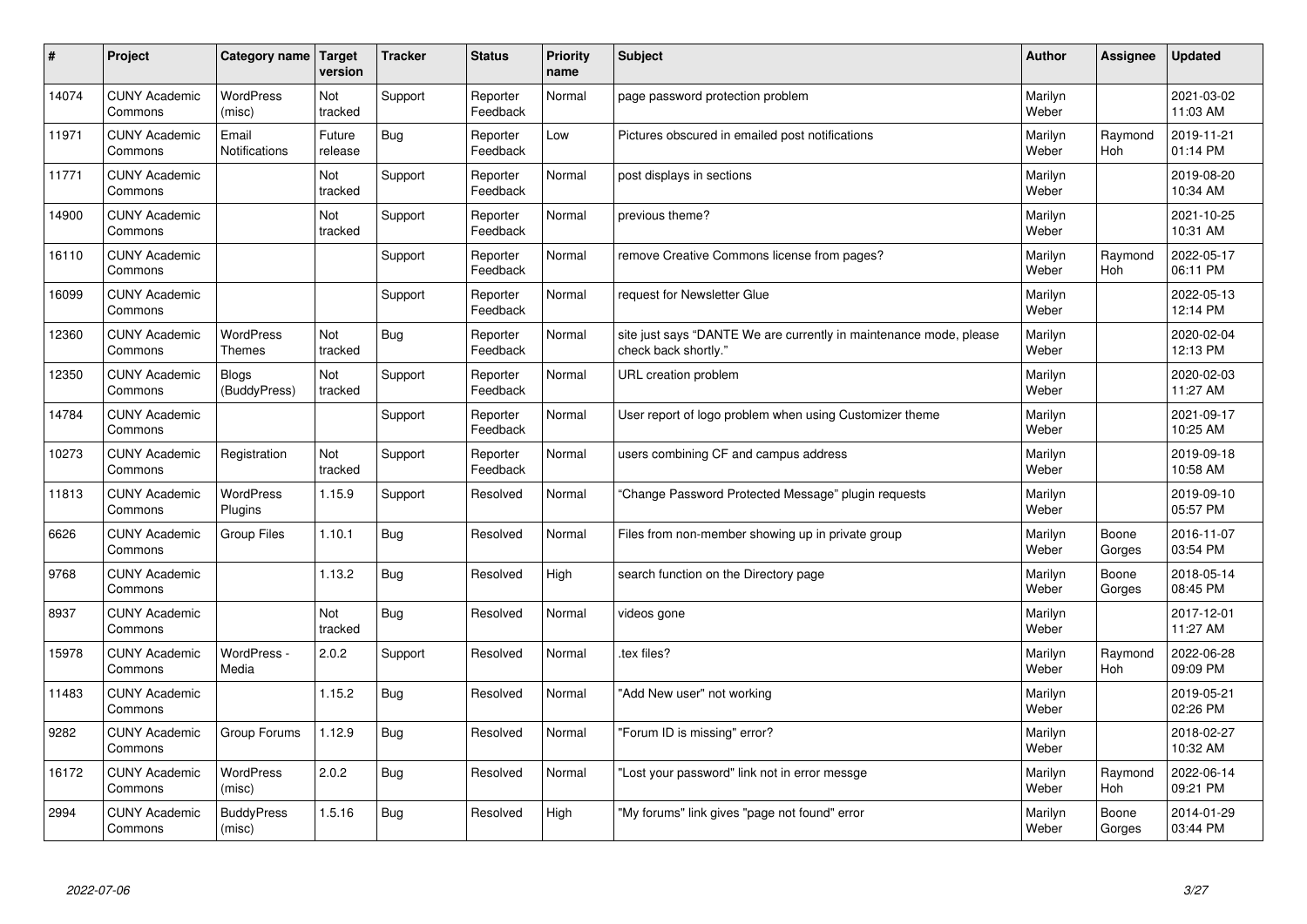| #     | Project                         | Category name   Target             | version        | <b>Tracker</b> | <b>Status</b> | <b>Priority</b><br>name | <b>Subject</b>                                              | <b>Author</b>    | Assignee              | <b>Updated</b>         |
|-------|---------------------------------|------------------------------------|----------------|----------------|---------------|-------------------------|-------------------------------------------------------------|------------------|-----------------------|------------------------|
| 8620  | <b>CUNY Academic</b><br>Commons | ZenDesk                            | 1.11.11        | Bug            | Resolved      | High                    | 'Send us a message" not working                             | Marilyn<br>Weber | Raymond<br><b>Hoh</b> | 2017-08-29<br>04:13 PM |
| 14246 | <b>CUNY Academic</b><br>Commons |                                    | 1.18.8         | Support        | Resolved      | Normal                  | 'Weekly jQuery Migrate Status Update"                       | Marilyn<br>Weber |                       | 2021-04-13<br>11:08 AM |
| 15545 | <b>CUNY Academic</b><br>Commons | <b>WordPress</b><br>Plugins        | 1.19.5         | Feature        | Resolved      | Normal                  | 'ZI Hide Featured Image" plugin request                     | Marilyn<br>Weber | Boone<br>Gorges       | 2022-03-09<br>10:09 AM |
| 11665 | <b>CUNY Academic</b><br>Commons |                                    |                | Support        | Resolved      | Immediate               | "My Groups" conflating two groups                           | Marilyn<br>Weber |                       | 2019-07-24<br>10:43 PM |
| 9355  | <b>CUNY Academic</b><br>Commons |                                    | Not<br>tracked | Support        | Resolved      | Normal                  | 14gb of video?                                              | Marilyn<br>Weber |                       | 2018-03-13<br>11:56 AM |
| 13944 | <b>CUNY Academic</b><br>Commons | <b>WordPress</b><br><b>Plugins</b> | 1.18.4         | Support        | Resolved      | Normal                  | 3D FlipBook request                                         | Marilyn<br>Weber |                       | 2021-02-09<br>11:05 AM |
| 11453 | <b>CUNY Academic</b><br>Commons | <b>WordPress</b><br>(misc)         | 1.15.2         | Bug            | Resolved      | Normal                  | 403 error on Firefox                                        | Marilyn<br>Weber | Raymond<br>Hoh        | 2019-05-28<br>11:46 AM |
| 6106  | <b>CUNY Academic</b><br>Commons | Server                             | Not<br>tracked | Bug            | Resolved      | Normal                  | 504 error                                                   | Marilyn<br>Weber |                       | 2017-11-15<br>01:55 PM |
| 4997  | <b>CUNY Academic</b><br>Commons | <b>WordPress</b><br>Plugins        | 1.9.4          | Feature        | Resolved      | Normal                  | ability to embed maps from StoryMapJS?                      | Marilyn<br>Weber | Boone<br>Gorges       | 2016-01-07<br>12:34 PM |
| 10440 | <b>CUNY Academic</b><br>Commons |                                    | Not<br>tracked | Support        | Resolved      | Normal                  | Acert post problem                                          | Marilyn<br>Weber |                       | 2018-12-10<br>03:57 PM |
| 9992  | <b>CUNY Academic</b><br>Commons |                                    | 1.13.6         | Bug            | Resolved      | Normal                  | ACERT website down again                                    | Marilyn<br>Weber |                       | 2018-07-10<br>12:15 PM |
| 13541 | <b>CUNY Academic</b><br>Commons |                                    | Not<br>tracked | Support        | Resolved      | Normal                  | add a page template to OER site.                            | Marilyn<br>Weber |                       | 2020-11-11<br>11:12 AM |
| 3121  | <b>CUNY Academic</b><br>Commons | <b>WordPress</b><br><b>Themes</b>  | 1.5.21         | Bug            | Resolved      | High                    | Add Academica theme?                                        | Marilyn<br>Weber | Boone<br>Gorges       | 2014-03-24<br>11:04 AM |
| 7678  | <b>CUNY Academic</b><br>Commons | Groups (misc)                      | Not<br>tracked | Support        | Resolved      | Normal                  | add admin to student group                                  | Marilyn<br>Weber | Boone<br>Gorges       | 2017-02-15<br>11:58 AM |
| 5396  | <b>CUNY Academic</b><br>Commons |                                    |                | Outreach       | Resolved      | Urgent                  | Add CUNY Central to the survey choices?                     | Marilyn<br>Weber | Samantha<br>Raddatz   | 2016-03-31<br>01:38 PM |
| 6602  | <b>CUNY Academic</b><br>Commons | ZenDesk                            | 1.10           | Bug            | Resolved      | High                    | Add Friend button not working                               | Marilyn<br>Weber | Raymond<br><b>Hoh</b> | 2016-11-04<br>12:14 PM |
| 10932 | <b>CUNY Academic</b><br>Commons |                                    |                | Support        | Resolved      | Normal                  | add me as admin to meenaalexander.com                       | Marilyn<br>Weber | <b>Matt Gold</b>      | 2019-01-09<br>02:12 PM |
| 8401  | <b>CUNY Academic</b><br>Commons | Membership                         | Not<br>tracked | Support        | Resolved      | Normal                  | add me as an admin                                          | Marilyn<br>Weber | Boone<br>Gorges       | 2017-07-11<br>11:40 AM |
| 8120  | <b>CUNY Academic</b><br>Commons | Membership                         | Not<br>tracked | Support        | Resolved      | Normal                  | add me as an admin to https://nyslavery.commons.gc.cuny.edu | Marilyn<br>Weber |                       | 2017-05-10<br>02:19 PM |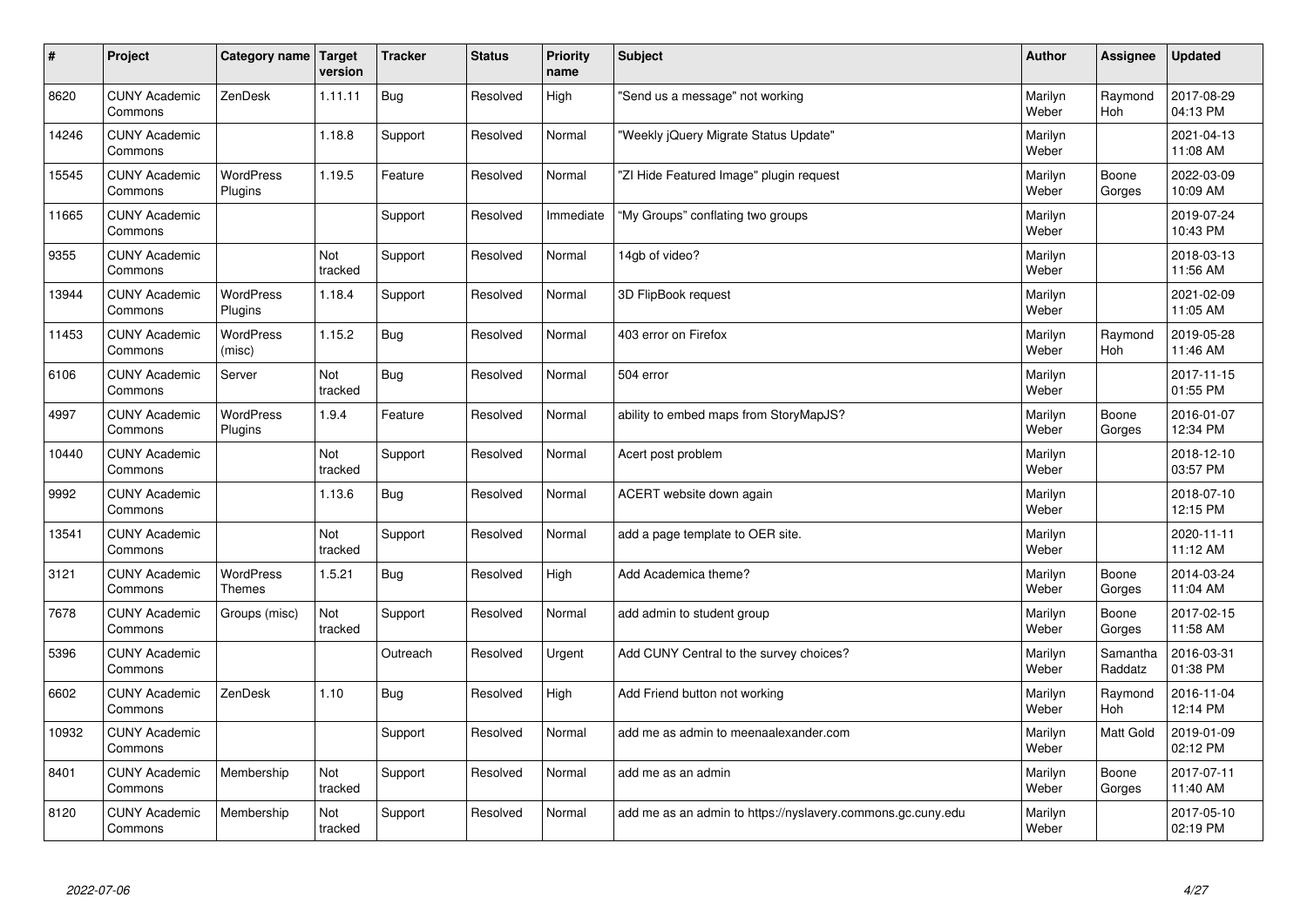| #     | Project                         | Category name                | Target<br>version | <b>Tracker</b> | <b>Status</b> | <b>Priority</b><br>name | <b>Subject</b>                                             | <b>Author</b>    | Assignee         | <b>Updated</b>         |
|-------|---------------------------------|------------------------------|-------------------|----------------|---------------|-------------------------|------------------------------------------------------------|------------------|------------------|------------------------|
| 10066 | <b>CUNY Academic</b><br>Commons | Membership                   | Not<br>tracked    | Support        | Resolved      | Normal                  | add me as an admin to https://pkms.commons.gc.cuny.edu/    | Marilyn<br>Weber |                  | 2018-07-26<br>11:54 AM |
| 7922  | <b>CUNY Academic</b><br>Commons | Membership                   | Not<br>tracked    | Support        | Resolved      | Normal                  | add me as an admin to the MALs alumni site?                | Marilyn<br>Weber |                  | 2017-04-06<br>05:19 PM |
| 13935 | <b>CUNY Academic</b><br>Commons | <b>WordPress</b><br>Plugins  | 1.18.4            | Support        | Resolved      | Low                     | Add Users sidebar widget not working                       | Marilyn<br>Weber |                  | 2021-02-09<br>11:05 AM |
| 8471  | <b>CUNY Academic</b><br>Commons |                              | Not<br>tracked    | Support        | Resolved      | Normal                  | admin at https://commons.gc.cuny.edu/                      | Marilyn<br>Weber |                  | 2017-09-06<br>01:50 PM |
| 9535  | <b>CUNY Academic</b><br>Commons |                              | Not<br>tracked    | Support        | Resolved      | Normal                  | admin for https://video.commons.gc.cuny.edu/?              | Marilyn<br>Weber | <b>Matt Gold</b> | 2018-04-13<br>05:06 PM |
| 8222  | <b>CUNY Academic</b><br>Commons | Membership                   | Not<br>tracked    | Support        | Resolved      | Normal                  | Admin for iletc.commons.gc.cuny.edu                        | Marilyn<br>Weber | Boone<br>Gorges  | 2017-06-08<br>10:06 AM |
| 4834  | <b>CUNY Academic</b><br>Commons | <b>Blogs</b><br>(BuddyPress) |                   | Bug            | Resolved      | Normal                  | Admin invite problem                                       | Marilyn<br>Weber | Boone<br>Gorges  | 2015-11-13<br>12:25 PM |
| 8481  | <b>CUNY Academic</b><br>Commons | Membership                   | Not<br>tracked    | Support        | Resolved      | Normal                  | admin of http://swipanalytic.org/organizers/               | Marilyn<br>Weber |                  | 2019-02-19<br>01:58 PM |
| 8531  | <b>CUNY Academic</b><br>Commons | Membership                   | Not<br>tracked    | Support        | Resolved      | Normal                  | admin of https://admissions.commons.gc.cuny.edu            | Marilyn<br>Weber |                  | 2017-08-15<br>04:20 PM |
| 9919  | <b>CUNY Academic</b><br>Commons |                              | Not<br>tracked    | Bug            | Resolved      | Normal                  | admin of https://sphcurriculum.commons.gc.cuny.edu         | Marilyn<br>Weber |                  | 2018-06-12<br>09:37 PM |
| 12038 | <b>CUNY Academic</b><br>Commons |                              | 1.15.13           | Bug            | Resolved      | Normal                  | admin visibility problem at careerplan.commons.gc.cuny.edu | Marilyn<br>Weber |                  | 2019-11-12<br>10:20 AM |
| 14594 | <b>CUNY Academic</b><br>Commons |                              | Not<br>tracked    | Support        | Resolved      | Normal                  | Administration email verification?                         | Marilyn<br>Weber |                  | 2021-07-12<br>11:40 AM |
| 3620  | <b>CUNY Academic</b><br>Commons | Groups (misc)                | Not<br>tracked    | <b>Bug</b>     | Resolved      | Normal                  | admins of The Group for Group Admins                       | Marilyn<br>Weber |                  | 2014-11-03<br>08:38 AM |
| 12515 | <b>CUNY Academic</b><br>Commons | cuny.is                      | 1.16.7            | Support        | Resolved      | Normal                  | AJAX actions on cuny.is admin page are failing             | Marilyn<br>Weber |                  | 2020-03-10<br>11:57 AM |
| 13173 | <b>CUNY Academic</b><br>Commons | Group Library                | 1.17.1            | Support        | Resolved      | High                    | all uploads to the library are silent                      | Marilyn<br>Weber |                  | 2020-08-10<br>04:12 PM |
| 13238 | <b>CUNY Academic</b><br>Commons | WordPress -<br>Media         | 1.17.3            | Support        | Resolved      | Normal                  | allow ppsx file?                                           | Marilyn<br>Weber | Raymond<br>Hoh   | 2020-09-10<br>11:46 AM |
| 13013 | <b>CUNY Academic</b><br>Commons |                              | Not<br>tracked    | <b>Bug</b>     | Resolved      | Normal                  | an invite to Group Admins from Brian Foote?!               | Marilyn<br>Weber |                  | 2020-07-07<br>02:36 PM |
| 8200  | <b>CUNY Academic</b><br>Commons | Groups (misc)                | Not<br>tracked    | <b>Bug</b>     | Resolved      | Normal                  | Announcements has disappeared                              | Marilyn<br>Weber | Boone<br>Gorges  | 2017-05-26<br>04:04 PM |
| 8855  | <b>CUNY Academic</b><br>Commons |                              | Not<br>tracked    | Support        | Resolved      | Normal                  | another email change request                               | Marilyn<br>Weber |                  | 2017-10-25<br>10:55 AM |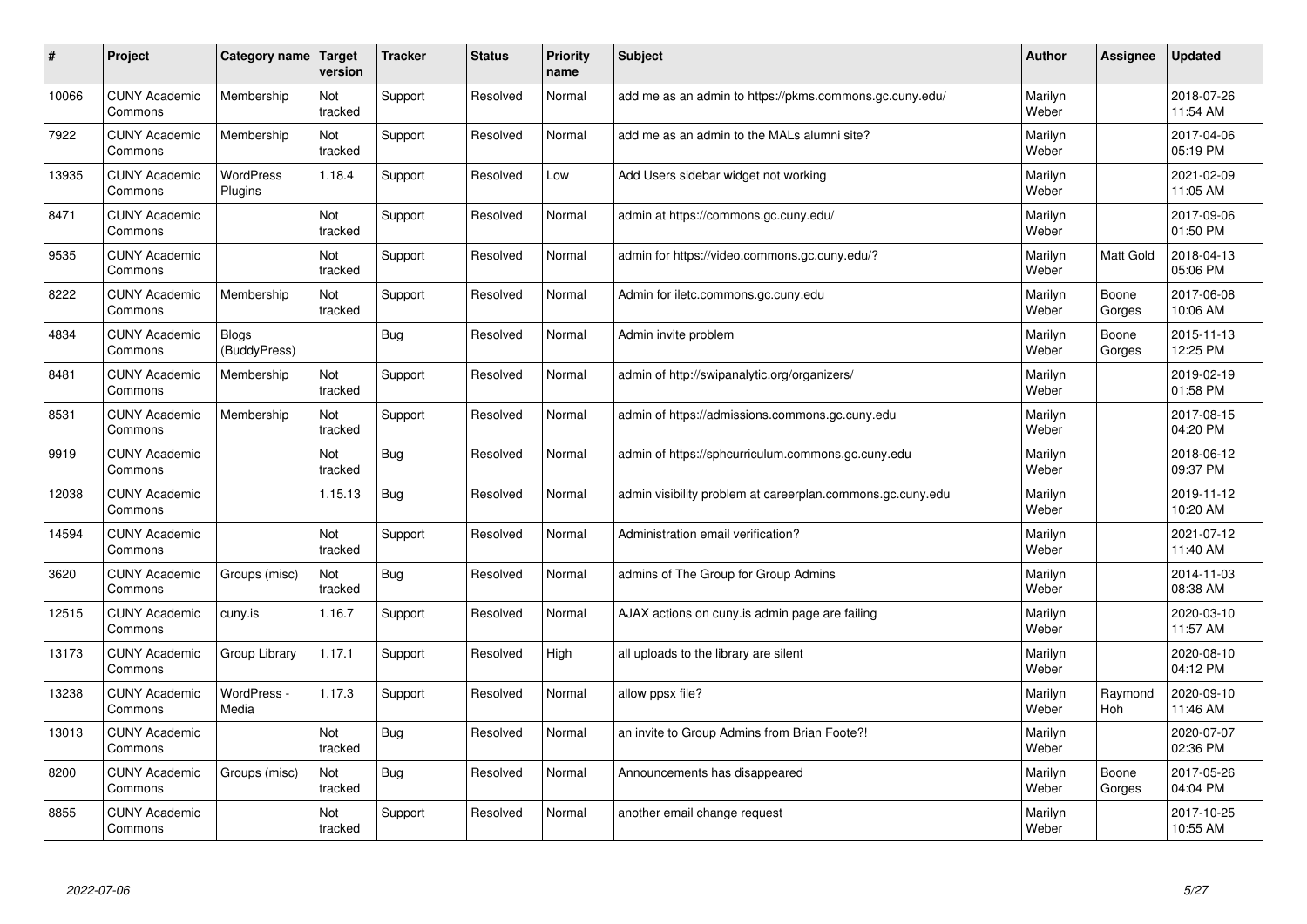| $\sharp$ | Project                         | Category name   Target      | version        | <b>Tracker</b> | <b>Status</b> | <b>Priority</b><br>name | <b>Subject</b>                                             | <b>Author</b>    | Assignee         | <b>Updated</b>         |
|----------|---------------------------------|-----------------------------|----------------|----------------|---------------|-------------------------|------------------------------------------------------------|------------------|------------------|------------------------|
| 10006    | <b>CUNY Academic</b><br>Commons | Membership                  | Not<br>tracked | Support        | Resolved      | Normal                  | another email change request                               | Marilyn<br>Weber |                  | 2018-07-13<br>12:36 PM |
| 11217    | <b>CUNY Academic</b><br>Commons | Membership                  | Not<br>tracked | Support        | Resolved      | Normal                  | Another email update                                       | Marilyn<br>Weber |                  | 2019-03-12<br>03:37 PM |
| 5037     | <b>CUNY Academic</b><br>Commons | Registration                | Not<br>tracked | Support        | Resolved      | Normal                  | Another Forgotten password for user with new email address | Marilyn<br>Weber | Boone<br>Gorges  | 2015-12-22<br>05:24 PM |
| 12346    | <b>CUNY Academic</b><br>Commons | Redmine                     |                | Support        | Resolved      | Normal                  | another Redmine request                                    | Marilyn<br>Weber | <b>Matt Gold</b> | 2020-01-30<br>08:20 PM |
| 8577     | <b>CUNY Academic</b><br>Commons | Membership                  | Not<br>tracked | Support        | Resolved      | Normal                  | another user email change                                  | Marilyn<br>Weber |                  | 2017-08-25<br>10:23 AM |
| 14344    | <b>CUNY Academic</b><br>Commons | Domain<br>Mapping           | Not<br>tracked | Support        | Resolved      | Normal                  | arabstages.org site down                                   | Marilyn<br>Weber | Raymond<br>Hoh   | 2021-04-19<br>01:42 PM |
| 9078     | <b>CUNY Academic</b><br>Commons | <b>WordPress</b><br>Plugins | 1.12.7         | Support        | Resolved      | Normal                  | arcgis web maps?                                           | Marilyn<br>Weber | Raymond<br>Hoh   | 2018-01-23<br>11:11 AM |
| 9224     | <b>CUNY Academic</b><br>Commons | Group Files                 | 1.13           | Feature        | Resolved      | Normal                  | attachments to forum posts clutter up Files area           | Marilyn<br>Weber | Boone<br>Gorges  | 2018-03-22<br>03:34 PM |
| 8924     | <b>CUNY Academic</b><br>Commons | <b>WordPress</b><br>Plugins | 1.12.4         | Bug            | Resolved      | Normal                  | auto-remove feature on http://pcp.gc.cuny.edu              | Marilyn<br>Weber | <b>Matt Gold</b> | 2017-12-04<br>10:18 AM |
| 5630     | <b>CUNY Academic</b><br>Commons | WordPress<br><b>Themes</b>  | 1.9.17         | Feature        | Resolved      | Normal                  | Bavota magazine Pro theme                                  | Marilyn<br>Weber | Boone<br>Gorges  | 2016-06-02<br>12:09 AM |
| 14404    | <b>CUNY Academic</b><br>Commons |                             | Not<br>tracked | Support        | Resolved      | Normal                  | blocked IP of user?                                        | Marilyn<br>Weber |                  | 2021-05-10<br>01:00 PM |
| 13675    | <b>CUNY Academic</b><br>Commons | Group Library               | 1.18.1         | Bug            | Resolved      | High                    | broken Library                                             | Marilyn<br>Weber |                  | 2020-12-09<br>05:02 PM |
| 5319     | <b>CUNY Academic</b><br>Commons |                             | Not<br>tracked | Bug            | Resolved      | Normal                  | <b>Broken URL</b>                                          | Marilyn<br>Weber | Marilyn<br>Weber | 2017-11-15<br>05:46 PM |
| 11225    | <b>CUNY Academic</b><br>Commons |                             | Not<br>tracked | Support        | Resolved      | Normal                  | bulk upload?                                               | Marilyn<br>Weber |                  | 2019-09-18<br>10:31 AM |
| 9888     | <b>CUNY Academic</b><br>Commons | <b>WordPress</b><br>Plugins | 1.13.3         | Support        | Resolved      | Normal                  | Business directory Plug-in request                         | Marilyn<br>Weber |                  | 2018-06-12<br>11:52 AM |
| 13958    | <b>CUNY Academic</b><br>Commons |                             | 1.18.4         | Support        | Resolved      | Normal                  | calendar widget problem                                    | Marilyn<br>Weber |                  | 2021-02-09<br>11:05 AM |
| 14129    | <b>CUNY Academic</b><br>Commons | Onboarding                  | 1.18.6         | Support        | Resolved      | Normal                  | can only see some invites sent                             | Marilyn<br>Weber | Raymond<br>Hoh   | 2021-04-09<br>09:00 AM |
| 10772    | <b>CUNY Academic</b><br>Commons | Groups (misc)               | 1.14.2         | Bug            | Resolved      | Normal                  | can't create groups                                        | Marilyn<br>Weber |                  | 2018-12-04<br>10:42 AM |
| 13295    | <b>CUNY Academic</b><br>Commons |                             | Not<br>tracked | Support        | Resolved      | Normal                  | can't find new user                                        | Marilyn<br>Weber |                  | 2020-09-08<br>10:18 AM |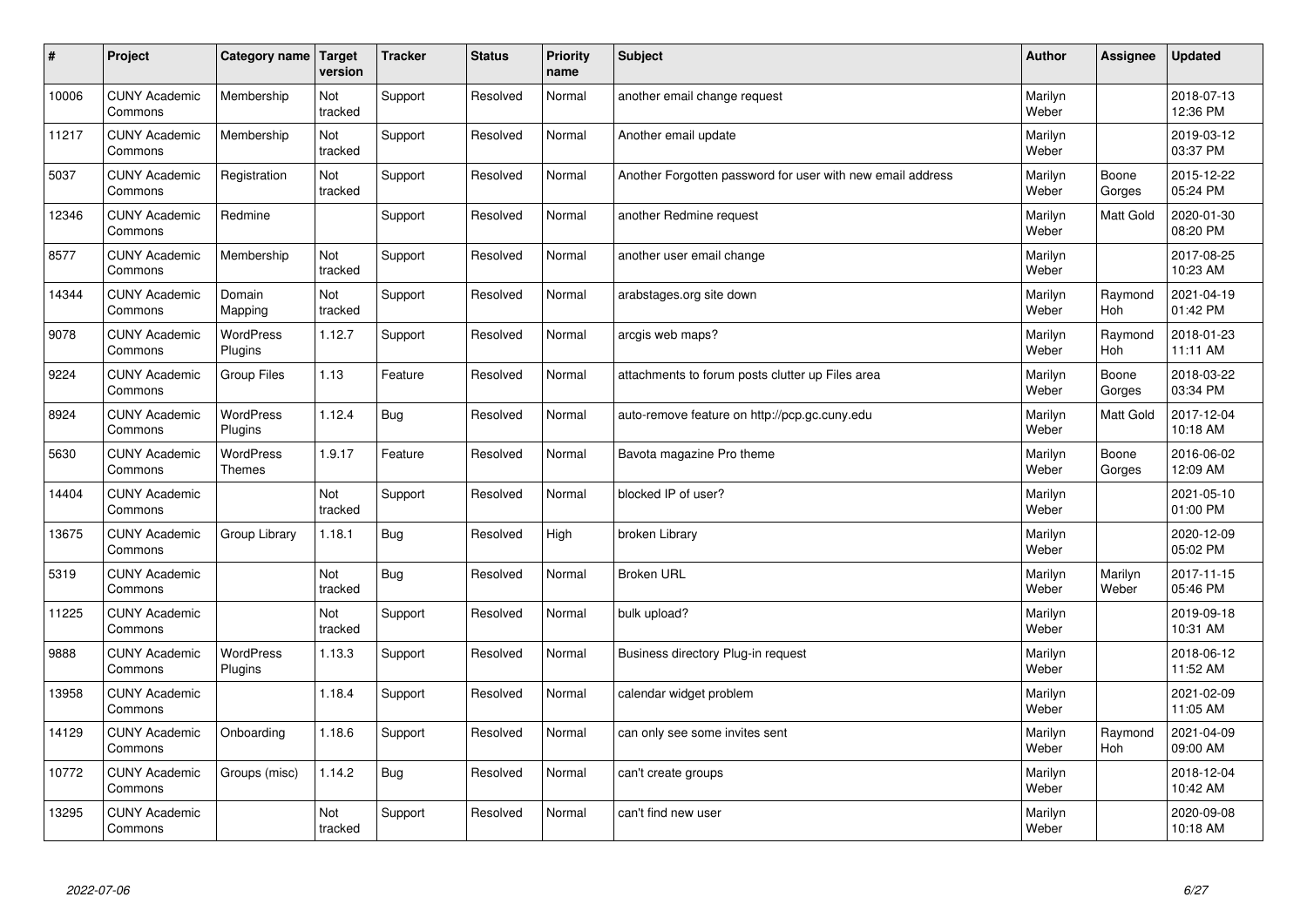| #     | Project                         | Category name   Target            | version           | <b>Tracker</b> | <b>Status</b> | <b>Priority</b><br>name | <b>Subject</b>                                                                          | <b>Author</b>    | Assignee        | <b>Updated</b>         |
|-------|---------------------------------|-----------------------------------|-------------------|----------------|---------------|-------------------------|-----------------------------------------------------------------------------------------|------------------|-----------------|------------------------|
| 13065 | <b>CUNY Academic</b><br>Commons |                                   | Not<br>tracked    | Support        | Resolved      | Normal                  | can't invite new user to group                                                          | Marilyn<br>Weber |                 | 2020-07-22<br>04:24 PM |
| 5435  | <b>CUNY Academic</b><br>Commons |                                   | Not<br>tracked    | Bug            | Resolved      | Urgent                  | Can't see the dashboard                                                                 | Marilyn<br>Weber |                 | 2016-04-12<br>11:33 AM |
| 8125  | <b>CUNY Academic</b><br>Commons | <b>WordPress</b><br><b>Themes</b> | 1.10.19           | <b>Bug</b>     | Resolved      | High                    | careerplan admin page failing to load with "currently unable to handle<br>this request" | Marilyn<br>Weber |                 | 2017-07-13<br>12:54 PM |
| 5991  | <b>CUNY Academic</b><br>Commons | Email<br>Notifications            | Future<br>release | Support        | Resolved      | Normal                  | change format of autogenerated blog emails                                              | Marilyn<br>Weber | Paige<br>Dupont | 2018-01-12<br>02:55 PM |
| 8630  | <b>CUNY Academic</b><br>Commons | Membership                        | Not<br>tracked    | Support        | Resolved      | Normal                  | Change in email/campus                                                                  | Marilyn<br>Weber |                 | 2017-08-30<br>03:48 PM |
| 16198 | <b>CUNY Academic</b><br>Commons |                                   | 2.0.1             | <b>Bug</b>     | Resolved      | Normal                  | Change role to                                                                          | Marilyn<br>Weber | Boone<br>Gorges | 2022-06-14<br>11:35 AM |
| 10257 | <b>CUNY Academic</b><br>Commons | Membership                        | Not<br>tracked    | Support        | Resolved      | Normal                  | change the email from @login.cuny.edu to campu email                                    | Marilyn<br>Weber |                 | 2018-12-10<br>03:55 PM |
| 9340  | <b>CUNY Academic</b><br>Commons | WordPress<br>Plugins              | 1.12.10           | Bug            | Resolved      | Normal                  | change the web preview?                                                                 | Marilyn<br>Weber | Raymond<br>Hoh  | 2018-03-13<br>11:50 AM |
| 5985  | <b>CUNY Academic</b><br>Commons | Support                           | Not<br>tracked    | Support        | Resolved      | Normal                  | change user's email address (she cannot access old)                                     | Marilyn<br>Weber | Boone<br>Gorges | 2016-09-07<br>01:43 PM |
| 7486  | <b>CUNY Academic</b><br>Commons | Membership                        | Not<br>tracked    | Support        | Resolved      | Normal                  | changed email address                                                                   | Marilyn<br>Weber |                 | 2017-01-24<br>10:00 PM |
| 13159 | <b>CUNY Academic</b><br>Commons | Group Library                     | Not<br>tracked    | Support        | Resolved      | Normal                  | changing folder names?                                                                  | Marilyn<br>Weber | Boone<br>Gorges | 2020-08-27<br>08:59 AM |
| 14891 | <b>CUNY Academic</b><br>Commons |                                   | Not<br>tracked    | Support        | Resolved      | Normal                  | changing site template after creation?                                                  | Marilyn<br>Weber |                 | 2022-04-27<br>04:58 PM |
| 7100  | <b>CUNY Academic</b><br>Commons | <b>WordPress</b><br>Plugins       | 1.10.5            | Bug            | Resolved      | High                    | Cincopa plugin problem                                                                  | Marilyn<br>Weber | Boone<br>Gorges | 2016-12-19<br>10:32 AM |
| 9335  | <b>CUNY Academic</b><br>Commons | <b>WordPress</b><br><b>Themes</b> | 1.12.10           | Bug            | Resolved      | Normal                  | clone http://digitalscholarship.ccny.cuny.edu site?                                     | Marilyn<br>Weber | Boone<br>Gorges | 2018-03-14<br>12:43 PM |
| 3138  | <b>CUNY Academic</b><br>Commons | Documentation                     | Not<br>tracked    | Bug            | Resolved      | Normal                  | Codex documentation                                                                     | Marilyn<br>Weber | scott voth      | 2016-03-04<br>08:49 AM |
| 11976 | <b>CUNY Academic</b><br>Commons | <b>WordPress</b><br><b>Themes</b> | Not<br>tracked    | Support        | Resolved      | Normal                  | ColorMag request                                                                        | Marilyn<br>Weber |                 | 2021-02-01<br>10:25 AM |
| 12395 | <b>CUNY Academic</b><br>Commons | Spam/Spam<br>Prevention           | Not<br>tracked    | Support        | Resolved      | Normal                  | comments again being blocked                                                            | Marilyn<br>Weber | Raymond<br>Hoh  | 2020-03-10<br>11:13 AM |
| 7994  | <b>CUNY Academic</b><br>Commons | WordPress<br>(misc)               | 1.10.17           | <b>Bug</b>     | Resolved      | Urgent                  | Comments not appearing                                                                  | Marilyn<br>Weber |                 | 2017-04-20<br>11:16 AM |
| 6857  | <b>CUNY Academic</b><br>Commons | Blogs<br>(BuddyPress)             | Not<br>tracked    | Support        | Resolved      | Normal                  | Committee on Religion website                                                           | Marilyn<br>Weber | Boone<br>Gorges | 2017-08-17<br>10:24 AM |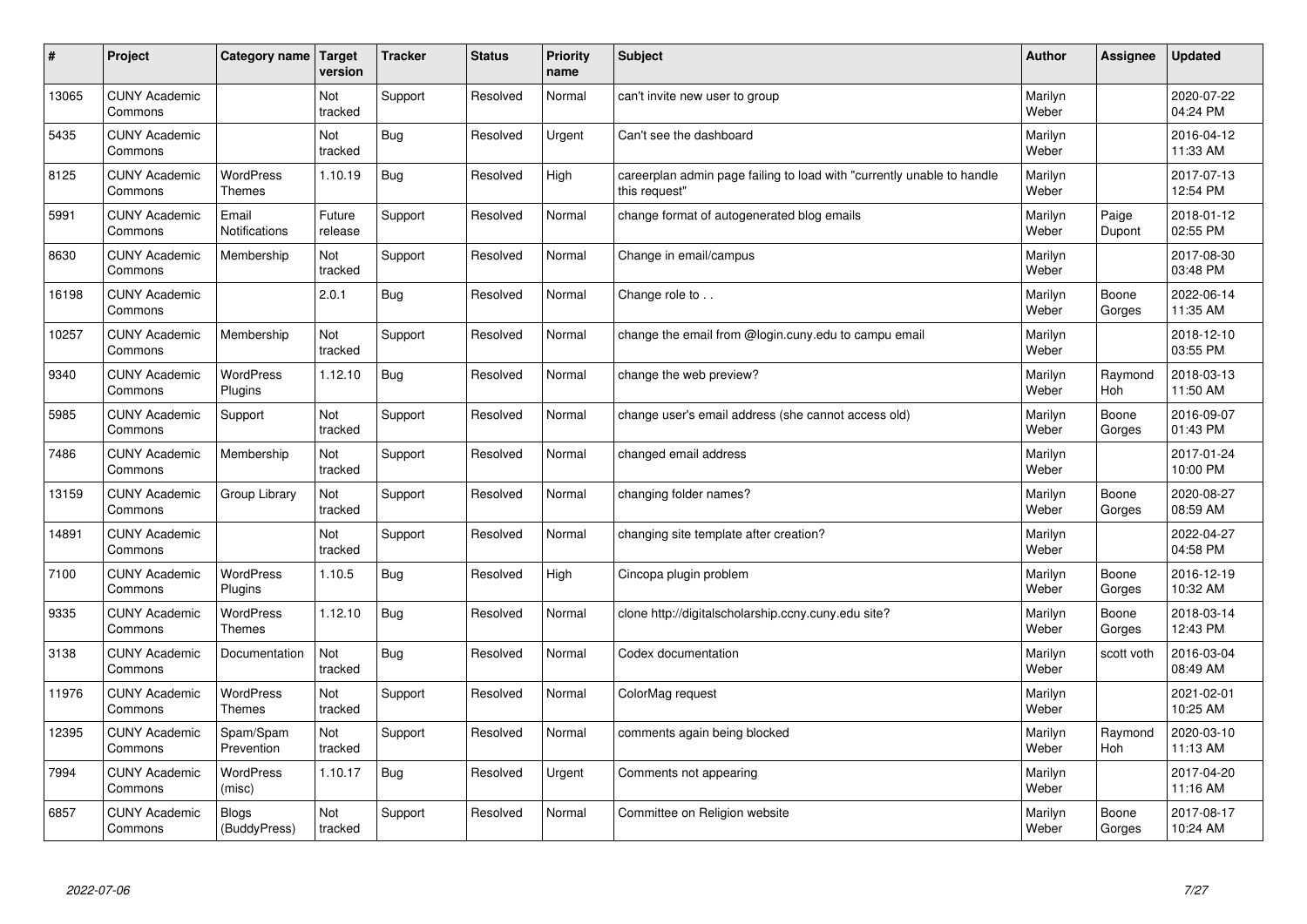| $\sharp$ | Project                         | Category name   Target      | version        | <b>Tracker</b>     | <b>Status</b> | <b>Priority</b><br>name | <b>Subject</b>                                 | <b>Author</b>    | Assignee              | <b>Updated</b>         |
|----------|---------------------------------|-----------------------------|----------------|--------------------|---------------|-------------------------|------------------------------------------------|------------------|-----------------------|------------------------|
| 3530     | <b>CUNY Academic</b><br>Commons | Server                      | Not<br>tracked | Bug                | Resolved      | High                    | Commons running very slowly/ "connection lost" | Marilyn<br>Weber | <b>Matt Gold</b>      | 2014-10-08<br>09:34 AM |
| 8459     | <b>CUNY Academic</b><br>Commons |                             | Not<br>tracked | Documentatio<br>n. | Resolved      | Normal                  | comprehensive list of plugins?                 | Marilyn<br>Weber |                       | 2017-10-11<br>11:24 AM |
| 7608     | <b>CUNY Academic</b><br>Commons | Registration                | Not<br>tracked | Feature            | Resolved      | Normal                  | create an account                              | Marilyn<br>Weber |                       | 2017-02-15<br>10:45 PM |
| 4880     | <b>CUNY Academic</b><br>Commons | Password<br>Reset           | Not<br>tracked | Support            | Resolved      | High                    | CUNY Central person having password trouble    | Marilyn<br>Weber |                       | 2015-11-10<br>12:40 PM |
| 6118     | <b>CUNY Academic</b><br>Commons | cuny.is                     |                | Feature            | Resolved      | Normal                  | Cuny. Is request from Javier Otero Peña        | Marilyn<br>Weber | Sarah<br>Morgano      | 2016-10-04<br>07:02 PM |
| 8878     | <b>CUNY Academic</b><br>Commons | cuny.is                     | Not<br>tracked | Bug                | Resolved      | Urgent                  | cuny.is site link won't work                   | Marilyn<br>Weber | Boone<br>Gorges       | 2017-11-01<br>03:06 PM |
| 9886     | <b>CUNY Academic</b><br>Commons | cuny.is                     | Not<br>tracked | Support            | Resolved      | Normal                  | cuny.is SSL                                    | Marilyn<br>Weber |                       | 2018-10-26<br>02:07 PM |
| 14812    | <b>CUNY Academic</b><br>Commons |                             | Not<br>tracked | Support            | Resolved      | Normal                  | Custom Sidebars and Wordpress 5.6              | Marilyn<br>Weber |                       | 2021-09-30<br>10:43 AM |
| 5968     | <b>CUNY Academic</b><br>Commons | Membership                  | Not<br>tracked | Bug                | Resolved      | Normal                  | Deleting account without knowing password      | Marilyn<br>Weber | <b>Matt Gold</b>      | 2017-11-15<br>06:19 PM |
| 8576     | <b>CUNY Academic</b><br>Commons | WordPress<br>Plugins        | 1.11.11        | Support            | Resolved      | Normal                  | Digital Measures plugin request                | Marilyn<br>Weber |                       | 2017-09-01<br>03:44 PM |
| 13085    | <b>CUNY Academic</b><br>Commons | Domain<br>Mapping           | Not<br>tracked | Support            | Resolved      | Normal                  | domain mapping request                         | Marilyn<br>Weber | <b>Matt Gold</b>      | 2020-07-28<br>03:33 PM |
| 10176    | <b>CUNY Academic</b><br>Commons | Documentation               | Not<br>tracked | <b>Bug</b>         | Resolved      | Normal                  | domain mapping requests                        | Marilyn<br>Weber | scott voth            | 2018-08-29<br>05:30 PM |
| 5844     | <b>CUNY Academic</b><br>Commons |                             | Not<br>tracked | Support            | Resolved      | Normal                  | edit Host Files on Windows 10 problems         | Marilyn<br>Weber |                       | 2016-07-27<br>09:08 AM |
| 14509    | <b>CUNY Academic</b><br>Commons | WordPress<br>Plugins        | 1.18.12        | Bug                | Resolved      | Normal                  | Elementor Editor problem                       | Marilyn<br>Weber |                       | 2021-06-08<br>09:55 AM |
| 13947    | <b>CUNY Academic</b><br>Commons | <b>WordPress</b><br>Plugins | 1.18.4         | <b>Bug</b>         | Resolved      | Normal                  | Elementor plugin problem                       | Marilyn<br>Weber | Raymond<br><b>Hoh</b> | 2021-02-08<br>09:34 PM |
| 14077    | <b>CUNY Academic</b><br>Commons | <b>WordPress</b><br>Plugins | 1.18.7         | Support            | Resolved      | Normal                  | Elementor Pro plugin for the slider            | Marilyn<br>Weber | Raymond<br>Hoh        | 2021-03-23<br>11:43 AM |
| 6175     | <b>CUNY Academic</b><br>Commons | Account<br>settings         |                | Support            | Resolved      | Normal                  | Email address (user cannot access old)         | Marilyn<br>Weber | Matt Gold             | 2016-11-29<br>06:31 PM |
| 7775     | <b>CUNY Academic</b><br>Commons | Membership                  | Not<br>tracked | Support            | Resolved      | Normal                  | Email change                                   | Marilyn<br>Weber |                       | 2017-03-08<br>10:09 PM |
| 8729     | <b>CUNY Academic</b><br>Commons |                             | Not<br>tracked | Support            | Resolved      | Normal                  | email change                                   | Marilyn<br>Weber |                       | 2017-09-25<br>02:14 PM |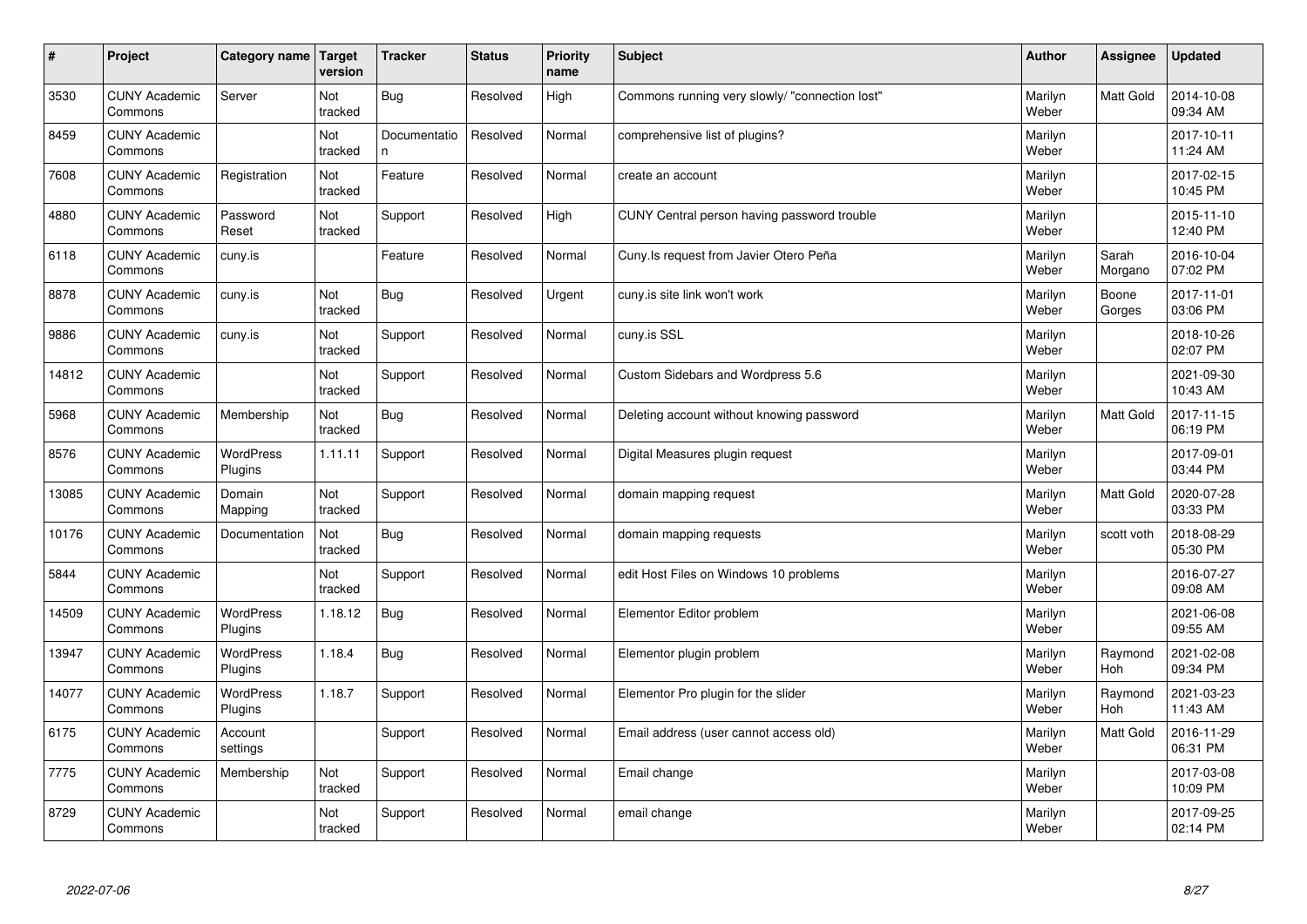| #     | Project                         | Category name   Target      | version        | <b>Tracker</b> | <b>Status</b> | <b>Priority</b><br>name | <b>Subject</b>                                           | <b>Author</b>    | Assignee         | <b>Updated</b>         |
|-------|---------------------------------|-----------------------------|----------------|----------------|---------------|-------------------------|----------------------------------------------------------|------------------|------------------|------------------------|
| 9823  | <b>CUNY Academic</b><br>Commons | Account<br>settings         | Not<br>tracked | Support        | Resolved      | Normal                  | email change                                             | Marilyn<br>Weber | <b>Matt Gold</b> | 2018-05-23<br>01:58 PM |
| 9162  | <b>CUNY Academic</b><br>Commons | Registration                | Not<br>tracked | Support        | Resolved      | Normal                  | email change due to user error                           | Marilyn<br>Weber | Matt Gold        | 2018-02-13<br>11:11 AM |
| 8848  | <b>CUNY Academic</b><br>Commons |                             | Not<br>tracked | Support        | Resolved      | Normal                  | email change request                                     | Marilyn<br>Weber |                  | 2017-10-24<br>11:19 AM |
| 9004  | <b>CUNY Academic</b><br>Commons | Membership                  | Not<br>tracked | Support        | Resolved      | Normal                  | email change request                                     | Marilyn<br>Weber |                  | 2017-12-14<br>12:27 PM |
| 9477  | <b>CUNY Academic</b><br>Commons | Account<br>settings         |                | Support        | Resolved      | Normal                  | email change request                                     | Marilyn<br>Weber | Matt Gold        | 2018-03-24<br>08:53 AM |
| 9787  | <b>CUNY Academic</b><br>Commons | Registration                |                | Support        | Resolved      | Normal                  | email change request                                     | Marilyn<br>Weber | Matt Gold        | 2018-05-16<br>09:55 PM |
| 9928  | <b>CUNY Academic</b><br>Commons | Account<br>settings         |                | Support        | Resolved      | Normal                  | email change request from former student                 | Marilyn<br>Weber | Matt Gold        | 2018-06-14<br>10:20 AM |
| 10256 | <b>CUNY Academic</b><br>Commons |                             |                | Support        | Resolved      | Normal                  | email change requested                                   | Marilyn<br>Weber | Matt Gold        | 2018-08-29<br>02:52 PM |
| 4542  | <b>CUNY Academic</b><br>Commons | <b>WordPress</b><br>Plugins | 1.8.10         | Bug            | Resolved      | Normal                  | Emailing group users problem                             | Marilyn<br>Weber | Boone<br>Gorges  | 2015-09-11<br>11:16 AM |
| 15120 | <b>CUNY Academic</b><br>Commons |                             |                | Support        | Resolved      | Normal                  | embed Zoom recordings in a post?                         | Marilyn<br>Weber |                  | 2021-12-29<br>08:15 AM |
| 4340  | <b>CUNY Academic</b><br>Commons | WordPress -<br>Media        | 1.8.14         | Feature        | Resolved      | Normal                  | embedding a video                                        | Marilyn<br>Weber | Daniel<br>Jones  | 2015-10-20<br>12:01 AM |
| 5036  | <b>CUNY Academic</b><br>Commons | <b>WordPress</b><br>Plugins | 1.9.1.1        | Feature        | Resolved      | Normal                  | <b>Embeds request</b>                                    | Marilyn<br>Weber | Boone<br>Gorges  | 2015-12-18<br>10:12 PM |
| 11147 | <b>CUNY Academic</b><br>Commons | Membership                  | Not<br>tracked | Support        | Resolved      | Normal                  | employee email change                                    | Marilyn<br>Weber |                  | 2019-03-12<br>03:58 PM |
| 13741 | <b>CUNY Academic</b><br>Commons | WordPress<br>Plugins        | 1.18.3         | Support        | Resolved      | Normal                  | Ensemble Video Plugin                                    | Marilyn<br>Weber |                  | 2021-01-26<br>04:43 PM |
| 5875  | <b>CUNY Academic</b><br>Commons | <b>WordPress</b><br>Plugins | Not<br>tracked | <b>Bug</b>     | Resolved      | Normal                  | Events Calendar garbled in IE                            | Marilyn<br>Weber | Marilyn<br>Weber | 2017-11-15<br>05:45 PM |
| 8552  | <b>CUNY Academic</b><br>Commons | <b>WordPress</b><br>Plugins | 1.11.10        | Bug            | Resolved      | Normal                  | Events Calendar problem                                  | Marilyn<br>Weber |                  | 2017-08-18<br>04:36 PM |
| 14410 | <b>CUNY Academic</b><br>Commons |                             | 1.18.10        | Bug            | Resolved      | Normal                  | events calendar problem?                                 | Marilyn<br>Weber |                  | 2021-05-10<br>04:45 PM |
| 14889 | <b>CUNY Academic</b><br>Commons | Events                      | 1.19.0         | Support        | Resolved      | Normal                  | events in group - can they be edited by all admins?      | Marilyn<br>Weber | Raymond<br>Hoh   | 2021-12-13<br>03:31 PM |
| 8693  | <b>CUNY Academic</b><br>Commons | <b>WordPress</b><br>Plugins |                | Support        | Resolved      | Normal                  | Existing blog wants to replace Mailpoet with Newsletters | Marilyn<br>Weber |                  | 2017-09-12<br>02:24 PM |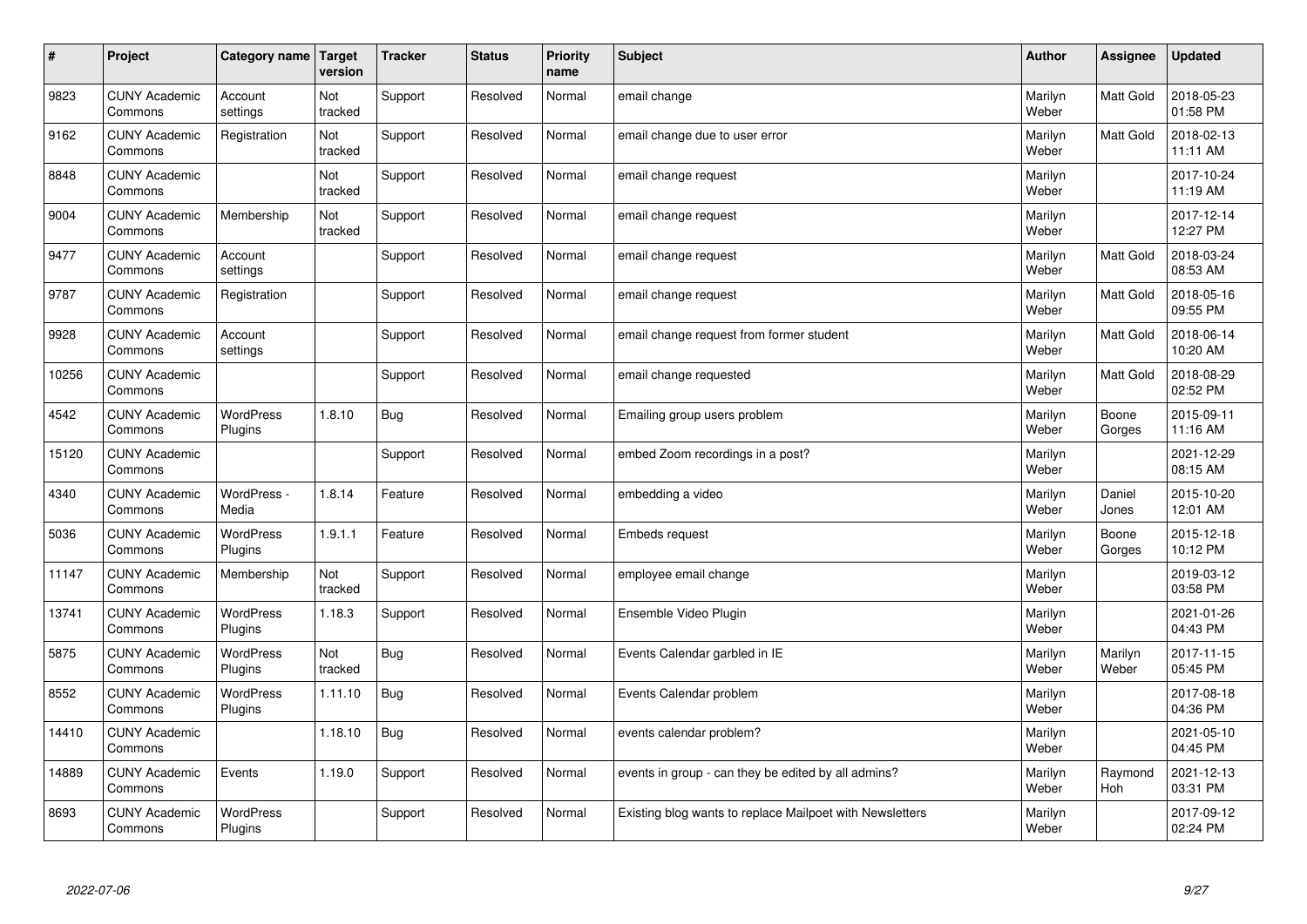| $\sharp$ | Project                         | Category name   Target            | version        | <b>Tracker</b> | <b>Status</b> | <b>Priority</b><br>name | <b>Subject</b>                                     | <b>Author</b>    | Assignee         | <b>Updated</b>         |
|----------|---------------------------------|-----------------------------------|----------------|----------------|---------------|-------------------------|----------------------------------------------------|------------------|------------------|------------------------|
| 7972     | <b>CUNY Academic</b><br>Commons |                                   | Not<br>tracked | Support        | Resolved      | Normal                  | expand the memory limit for videos?                | Marilyn<br>Weber |                  | 2017-04-20<br>10:07 AM |
| 7745     | <b>CUNY Academic</b><br>Commons | <b>WordPress</b><br>Plugins       | 1.10.13        | Support        | Resolved      | Normal                  | Featured Video Plus plugin requested               | Marilyn<br>Weber |                  | 2017-03-03<br>01:51 PM |
| 8917     | <b>CUNY Academic</b><br>Commons | <b>Group Files</b>                | 1.12.3         | Bug            | Resolved      | High                    | Files not downloading from Groups properly         | Marilyn<br>Weber | Boone<br>Gorges  | 2017-11-29<br>10:04 PM |
| 13227    | <b>CUNY Academic</b><br>Commons | Group Library                     | 1.17.2         | Bug            | Resolved      | High                    | folder not appearing in library                    | Marilyn<br>Weber |                  | 2020-08-21<br>04:22 PM |
| 13841    | <b>CUNY Academic</b><br>Commons | <b>WordPress</b><br>Plugins       | 1.18.3         | Support        | Resolved      | Normal                  | Folders plugin request                             | Marilyn<br>Weber | Boone<br>Gorges  | 2021-01-26<br>04:43 PM |
| 13641    | <b>CUNY Academic</b><br>Commons |                                   | 1.18.2         | Support        | Resolved      | Normal                  | follow up to migration request                     | Marilyn<br>Weber | Boone<br>Gorges  | 2021-01-12<br>10:59 AM |
| 5019     | <b>CUNY Academic</b><br>Commons | Registration                      | Not<br>tracked | Support        | Resolved      | Normal                  | Forgotten password for user with new email address | Marilyn<br>Weber | Marilyn<br>Weber | 2015-12-11<br>04:18 PM |
| 11198    | <b>CUNY Academic</b><br>Commons |                                   | Not<br>tracked | Support        | Resolved      | Normal                  | former CUNY employee                               | Marilyn<br>Weber |                  | 2019-03-07<br>02:21 PM |
| 6893     | <b>CUNY Academic</b><br>Commons | Group Forums                      |                | <b>Bug</b>     | Resolved      | Normal                  | Forum for CUNY Academic Commons Team is gone       | Marilyn<br>Weber | Boone<br>Gorges  | 2016-12-01<br>08:08 AM |
| 10361    | <b>CUNY Academic</b><br>Commons | Group Forums                      | 1.13.10        | Bug            | Resolved      | Normal                  | forum post pending oddity                          | Marilyn<br>Weber |                  | 2018-09-25<br>10:45 AM |
| 13341    | <b>CUNY Academic</b><br>Commons | Group Forums                      | 1.17.4         | <b>Bug</b>     | Resolved      | Normal                  | Forum reply problems                               | Marilyn<br>Weber | Raymond<br>Hoh   | 2020-09-22<br>12:08 PM |
| 7310     | <b>CUNY Academic</b><br>Commons |                                   | 1.10.7         | Bug            | Resolved      | Normal                  | Friendship request mystery.                        | Marilyn<br>Weber | Boone<br>Gorges  | 2017-01-05<br>03:12 PM |
| 7785     | <b>CUNY Academic</b><br>Commons |                                   | Not<br>tracked | Support        | Resolved      | Normal                  | ftp access or files?                               | Marilyn<br>Weber | Boone<br>Gorges  | 2017-03-13<br>02:34 PM |
| 10266    | <b>CUNY Academic</b><br>Commons |                                   |                | Support        | Resolved      | Normal                  | GC email change requested                          | Marilyn<br>Weber | <b>Matt Gold</b> | 2018-08-30<br>03:07 PM |
| 13184    | <b>CUNY Academic</b><br>Commons | WordPress<br>Plugins              | 1.17.2         | Support        | Resolved      | Normal                  | google translate plugin                            | Marilyn<br>Weber |                  | 2020-08-25<br>11:36 AM |
| 14270    | <b>CUNY Academic</b><br>Commons | <b>WordPress</b><br><b>Themes</b> | 1.18.8         | Support        | Resolved      | Normal                  | grid theme?                                        | Marilyn<br>Weber |                  | 2021-04-13<br>11:20 AM |
| 3037     | <b>CUNY Academic</b><br>Commons | <b>Ground Control</b>             | Not<br>tracked | Publicity      | Resolved      | Normal                  | <b>Ground Control</b>                              | Marilyn<br>Weber | scott voth       | 2016-01-26<br>05:23 PM |
| 3038     | <b>CUNY Academic</b><br>Commons | <b>Ground Control</b>             | Not<br>tracked | Publicity      | Resolved      | Normal                  | <b>Ground Control</b>                              | Marilyn<br>Weber | <b>Matt Gold</b> | 2016-01-26<br>05:10 PM |
| 3039     | <b>CUNY Academic</b><br>Commons | <b>Ground Control</b>             | Not<br>tracked | Publicity      | Resolved      | Normal                  | <b>Ground Control</b>                              | Marilyn<br>Weber | Sarah<br>Morgano | 2016-01-26<br>05:19 PM |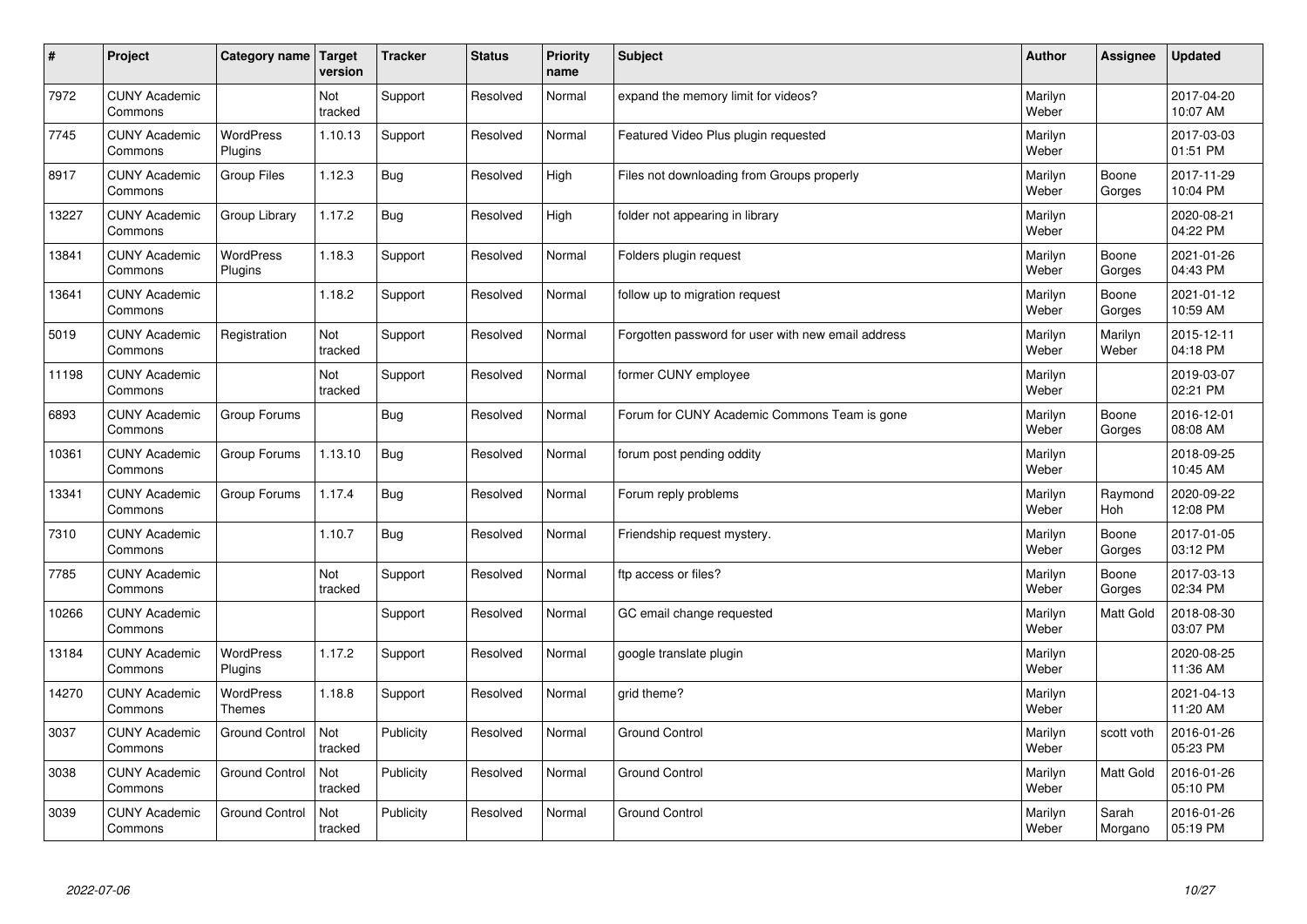| #     | Project                         | Category name   Target     | version        | <b>Tracker</b> | <b>Status</b> | Priority<br>name | <b>Subject</b>                                                                                        | <b>Author</b>    | Assignee              | <b>Updated</b>         |
|-------|---------------------------------|----------------------------|----------------|----------------|---------------|------------------|-------------------------------------------------------------------------------------------------------|------------------|-----------------------|------------------------|
| 3040  | <b>CUNY Academic</b><br>Commons | <b>Ground Control</b>      | Not<br>tracked | Publicity      | Resolved      | Normal           | <b>Ground Control</b>                                                                                 | Marilyn<br>Weber | Micki<br>Kaufman      | 2016-01-26<br>05:16 PM |
| 3041  | <b>CUNY Academic</b><br>Commons | <b>Ground Control</b>      | Not<br>tracked | Publicity      | Resolved      | Normal           | <b>Ground Control</b>                                                                                 | Marilyn<br>Weber | <b>Chris Stein</b>    | 2016-01-26<br>04:52 PM |
| 11567 | <b>CUNY Academic</b><br>Commons | <b>Group Files</b>         | 1.15.4         | Bug            | Resolved      | Normal           | Group files pagination doesn't work properly in folders                                               | Marilyn<br>Weber | Boone<br>Gorges       | 2019-06-25<br>04:22 PM |
| 12487 | <b>CUNY Academic</b><br>Commons | Group Forums               | 1.16.7         | Bug            | Resolved      | Normal           | group posting problems?                                                                               | Marilyn<br>Weber | Raymond<br><b>Hoh</b> | 2020-03-10<br>11:40 AM |
| 6286  | <b>CUNY Academic</b><br>Commons | Groups (misc)              | Not<br>tracked | <b>Bug</b>     | Resolved      | Immediate        | Groups pages not displaying at all!                                                                   | Marilyn<br>Weber | Boone<br>Gorges       | 2017-11-15<br>10:57 AM |
| 2777  | <b>CUNY Academic</b><br>Commons | <b>WordPress</b><br>(misc) | Not<br>tracked | Bug            | Resolved      | Normal           | Hero slide access                                                                                     | Marilyn<br>Weber | Boone<br>Gorges       | 2013-09-07<br>12:26 PM |
| 11233 | <b>CUNY Academic</b><br>Commons |                            | 1.14.9         | Support        | Resolved      | Normal           | Hotjar?                                                                                               | Marilyn<br>Weber |                       | 2019-03-26<br>12:10 PM |
| 6851  | <b>CUNY Academic</b><br>Commons | Redmine                    | Not<br>tracked | Support        | Resolved      | Normal           | How do I help users join Redmine?                                                                     | Marilyn<br>Weber | <b>Matt Gold</b>      | 2016-11-28<br>10:16 AM |
| 7995  | <b>CUNY Academic</b><br>Commons | Domain<br>Mapping          | Not<br>tracked | <b>Bug</b>     | Resolved      | Urgent           | http://on.socialpaper.gc.cuny.edu down?                                                               | Marilyn<br>Weber |                       | 2017-04-21<br>11:07 AM |
| 11964 | <b>CUNY Academic</b><br>Commons | Layout                     | 1.15.12        | <b>Bug</b>     | Resolved      | Normal           | https://commons.gc.cuny.edu/create/ not displaying correctly in Edge                                  | Marilyn<br>Weber | Raymond<br>Hoh        | 2019-10-22<br>11:54 AM |
| 11650 | <b>CUNY Academic</b><br>Commons |                            | Not<br>tracked | Support        | Resolved      | Normal           | https://commons.gc.cuny.edu/groups/introduction-to-literary-studies-eng<br>ish-252-at-hunter-college/ | Marilyn<br>Weber |                       | 2019-07-18<br>02:28 PM |
| 11922 | <b>CUNY Academic</b><br>Commons | Membership                 | Not<br>tracked | Support        | Resolved      | Normal           | https://commons.gc.cuny.edu/members/cunyhealthequity/                                                 | Marilyn<br>Weber |                       | 2019-10-02<br>04:05 PM |
| 11896 | <b>CUNY Academic</b><br>Commons |                            | Not<br>tracked | Support        | Resolved      | Normal           | https://thenurseswritingproject.commons.gc.cuny.edu                                                   | Marilyn<br>Weber |                       | 2019-09-24<br>08:09 AM |
| 13715 | <b>CUNY Academic</b><br>Commons |                            | Not<br>tracked | Bug            | Resolved      | High             | https://ulysses.commons.gc.cuny.edu down                                                              | Marilyn<br>Weber |                       | 2020-12-22<br>03:02 PM |
| 9604  | <b>CUNY Academic</b><br>Commons |                            | Not<br>tracked | Support        | Resolved      | Normal           | I (Marilyn) can only log into cdev as teststudent                                                     | Marilyn<br>Weber |                       | 2018-04-21<br>10:20 AM |
| 8529  | <b>CUNY Academic</b><br>Commons |                            | Not<br>tracked | Support        | Resolved      | Normal           | Iframe regiest?                                                                                       | Marilyn<br>Weber |                       | 2017-08-16<br>04:40 PM |
| 16291 | <b>CUNY Academic</b><br>Commons | Site cloning               | 2.0.2          | Support        | Resolved      | Normal           | Images coming up blank in Media Library                                                               | Marilyn<br>Weber | Raymond<br>Hoh        | 2022-06-29<br>11:31 AM |
| 11912 | <b>CUNY Academic</b><br>Commons |                            |                | Support        | Resolved      | Normal           | influence search results?                                                                             | Marilyn<br>Weber |                       | 2020-02-11<br>10:51 AM |
| 5059  | <b>CUNY Academic</b><br>Commons |                            | Not<br>tracked | Bug            | Resolved      | Normal           | Instagram embed?                                                                                      | Marilyn<br>Weber |                       | 2016-01-26<br>12:05 AM |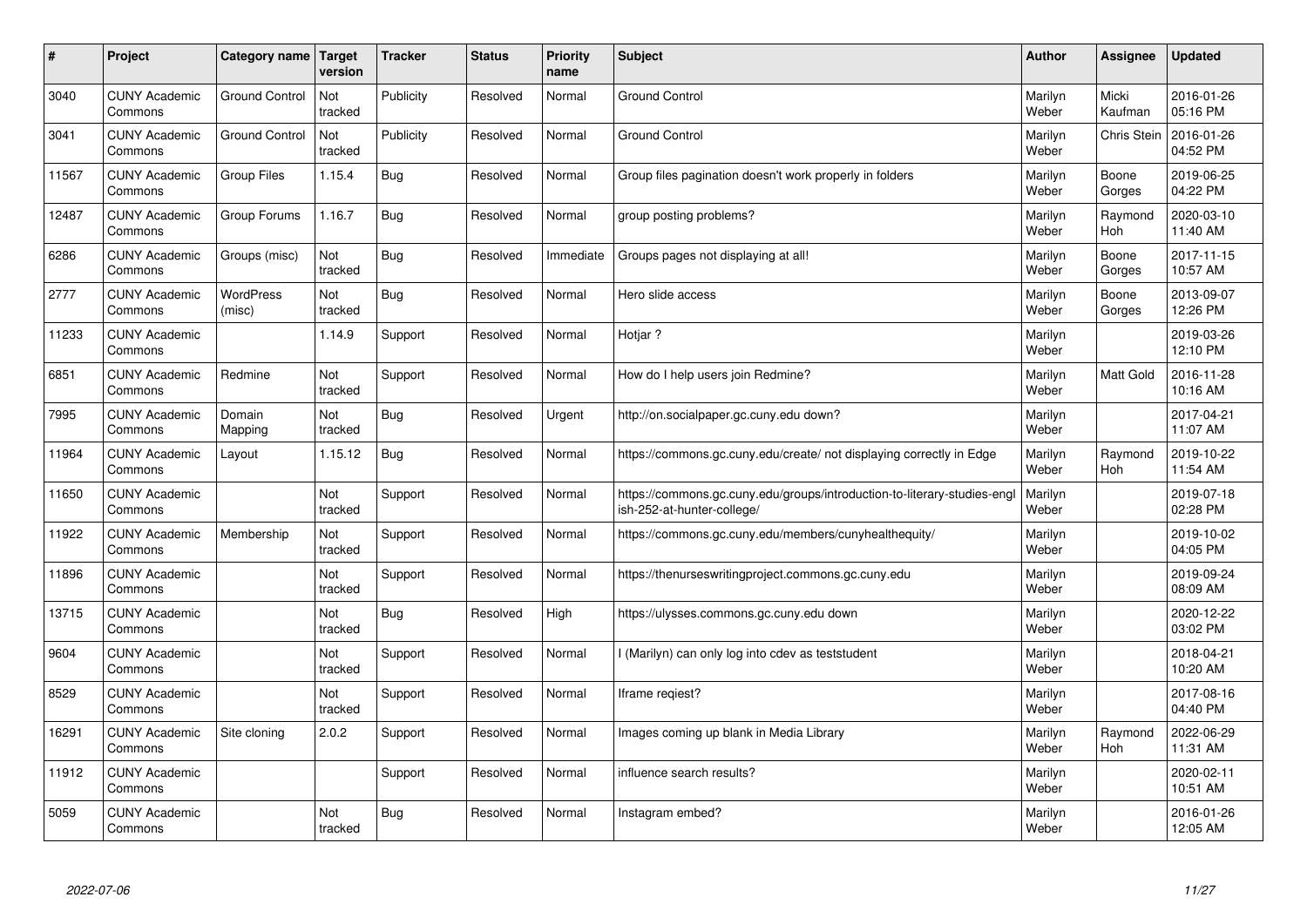| $\sharp$ | Project                         | Category name   Target            | version        | <b>Tracker</b> | <b>Status</b> | <b>Priority</b><br>name | <b>Subject</b>                                                              | <b>Author</b>    | Assignee              | <b>Updated</b>         |
|----------|---------------------------------|-----------------------------------|----------------|----------------|---------------|-------------------------|-----------------------------------------------------------------------------|------------------|-----------------------|------------------------|
| 7460     | <b>CUNY Academic</b><br>Commons | <b>WordPress</b><br>Themes        | 1.10.8         | Support        | Resolved      | Normal                  | install Independent Publisher theme?                                        | Marilyn<br>Weber | Boone<br>Gorges       | 2017-01-21<br>09:34 PM |
| 14799    | <b>CUNY Academic</b><br>Commons |                                   | 1.18.19        | Support        | Resolved      | High                    | install the official Classic Widgets?                                       | Marilyn<br>Weber |                       | 2021-09-22<br>02:17 PM |
| 14008    | <b>CUNY Academic</b><br>Commons |                                   |                | <b>Bug</b>     | Resolved      | High                    | invisible user                                                              | Marilyn<br>Weber |                       | 2021-02-18<br>05:53 PM |
| 6860     | <b>CUNY Academic</b><br>Commons | User<br>Onboarding                | 1.12           | <b>Bug</b>     | Resolved      | Normal                  | Invitation to join a group is appearing as an invitiation to join the site! | Marilyn<br>Weber | Boone<br>Gorges       | 2017-10-30<br>10:03 AM |
| 12006    | <b>CUNY Academic</b><br>Commons | Group<br>Invitations              | 1.15.13        | Bug            | Resolved      | Immediate               | Invite system is broken.                                                    | Marilyn<br>Weber | Boone<br>Gorges       | 2019-10-23<br>10:16 AM |
| 13826    | <b>CUNY Academic</b><br>Commons |                                   |                | Support        | Resolved      | Normal                  | January 14th                                                                | Marilyn<br>Weber |                       | 2021-01-26<br>04:26 PM |
| 10537    | <b>CUNY Academic</b><br>Commons |                                   | Not<br>tracked | <b>Bug</b>     | Resolved      | Normal                  | jpegs not showing                                                           | Marilyn<br>Weber |                       | 2018-10-23<br>10:51 AM |
| 15266    | <b>CUNY Academic</b><br>Commons |                                   |                | Support        | Resolved      | Normal                  | Just an appreciation                                                        | Marilyn<br>Weber |                       | 2022-02-07<br>10:42 AM |
| 7349     | <b>CUNY Academic</b><br>Commons | Membership                        | Not<br>tracked | Bug            | Resolved      | Normal                  | <b>LACUNY</b> Institute website                                             | Marilyn<br>Weber | Boone<br>Gorges       | 2017-01-11<br>04:26 PM |
| 14242    | <b>CUNY Academic</b><br>Commons |                                   |                | Support        | Resolved      | Normal                  | LAILAC site missing content                                                 | Marilyn<br>Weber |                       | 2021-03-27<br>08:40 AM |
| 13185    | <b>CUNY Academic</b><br>Commons | <b>WordPress</b><br><b>Themes</b> | 1.17.2         | Support        | Resolved      | Normal                  | Less theme?                                                                 | Marilyn<br>Weber |                       | 2020-08-25<br>11:26 AM |
| 14304    | <b>CUNY Academic</b><br>Commons | Group Library                     | 1.18.8         | Bug            | Resolved      | Normal                  | Library items change folders when adding subsequent items in new<br>folders | Marilyn<br>Weber | Boone<br>Gorges       | 2021-04-13<br>11:21 AM |
| 14411    | <b>CUNY Academic</b><br>Commons | WordPress<br><b>Themes</b>        | 1.18.10        | Bug            | Resolved      | Normal                  | logo problems                                                               | Marilyn<br>Weber |                       | 2021-05-03<br>04:37 PM |
| 14885    | <b>CUNY Academic</b><br>Commons | <b>WordPress</b><br>Plugins       | 1.18.22        | Bug            | Resolved      | Normal                  | Long Loading Times -- Wordpress Admin Site                                  | Marilyn<br>Weber | Raymond<br><b>Hoh</b> | 2021-10-26<br>12:28 PM |
| 10059    | <b>CUNY Academic</b><br>Commons | <b>WordPress</b><br><b>Themes</b> | Not<br>tracked | Support        | Resolved      | Normal                  | Magazine Premium theme for new site                                         | Marilyn<br>Weber |                       | 2020-02-17<br>03:39 PM |
| 14973    | <b>CUNY Academic</b><br>Commons |                                   |                | Support        | Resolved      | Normal                  | <b>Mail Poet</b>                                                            | Marilyn<br>Weber |                       | 2021-12-06<br>10:20 AM |
| 5684     | <b>CUNY Academic</b><br>Commons | Group Files                       | Not<br>tracked | Bug            | Resolved      | Normal                  | Making Group files appear as Blog entries                                   | Marilyn<br>Weber | Boone<br>Gorges       | 2017-11-20<br>03:28 PM |
| 13699    | <b>CUNY Academic</b><br>Commons |                                   | Not<br>tracked | Support        | Resolved      | Normal                  | Martin Segal Center site down                                               | Marilyn<br>Weber | Raymond<br><b>Hoh</b> | 2020-12-22<br>03:03 PM |
| 8873     | <b>CUNY Academic</b><br>Commons |                                   | Not<br>tracked | Support        | Resolved      | Normal                  | maximum file upload size?                                                   | Marilyn<br>Weber |                       | 2017-10-30<br>11:23 AM |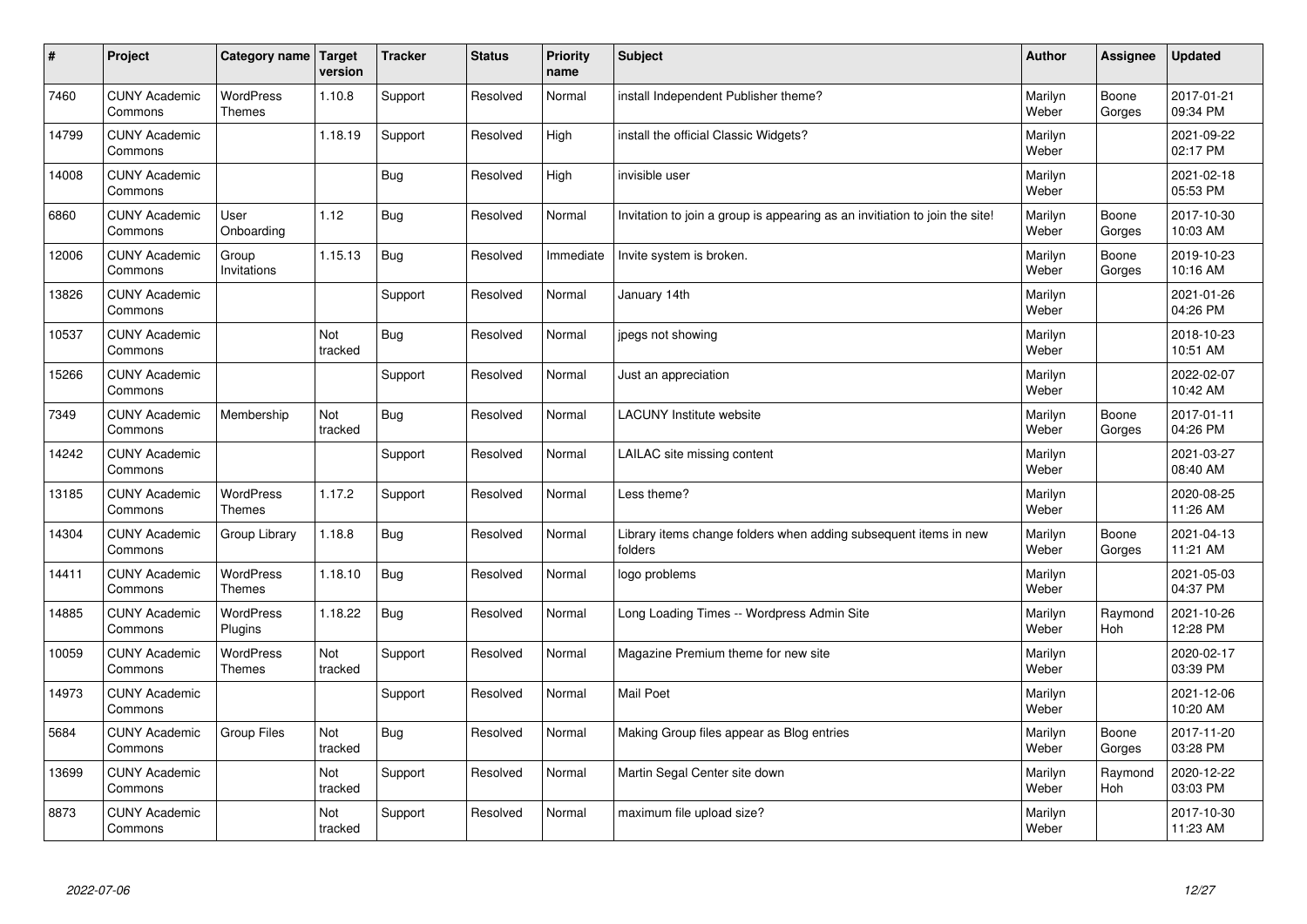| $\sharp$ | Project                         | Category name   Target            | version        | <b>Tracker</b> | <b>Status</b> | <b>Priority</b><br>name | <b>Subject</b>                                                                          | <b>Author</b>    | <b>Assignee</b>       | <b>Updated</b>         |
|----------|---------------------------------|-----------------------------------|----------------|----------------|---------------|-------------------------|-----------------------------------------------------------------------------------------|------------------|-----------------------|------------------------|
| 12137    | <b>CUNY Academic</b><br>Commons | <b>WordPress</b><br><b>Themes</b> | Not<br>tracked | Support        | Resolved      | Normal                  | media player problem                                                                    | Marilyn<br>Weber |                       | 2019-12-12<br>08:52 PM |
| 8638     | <b>CUNY Academic</b><br>Commons | Group Blogs                       | 1.11.11        | Bug            | Resolved      | Normal                  | members not syncing from group to site                                                  | Marilyn<br>Weber |                       | 2017-09-01<br>03:50 PM |
| 5753     | <b>CUNY Academic</b><br>Commons | <b>WordPress</b><br>(misc)        | Not<br>tracked | Support        | Resolved      | Normal                  | merging blogs and groups                                                                | Marilyn<br>Weber | Boone<br>Gorges       | 2016-08-29<br>03:09 PM |
| 8259     | <b>CUNY Academic</b><br>Commons |                                   | Not<br>tracked | Bug            | Resolved      | Normal                  | missing dashboard                                                                       | Marilyn<br>Weber |                       | 2017-11-15<br>01:28 PM |
| 14734    | <b>CUNY Academic</b><br>Commons | <b>WordPress</b><br><b>Themes</b> | 1.18.18        | Support        | Resolved      | Normal                  | missing section of Sujatha Fernandes' site                                              | Marilyn<br>Weber | Raymond<br>Hoh        | 2021-09-06<br>04:15 PM |
| 7836     | <b>CUNY Academic</b><br>Commons | Social Paper                      | Not<br>tracked | Support        | Resolved      | Normal                  | missing Social Paper                                                                    | Marilyn<br>Weber |                       | 2017-11-15<br>01:31 PM |
| 11609    | <b>CUNY Academic</b><br>Commons |                                   | 1.15.5         | Support        | Resolved      | Normal                  | Mixed Content flag                                                                      | Marilyn<br>Weber |                       | 2019-06-27<br>06:54 PM |
| 9163     | <b>CUNY Academic</b><br>Commons | Layout                            | 1.12.8         | Support        | Resolved      | Normal                  | Mobile responsiveness issues                                                            | Marilyn<br>Weber | Raymond<br>Hoh        | 2018-02-13<br>10:49 AM |
| 12363    | <b>CUNY Academic</b><br>Commons | <b>WordPress</b><br>Plugins       | 1.16.5         | Bug            | Resolved      | Urgent                  | more bbPress problems - now students unable to post either a new<br>thread or a comment | Marilyn<br>Weber | Raymond<br>Hoh        | 2020-03-17<br>03:07 PM |
| 13827    | <b>CUNY Academic</b><br>Commons | Group Forums                      | 1.18.3         | Bug            | Resolved      | Normal                  | more forum post problems                                                                | Marilyn<br>Weber | Raymond<br><b>Hoh</b> | 2021-01-22<br>08:19 PM |
| 8721     | <b>CUNY Academic</b><br>Commons | WordPress<br>Plugins              | 1.11.13        | Bug            | Resolved      | Normal                  | more problems with Events calendar                                                      | Marilyn<br>Weber |                       | 2017-09-21<br>10:35 AM |
| 11907    | <b>CUNY Academic</b><br>Commons | Public Portfolio                  | 1.15.13        | Support        | Resolved      | Normal                  | more publications problems (in profile)                                                 | Marilyn<br>Weber |                       | 2019-11-04<br>11:16 AM |
| 13138    | <b>CUNY Academic</b><br>Commons | Group Library                     | Not<br>tracked | Support        | Resolved      | Normal                  | moving Library contents for Steve Brier                                                 | Marilyn<br>Weber |                       | 2020-08-03<br>04:00 PM |
| 9223     | <b>CUNY Academic</b><br>Commons |                                   | Not<br>tracked | Support        | Resolved      | Normal                  | moving wordpress sites                                                                  | Marilyn<br>Weber |                       | 2018-02-18<br>08:44 PM |
| 7607     | <b>CUNY Academic</b><br>Commons | WordPress<br>(misc)               | Not<br>tracked | Feature        | Resolved      | Normal                  | mp4 files                                                                               | Marilyn<br>Weber |                       | 2017-02-15<br>07:37 PM |
| 12176    | <b>CUNY Academic</b><br>Commons |                                   | Not<br>tracked | Support        | Resolved      | Normal                  | Mp4s?                                                                                   | Marilyn<br>Weber |                       | 2019-12-05<br>11:04 AM |
| 10239    | <b>CUNY Academic</b><br>Commons |                                   | Not<br>tracked | Support        | Resolved      | Normal                  | musicroombooking.commons.gc.cuny.edu                                                    | Marilyn<br>Weber |                       | 2018-08-29<br>03:06 PM |
| 12960    | <b>CUNY Academic</b><br>Commons |                                   | 1.16.14        | Support        | Resolved      | Normal                  | mutiple plugin in requests                                                              | Marilyn<br>Weber | Boone<br>Gorges       | 2020-06-23<br>10:53 AM |
| 5834     | <b>CUNY Academic</b><br>Commons |                                   |                | <b>Bug</b>     | Resolved      | Normal                  | My access to cdev                                                                       | Marilyn<br>Weber | Boone<br>Gorges       | 2016-07-25<br>03:12 PM |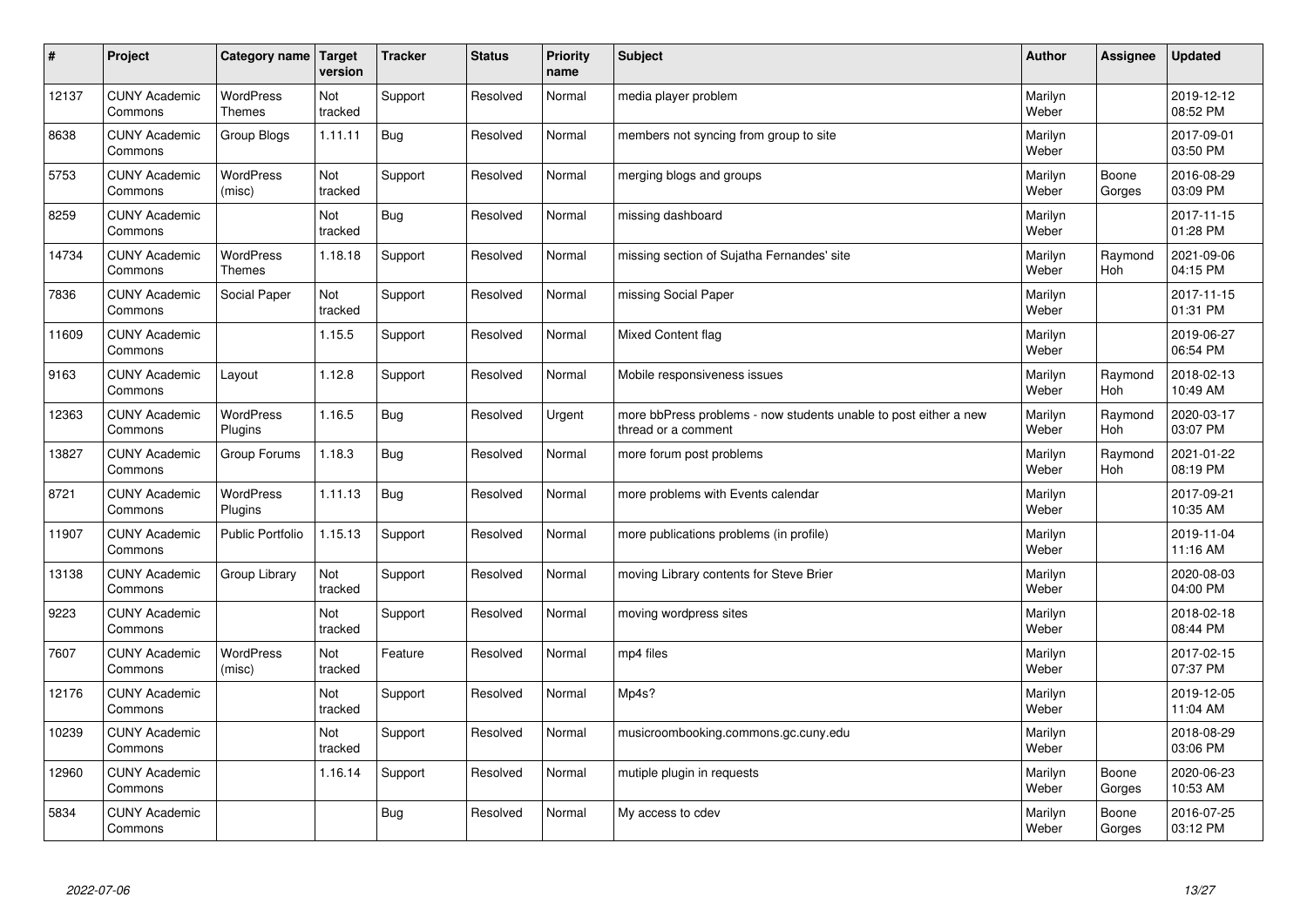| $\pmb{\#}$ | Project                         | Category name                     | Target<br>version | <b>Tracker</b> | <b>Status</b> | <b>Priority</b><br>name | <b>Subject</b>                                                                          | <b>Author</b>    | <b>Assignee</b> | Updated                |
|------------|---------------------------------|-----------------------------------|-------------------|----------------|---------------|-------------------------|-----------------------------------------------------------------------------------------|------------------|-----------------|------------------------|
| 12156      | <b>CUNY Academic</b><br>Commons | Blogs<br>(BuddyPress)             | Not<br>tracked    | Support        | Resolved      | Normal                  | My Sites list (Commons Profile or Sites directory) doesn't match toolbar<br>dropdown    | Marilyn<br>Weber |                 | 2019-12-11<br>10:20 AM |
| 13783      | <b>CUNY Academic</b><br>Commons |                                   | 1.18.2            | Support        | Resolved      | Normal                  | new CUNY OneSearch url                                                                  | Marilyn<br>Weber |                 | 2021-01-14<br>04:53 PM |
| 11031      | <b>CUNY Academic</b><br>Commons |                                   | Not<br>tracked    | Support        | Resolved      | Normal                  | new group with seemingly old topics                                                     | Marilyn<br>Weber |                 | 2019-02-11<br>12:17 PM |
| 8661       | <b>CUNY Academic</b><br>Commons | Group Blogs                       | Not<br>tracked    | <b>Bug</b>     | Resolved      | Normal                  | new group, old site, can't link?                                                        | Marilyn<br>Weber |                 | 2017-11-15<br>01:26 PM |
| 13134      | <b>CUNY Academic</b><br>Commons | Site cloning                      | 1.17.1            | Support        | Resolved      | Normal                  | New site (a clone) point to old dashboard                                               | Marilyn<br>Weber |                 | 2020-08-12<br>03:22 PM |
| 6899       | <b>CUNY Academic</b><br>Commons | Account<br>settings               | Not<br>tracked    | Support        | Resolved      | Normal                  | New user has misspelled her own name                                                    | Marilyn<br>Weber | Boone<br>Gorges | 2016-12-01<br>05:10 PM |
| 4577       | <b>CUNY Academic</b><br>Commons | Registration                      | Not<br>tracked    | Bug            | Resolved      | Normal                  | New users are not getting their email verification                                      | Marilyn<br>Weber | Boone<br>Gorges | 2016-01-26<br>03:30 PM |
| 8131       | <b>CUNY Academic</b><br>Commons | <b>WordPress</b><br>Plugins       | 1.11              | Bug            | Resolved      | Normal                  | Newsletters plug-in                                                                     | Marilyn<br>Weber | Boone<br>Gorges | 2017-05-11<br>09:42 PM |
| 5177       | <b>CUNY Academic</b><br>Commons | Toolbar                           | 1.9.6             | Bug            | Resolved      | Normal                  | No "My Papers" tab                                                                      | Marilyn<br>Weber | Raymond<br>Hoh  | 2016-01-29<br>08:37 AM |
| 15211      | <b>CUNY Academic</b><br>Commons | <b>Blogs</b><br>(BuddyPress)      | 1.19.2            | Support        | Resolved      | Normal                  | No good error reporting for already-used domain name when creating a<br>site in Firefox | Marilyn<br>Weber | Boone<br>Gorges | 2022-01-25<br>11:33 AM |
| 6818       | <b>CUNY Academic</b><br>Commons | Email<br>Notifications            | 1.10.3            | Support        | Resolved      | Normal                  | No more email notifications?                                                            | Marilyn<br>Weber |                 | 2016-11-22<br>02:51 PM |
| 11088      | <b>CUNY Academic</b><br>Commons | Group Blogs                       | Not<br>tracked    | Bug            | Resolved      | Normal                  | no notification for comments                                                            | Marilyn<br>Weber |                 | 2019-02-15<br>03:30 PM |
| 12584      | <b>CUNY Academic</b><br>Commons |                                   | Not<br>tracked    | <b>Bug</b>     | Resolved      | Urgent                  | No way to register                                                                      | Marilyn<br>Weber |                 | 2020-03-27<br>02:38 PM |
| 7613       | <b>CUNY Academic</b><br>Commons | Registration                      | Not<br>tracked    | Support        | Resolved      | Normal                  | non-matriculated students                                                               | Marilyn<br>Weber | Boone<br>Gorges | 2017-11-15<br>11:03 AM |
| 15654      | <b>CUNY Academic</b><br>Commons | WordPress<br>Plugins              | 1.19.6            | Support        | Resolved      | Normal                  | Numerous Copies of Events showing up                                                    | Marilyn<br>Weber | Boone<br>Gorges | 2022-03-22<br>11:30 AM |
| 13441      | <b>CUNY Academic</b><br>Commons |                                   | 1.17.5            | Support        | Resolved      | Normal                  | ongoing user problems with daily digests                                                | Marilyn<br>Weber |                 | 2020-10-13<br>10:02 AM |
| 3592       | <b>CUNY Academic</b><br>Commons | <b>WordPress</b><br>(Permissions) | Not<br>tracked    | Publicity      | Resolved      | Normal                  | Oops - Announcing 1.6!                                                                  | Marilyn<br>Weber | Boone<br>Gorges | 2014-10-22<br>03:03 PM |
| 14012      | <b>CUNY Academic</b><br>Commons | WordPress<br>Plugins              | 1.18.5            | Support        | Resolved      | Normal                  | Open External Links in a New Window plugin?                                             | Marilyn<br>Weber | Boone<br>Gorges | 2021-03-02<br>02:07 PM |
| 11002      | <b>CUNY Academic</b><br>Commons |                                   | Not<br>tracked    | Support        | Resolved      | Normal                  | open link in a new tab not working                                                      | Marilyn<br>Weber |                 | 2019-06-03<br>07:57 PM |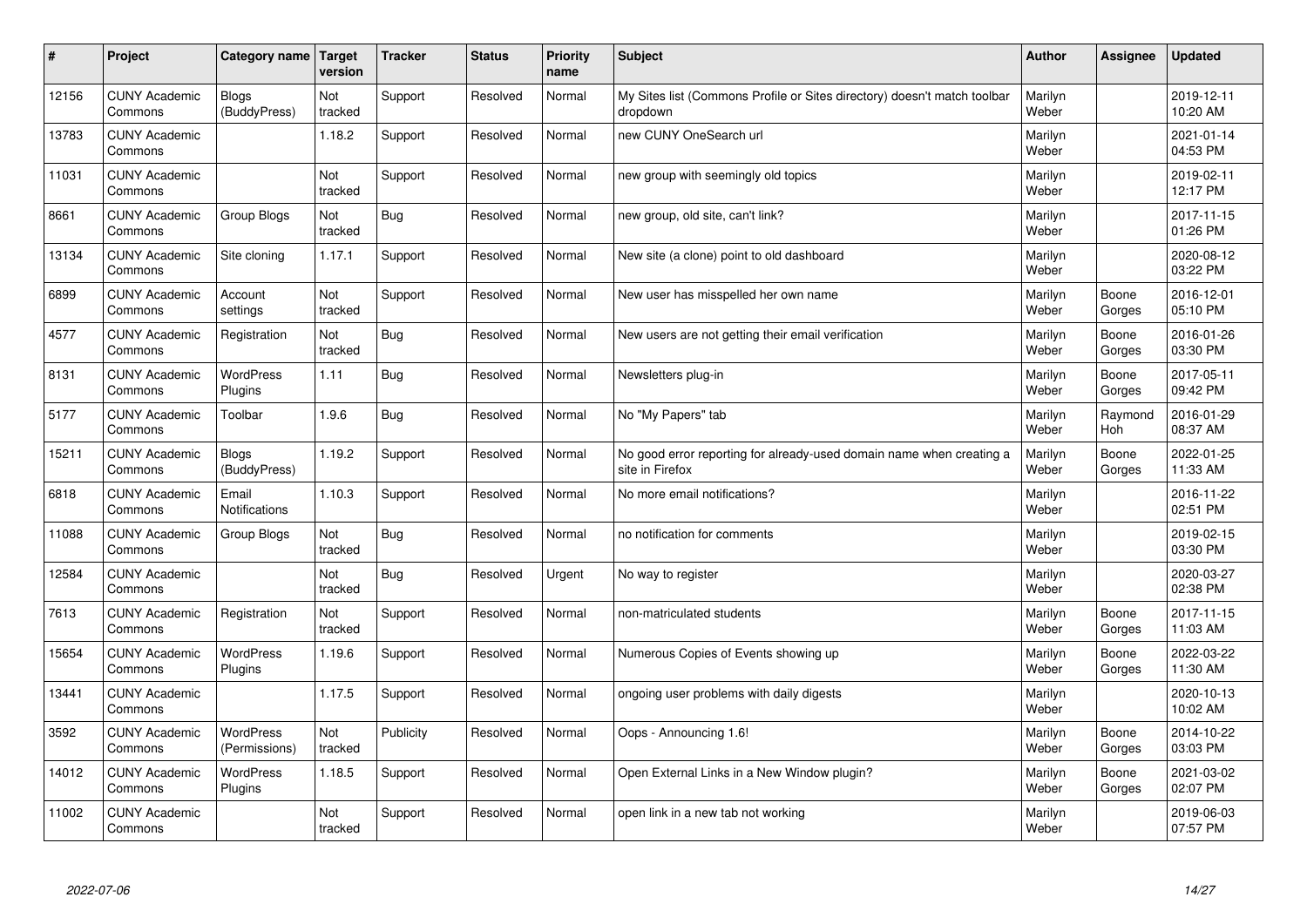| #     | Project                         | Category name                     | <b>Target</b><br>version | <b>Tracker</b> | <b>Status</b> | <b>Priority</b><br>name | <b>Subject</b>                                                                           | <b>Author</b>    | <b>Assignee</b>       | <b>Updated</b>         |
|-------|---------------------------------|-----------------------------------|--------------------------|----------------|---------------|-------------------------|------------------------------------------------------------------------------------------|------------------|-----------------------|------------------------|
| 12427 | <b>CUNY Academic</b><br>Commons |                                   | Not<br>tracked           | Support        | Resolved      | Normal                  | organizing PDF on a site?                                                                | Marilyn<br>Weber | scott voth            | 2020-03-10<br>11:11 AM |
| 7619  | <b>CUNY Academic</b><br>Commons | Membership                        | Not<br>tracked           | Support        | Resolved      | Normal                  | outside users for a site that isn't a class?                                             | Marilyn<br>Weber | Matt Gold             | 2017-11-15<br>06:18 PM |
| 11908 | <b>CUNY Academic</b><br>Commons | Spam/Spam<br>Prevention           | 1.17.7                   | Support        | Resolved      | Normal                  | overeager spam filter                                                                    | Marilyn<br>Weber | Raymond<br><b>Hoh</b> | 2020-11-05<br>04:36 PM |
| 9330  | <b>CUNY Academic</b><br>Commons | <b>WordPress</b><br>Plugins       | 1.12.10                  | Bug            | Resolved      | Normal                  | part 2 of problems with the Leaflet plug -in                                             | Marilyn<br>Weber |                       | 2018-03-04<br>05:58 PM |
| 6815  | <b>CUNY Academic</b><br>Commons | Password<br>Reset                 | Not<br>tracked           | Support        | Resolved      | Normal                  | password reset requested                                                                 | Marilyn<br>Weber | <b>Matt Gold</b>      | 2016-11-22<br>10:30 AM |
| 13768 | <b>CUNY Academic</b><br>Commons | Domain<br>Mapping                 | Not<br>tracked           | Bug            | Resolved      | Normal                  | patricksweeney.commons.gc.cuny.edu down                                                  | Marilyn<br>Weber | Raymond<br><b>Hoh</b> | 2021-01-12<br>10:47 AM |
| 10986 | <b>CUNY Academic</b><br>Commons |                                   | Not<br>tracked           | Support        | Resolved      | Normal                  | PDF embedder provoking error                                                             | Marilyn<br>Weber |                       | 2019-03-29<br>04:28 PM |
| 12302 | <b>CUNY Academic</b><br>Commons | <b>WordPress</b><br><b>Themes</b> | 1.16.4                   | Support        | Resolved      | Normal                  | Pictorio theme request                                                                   | Marilyn<br>Weber | Raymond<br>Hoh        | 2020-01-28<br>11:44 AM |
| 10245 | <b>CUNY Academic</b><br>Commons | Email<br>Notifications            | 1.13.8                   | Support        | Resolved      | Urgent                  | Placeholders in action emails (activation, password reset) not being<br>properly swapped | Marilyn<br>Weber | Raymond<br><b>Hoh</b> | 2018-08-30<br>04:02 PM |
| 11210 | <b>CUNY Academic</b><br>Commons | Membership                        | Not<br>tracked           | Support        | Resolved      | Normal                  | Please change the email                                                                  | Marilyn<br>Weber |                       | 2019-03-11<br>04:16 PM |
| 8429  | <b>CUNY Academic</b><br>Commons | Membership                        | Not<br>tracked           | Support        | Resolved      | Normal                  | Please make me an admin of https://arc.commons.gc.cuny.edu                               | Marilyn<br>Weber | Boone<br>Gorges       | 2017-07-24<br>03:33 PM |
| 11977 | <b>CUNY Academic</b><br>Commons |                                   | Not<br>tracked           | Support        | Resolved      | Normal                  | please remove me from many sites                                                         | Marilyn<br>Weber |                       | 2019-11-21<br>01:05 PM |
| 9965  | <b>CUNY Academic</b><br>Commons | <b>WordPress</b><br>Plugins       | 1.13.4                   | Support        | Resolved      | Normal                  | plug-in request for OneTone Companion                                                    | Marilyn<br>Weber | Raymond<br>Hoh        | 2018-06-26<br>12:00 PM |
| 5522  | <b>CUNY Academic</b><br>Commons | WordPress<br>Plugins              | 1.9.15                   | Feature        | Resolved      | Normal                  | plugin request                                                                           | Marilyn<br>Weber | Boone<br>Gorges       | 2016-05-09<br>10:36 AM |
| 5657  | <b>CUNY Academic</b><br>Commons | WordPress<br>Plugins              | 1.9.18                   | Feature        | Resolved      | Normal                  | Plugin Reguest - Instagram Feed WD                                                       | Marilyn<br>Weber | Boone<br>Gorges       | 2016-06-08<br>12:36 PM |
| 9026  | <b>CUNY Academic</b><br>Commons | <b>WordPress</b><br>Plugins       | 1.12.6                   | Support        | Resolved      | Normal                  | plugin request from Carlos Guevara                                                       | Marilyn<br>Weber |                       | 2018-01-03<br>09:33 AM |
| 8908  | <b>CUNY Academic</b><br>Commons | WordPress<br>Plugins              | 1.12.2                   | Support        | Resolved      | Normal                  | Plugin request from Steve Brier                                                          | Marilyn<br>Weber |                       | 2017-11-27<br>11:39 AM |
| 5346  | <b>CUNY Academic</b><br>Commons | Toolbar                           | 1.9.11                   | Bug            | Resolved      | Normal                  | possible dynamic HTML code bug?                                                          | Marilyn<br>Weber | Boone<br>Gorges       | 2016-03-22<br>10:53 AM |
| 13016 | <b>CUNY Academic</b><br>Commons | Shortcodes and<br>embeds          | 1.16.15                  | Support        | Resolved      | Normal                  | possible to run code examples, like in Jupyter Notebooks?                                | Marilyn<br>Weber |                       | 2020-07-16<br>11:52 AM |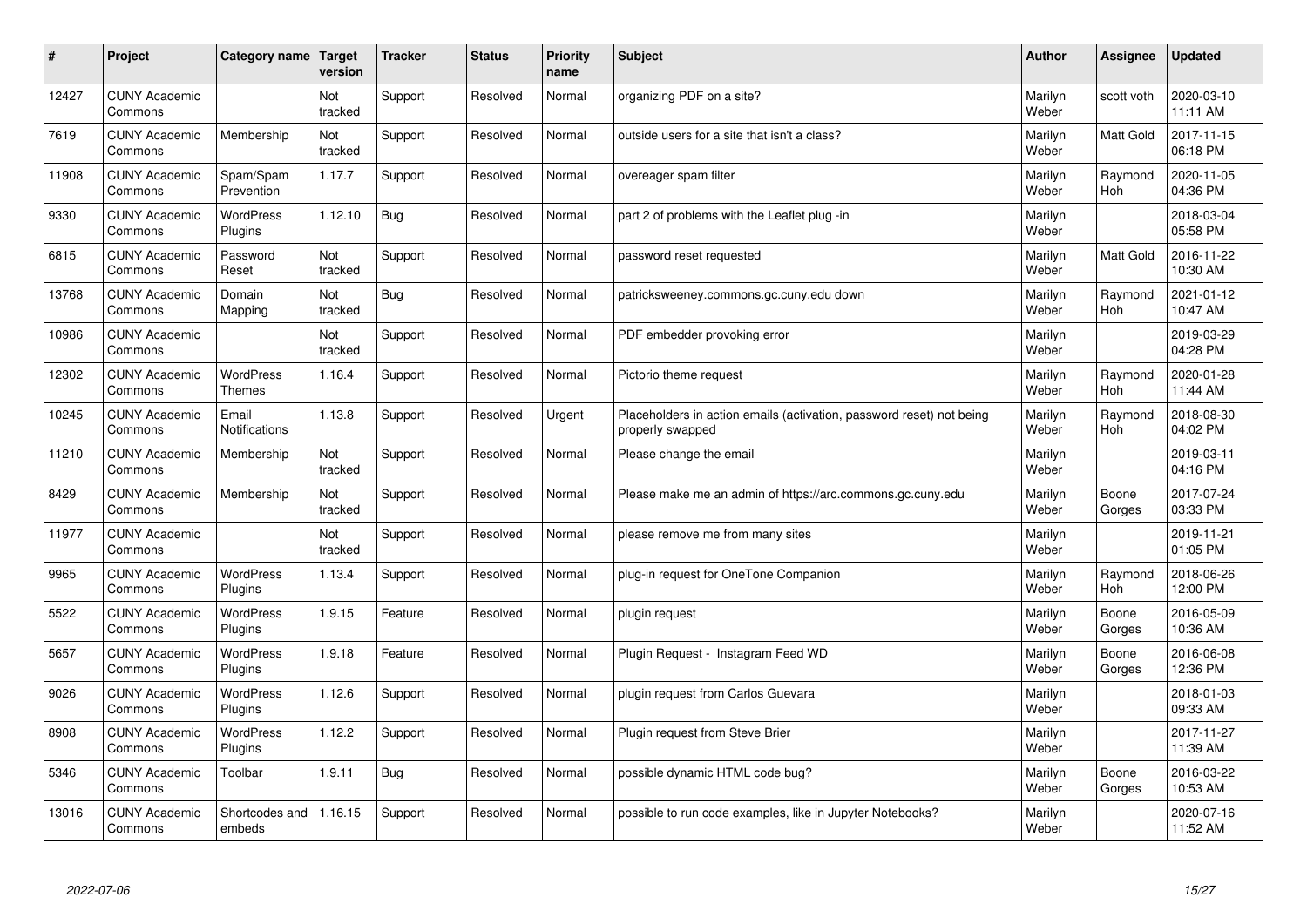| #     | Project                         | Category name   Target      | version        | <b>Tracker</b> | <b>Status</b> | <b>Priority</b><br>name | <b>Subject</b>                                                | <b>Author</b>    | Assignee              | <b>Updated</b>         |
|-------|---------------------------------|-----------------------------|----------------|----------------|---------------|-------------------------|---------------------------------------------------------------|------------------|-----------------------|------------------------|
| 12483 | <b>CUNY Academic</b><br>Commons |                             | 1.16.7         | Bug            | Resolved      | High                    | post error                                                    | Marilyn<br>Weber |                       | 2020-02-28<br>02:44 PM |
| 9500  | <b>CUNY Academic</b><br>Commons | <b>WordPress</b><br>Plugins | 1.12.12        | Support        | Resolved      | Normal                  | PowerPoint in the media library?                              | Marilyn<br>Weber | Raymond<br><b>Hoh</b> | 2018-04-12<br>02:28 PM |
| 14378 | <b>CUNY Academic</b><br>Commons |                             | Not<br>tracked | Support        | Resolved      | Normal                  | <b>PPTX</b> files unfetchable                                 | Marilyn<br>Weber |                       | 2021-05-11<br>11:25 AM |
| 9276  | <b>CUNY Academic</b><br>Commons |                             |                | <b>Bug</b>     | Resolved      | High                    | problem adding a member to a group - wrong username?          | Marilyn<br>Weber |                       | 2018-02-25<br>12:47 PM |
| 13378 | <b>CUNY Academic</b><br>Commons |                             | 1.17.5         | Bug            | Resolved      | Normal                  | problem on one of my sites                                    | Marilyn<br>Weber |                       | 2020-09-24<br>05:27 PM |
| 9154  | <b>CUNY Academic</b><br>Commons | Events                      | 1.12.8         | Bug            | Resolved      | Normal                  | problem with group calendar                                   | Marilyn<br>Weber | Raymond<br>Hoh        | 2018-02-13<br>10:49 AM |
| 13091 | <b>CUNY Academic</b><br>Commons |                             | 1.17.0         | Support        | Resolved      | Normal                  | problem with latex (math equations)                           | Marilyn<br>Weber |                       | 2020-07-28<br>11:09 AM |
| 11866 | <b>CUNY Academic</b><br>Commons | WordPress<br><b>Themes</b>  | 1.15.10        | Support        | Resolved      | Normal                  | problem with project widget and the 'skills' to generate tags | Marilyn<br>Weber | Raymond<br>Hoh        | 2019-09-19<br>03:20 PM |
| 4734  | <b>CUNY Academic</b><br>Commons | <b>BuddyPress</b><br>Docs   | 1.8.13         | Bug            | Resolved      | High                    | Problems with "Create New Doc"                                | Marilyn<br>Weber | Boone<br>Gorges       | 2015-10-09<br>07:53 AM |
| 9725  | <b>CUNY Academic</b><br>Commons |                             | Not<br>tracked | Support        | Resolved      | Normal                  | problems with deleting a site                                 | Marilyn<br>Weber |                       | 2018-05-07<br>10:24 PM |
| 11205 | <b>CUNY Academic</b><br>Commons | <b>WordPress</b><br>Plugins | Not<br>tracked | Support        | Resolved      | Normal                  | problems with Google calendar                                 | Marilyn<br>Weber | Raymond<br><b>Hoh</b> | 2019-03-11<br>02:17 PM |
| 10606 | <b>CUNY Academic</b><br>Commons | cdev.gc.cuny.ed<br>u.       | Not<br>tracked | Support        | Resolved      | Normal                  | problems with testing environment                             | Marilyn<br>Weber |                       | 2018-11-02<br>10:27 AM |
| 4962  | <b>CUNY Academic</b><br>Commons | Events                      | 1.8.18         | Bug            | Resolved      | High                    | Problems with text entry field in the Events Calendar         | Marilyn<br>Weber | Raymond<br>Hoh        | 2015-12-01<br>06:57 PM |
| 9192  | <b>CUNY Academic</b><br>Commons | WordPress<br>Plugins        | 1.12.8         | <b>Bug</b>     | Resolved      | Normal                  | problems with the Leaflet plug -in                            | Marilyn<br>Weber | Boone<br>Gorges       | 2018-02-13<br>11:07 AM |
| 6101  | <b>CUNY Academic</b><br>Commons | Public Portfolio            |                | Bug            | Resolved      | High                    | Profile update problems                                       | Marilyn<br>Weber | Boone<br>Gorges       | 2016-12-01<br>03:50 PM |
| 5667  | <b>CUNY Academic</b><br>Commons | <b>Public Portfolio</b>     | 1.9.18         | Bug            | Resolved      | Normal                  | publication section on my public portfolio won't update       | Marilyn<br>Weber | Boone<br>Gorges       | 2016-06-12<br>10:19 AM |
| 13633 | <b>CUNY Academic</b><br>Commons |                             | Not<br>tracked | Bug            | Resolved      | High                    | PublicsLab site down                                          | Marilyn<br>Weber |                       | 2020-11-30<br>02:01 PM |
| 5969  | <b>CUNY Academic</b><br>Commons | Registration                | 1.9.27         | Bug            | Resolved      | Normal                  | Queens students unable to join                                | Marilyn<br>Weber | Boone<br>Gorges       | 2016-09-04<br>09:41 PM |
| 8882  | <b>CUNY Academic</b><br>Commons |                             | Not<br>tracked | Support        | Resolved      | Normal                  | question about search engines                                 | Marilyn<br>Weber |                       | 2017-11-01<br>03:26 PM |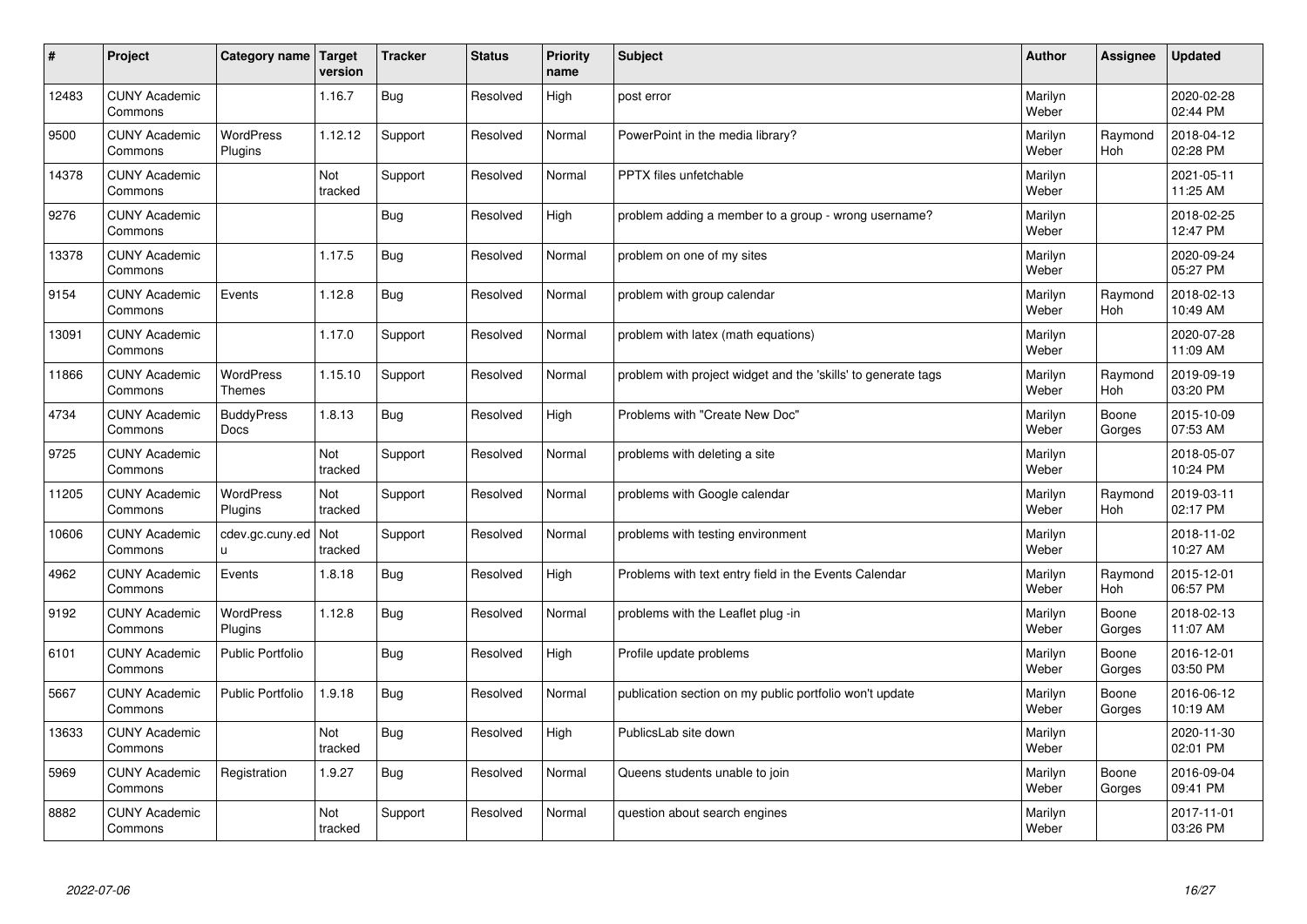| #     | Project                         | Category name   Target | version        | <b>Tracker</b> | <b>Status</b> | <b>Priority</b><br>name | <b>Subject</b>                                                              | <b>Author</b>    | Assignee              | <b>Updated</b>         |
|-------|---------------------------------|------------------------|----------------|----------------|---------------|-------------------------|-----------------------------------------------------------------------------|------------------|-----------------------|------------------------|
| 4496  | <b>CUNY Academic</b><br>Commons | cuny.is                | 1.8.9          | Bug            | Resolved      | Normal                  | Quick links broken?                                                         | Marilyn<br>Weber | Boone<br>Gorges       | 2015-08-28<br>10:39 AM |
| 9949  | <b>CUNY Academic</b><br>Commons |                        | 1.13.4         | Support        | Resolved      | Normal                  | raise storage space limit?                                                  | Marilyn<br>Weber | Boone<br>Gorges       | 2018-06-26<br>12:00 PM |
| 14813 | <b>CUNY Academic</b><br>Commons |                        | Not<br>tracked | Support        | Resolved      | Normal                  | raise the file size limit                                                   | Marilyn<br>Weber |                       | 2021-09-30<br>12:02 PM |
| 8934  | <b>CUNY Academic</b><br>Commons | Reply By Email         | 1.12.4         | Support        | Resolved      | High                    | RBE "could not post" email should have info about attempted From<br>address | Marilyn<br>Weber | Raymond<br><b>Hoh</b> | 2017-12-12<br>11:25 AM |
| 9062  | <b>CUNY Academic</b><br>Commons |                        | Not<br>tracked | Bug            | Resolved      | Normal                  | re-add me as admin of https://commons.gc.cuny.edu/                          | Marilyn<br>Weber |                       | 2018-01-08<br>12:03 PM |
| 4918  | <b>CUNY Academic</b><br>Commons | ZenDesk                | Not<br>tracked | Bug            | Resolved      | High                    | Re-directing Help Requests                                                  | Marilyn<br>Weber | Raymond<br>Hoh        | 2015-11-23<br>11:15 AM |
| 10035 | <b>CUNY Academic</b><br>Commons |                        | Not<br>tracked | Bug            | Resolved      | Normal                  | Reconnecting user to site                                                   | Marilyn<br>Weber |                       | 2018-07-23<br>11:55 AM |
| 8726  | <b>CUNY Academic</b><br>Commons |                        |                | Support        | Resolved      | Normal                  | Redirect problem                                                            | Marilyn<br>Weber |                       | 2017-09-21<br>12:14 PM |
| 9828  | <b>CUNY Academic</b><br>Commons | Domain<br>Mapping      | 1.13.3         | Bug            | Resolved      | High                    | redirecting problem                                                         | Marilyn<br>Weber | Raymond<br><b>Hoh</b> | 2018-05-24<br>02:39 PM |
| 8906  | <b>CUNY Academic</b><br>Commons | Redmine                | Not<br>tracked | Support        | Resolved      | Normal                  | Redmine access?                                                             | Marilyn<br>Weber | Matt Gold             | 2017-11-13<br>06:02 PM |
| 14526 | <b>CUNY Academic</b><br>Commons | Registration           | 1.18.12        | Bug            | Resolved      | High                    | registration interface won't show a space to enter nonCUNY code             | Marilyn<br>Weber |                       | 2021-06-03<br>04:02 PM |
| 3593  | <b>CUNY Academic</b><br>Commons | Registration           | 1.7.2          | Bug            | Resolved      | High                    | registration problems                                                       | Marilyn<br>Weber | Boone<br>Gorges       | 2014-11-01<br>02:57 PM |
| 9889  | <b>CUNY Academic</b><br>Commons |                        | Not<br>tracked | Support        | Resolved      | Normal                  | remove comments from activity feed?                                         | Marilyn<br>Weber |                       | 2018-12-10<br>03:53 PM |
| 9780  | <b>CUNY Academic</b><br>Commons |                        | Not<br>tracked | Support        | Resolved      | Normal                  | remove the phone number on this profile?                                    | Marilyn<br>Weber |                       | 2018-05-15<br>10:35 AM |
| 10387 | <b>CUNY Academic</b><br>Commons | Membership             | Not<br>tracked | Support        | Resolved      | Normal                  | remove user page                                                            | Marilyn<br>Weber |                       | 2018-09-28<br>02:26 PM |
| 6656  | <b>CUNY Academic</b><br>Commons | Support                | Not<br>tracked | Support        | Resolved      | Normal                  | Remove user profile                                                         | Marilyn<br>Weber | Matt Gold             | 2016-11-10<br>02:18 PM |
| 11006 | <b>CUNY Academic</b><br>Commons | Groups (misc)          | 1.14.6         | Support        | Resolved      | Normal                  | removing members from a group isn't working                                 | Marilyn<br>Weber |                       | 2019-01-24<br>03:18 PM |
| 8289  | <b>CUNY Academic</b><br>Commons |                        | Not<br>tracked | Support        | Resolved      | Normal                  | removing my access to sites                                                 | Marilyn<br>Weber | Luke<br>Waltzer       | 2017-06-19<br>12:40 PM |
| 8978  | <b>CUNY Academic</b><br>Commons | Groups (misc)          | Not<br>tracked | Support        | Resolved      | Normal                  | removing old groups                                                         | Marilyn<br>Weber |                       | 2018-12-10<br>03:52 PM |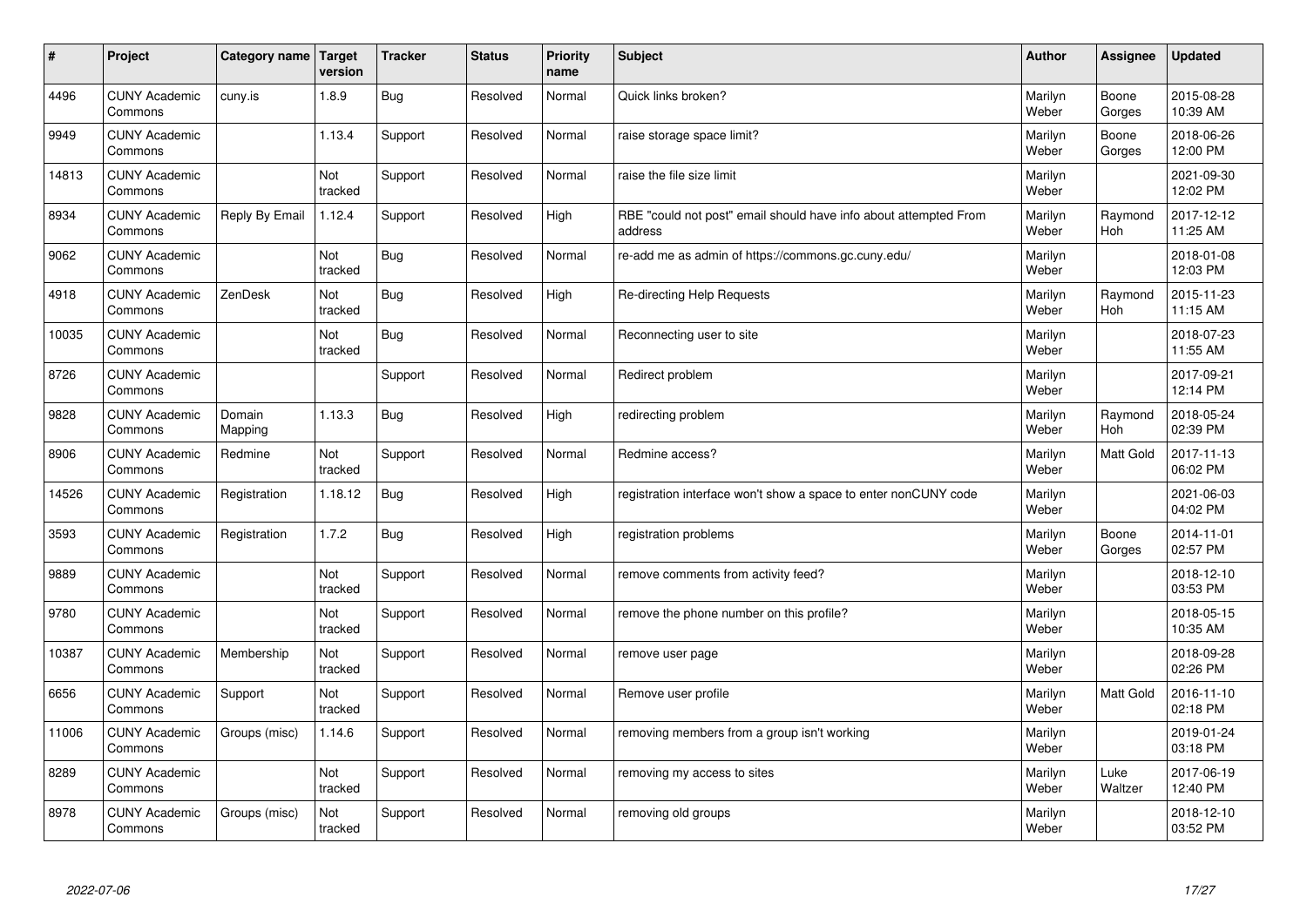| #     | Project                         | Category name   Target       | version        | <b>Tracker</b> | <b>Status</b> | <b>Priority</b><br>name | <b>Subject</b>                                                  | <b>Author</b>    | Assignee              | <b>Updated</b>         |
|-------|---------------------------------|------------------------------|----------------|----------------|---------------|-------------------------|-----------------------------------------------------------------|------------------|-----------------------|------------------------|
| 5799  | <b>CUNY Academic</b><br>Commons | <b>Blogs</b><br>(BuddyPress) | Not<br>tracked | Feature        | Resolved      | Normal                  | removing one's own access to sites?                             | Marilyn<br>Weber | Boone<br>Gorges       | 2016-07-26<br>01:55 PM |
| 14369 | <b>CUNY Academic</b><br>Commons | WordPress -<br>Media         | Not<br>tracked | Support        | Resolved      | Normal                  | renewed problem with ppsx files                                 | Marilyn<br>Weber |                       | 2021-04-27<br>12:44 PM |
| 9541  | <b>CUNY Academic</b><br>Commons | <b>WordPress</b><br>(misc)   | Not<br>tracked | Support        | Resolved      | Normal                  | repeating header banner                                         | Marilyn<br>Weber | Raymond<br><b>Hoh</b> | 2018-04-06<br>12:33 PM |
| 12334 | <b>CUNY Academic</b><br>Commons |                              |                | Support        | Resolved      | Normal                  | request for a Redmine account                                   | Marilyn<br>Weber | <b>Matt Gold</b>      | 2020-01-30<br>12:01 PM |
| 12999 | <b>CUNY Academic</b><br>Commons |                              | 1.18.1         | Support        | Resolved      | Normal                  | request for Dentist theme                                       | Marilyn<br>Weber | Boone<br>Gorges       | 2020-12-22<br>03:31 PM |
| 11516 | <b>CUNY Academic</b><br>Commons | Membership                   | Not<br>tracked | Support        | Resolved      | Normal                  | request for email change                                        | Marilyn<br>Weber |                       | 2019-06-04<br>01:48 PM |
| 8446  | <b>CUNY Academic</b><br>Commons | <b>WordPress</b><br>Plugins  | 1.11.14        | Support        | Resolved      | Normal                  | request for multiple accordion menu plugins                     | Marilyn<br>Weber |                       | 2018-05-07<br>09:57 PM |
| 12676 | <b>CUNY Academic</b><br>Commons | <b>WordPress</b><br>Plugins  | 1.16.10        | Support        | Resolved      | Normal                  | request for Require Post Category plug-in                       | Marilyn<br>Weber |                       | 2020-04-28<br>11:03 AM |
| 8379  | <b>CUNY Academic</b><br>Commons |                              | Not<br>tracked | Support        | Resolved      | Normal                  | request for site build help                                     | Marilyn<br>Weber |                       | 2017-07-01<br>10:48 AM |
| 5302  | <b>CUNY Academic</b><br>Commons | WordPress<br>Plugins         | 1.9.10         | Feature        | Resolved      | Normal                  | request for WP Gallery Custom Links plug-in                     | Marilyn<br>Weber | Boone<br>Gorges       | 2016-03-11<br>09:20 PM |
| 9087  | <b>CUNY Academic</b><br>Commons | WordPress<br>Plugins         | 1.12.7         | Support        | Resolved      | Normal                  | request for WP Social Sharing                                   | Marilyn<br>Weber |                       | 2018-01-23<br>11:17 AM |
| 10910 | <b>CUNY Academic</b><br>Commons | Membership                   | Not<br>tracked | Support        | Resolved      | Normal                  | request to be an admin to a prof's site                         | Marilyn<br>Weber |                       | 2019-01-04<br>10:45 AM |
| 12777 | <b>CUNY Academic</b><br>Commons |                              | 1.16.14        | Support        | Resolved      | Normal                  | request to include custom javascript into a Commons-hosted site | Marilyn<br>Weber |                       | 2020-06-16<br>04:03 PM |
| 10240 | <b>CUNY Academic</b><br>Commons | <b>WordPress</b><br>Plugins  | 1.13.8         | Support        | Resolved      | Normal                  | require-featured-image plug-in request                          | Marilyn<br>Weber |                       | 2018-08-29<br>05:15 PM |
| 3466  | <b>CUNY Academic</b><br>Commons | Membership                   | 1.6.16         | Feature        | Resolved      | Normal                  | restricting undergrad registration                              | Marilyn<br>Weber | Boone<br>Gorges       | 2014-09-18<br>12:02 AM |
| 10820 | <b>CUNY Academic</b><br>Commons |                              | Not<br>tracked | Support        | Resolved      | Normal                  | retrieve deleted pages/posts                                    | Marilyn<br>Weber |                       | 2018-12-13<br>06:33 PM |
| 10298 | <b>CUNY Academic</b><br>Commons |                              | Not<br>tracked | Support        | Resolved      | Normal                  | RSS feed to itunes problem                                      | Marilyn<br>Weber |                       | 2018-12-10<br>03:57 PM |
| 6025  | <b>CUNY Academic</b><br>Commons | Search                       | Not<br>tracked | Bug            | Resolved      | Normal                  | Search function not working                                     | Marilyn<br>Weber | Boone<br>Gorges       | 2016-10-12<br>09:41 AM |
| 15269 | <b>CUNY Academic</b><br>Commons | Redmine                      | Not<br>tracked | Support        | Resolved      | Normal                  | Segal Theater sites                                             | Marilyn<br>Weber |                       | 2022-02-07<br>04:11 PM |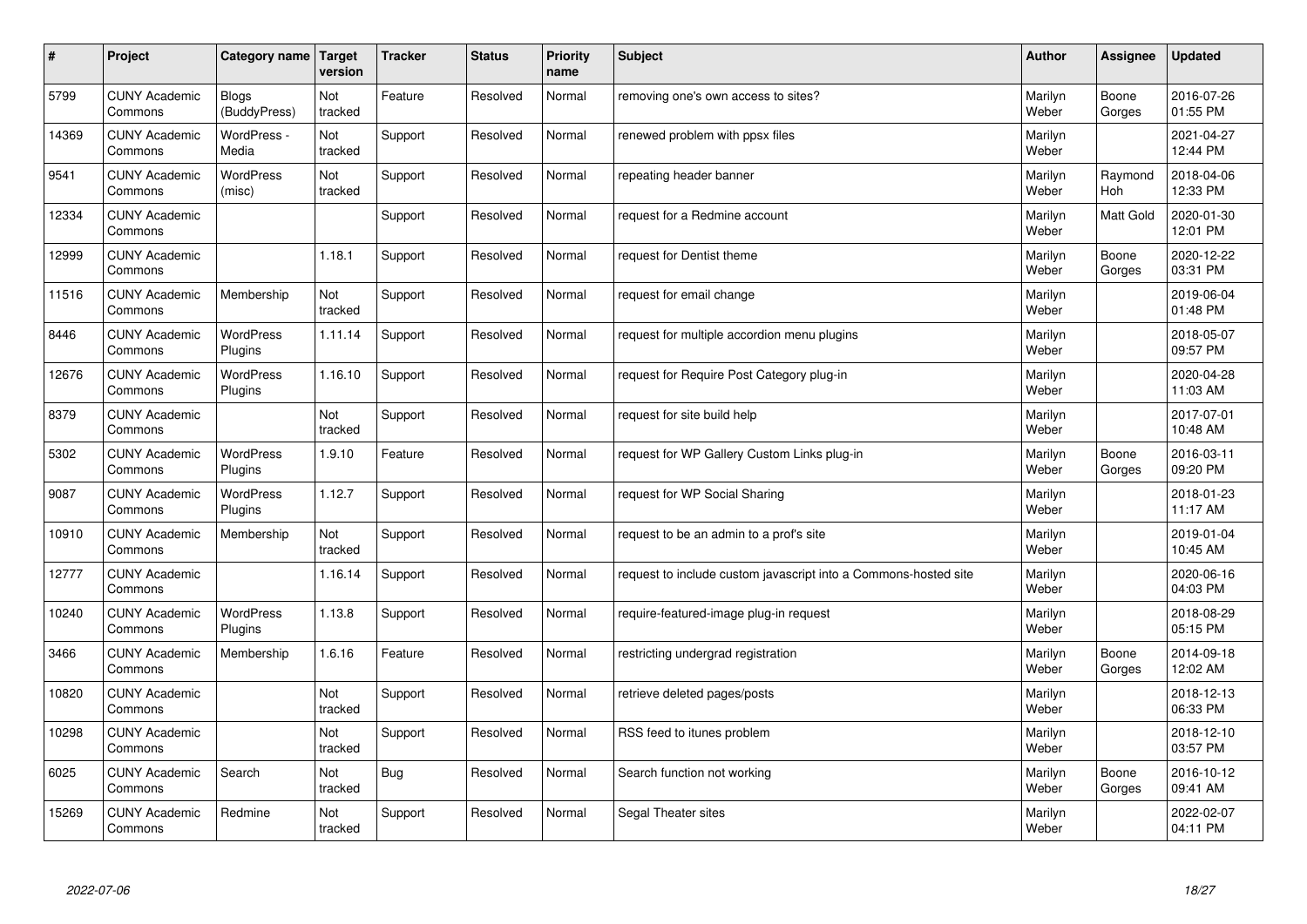| #     | Project                         | Category name   Target      | version        | <b>Tracker</b> | <b>Status</b> | <b>Priority</b><br>name | <b>Subject</b>                                                    | <b>Author</b>    | Assignee        | <b>Updated</b>         |
|-------|---------------------------------|-----------------------------|----------------|----------------|---------------|-------------------------|-------------------------------------------------------------------|------------------|-----------------|------------------------|
| 13521 | <b>CUNY Academic</b><br>Commons | Onboarding                  | 1.17.7         | Support        | Resolved      | Normal                  | sent invitations page                                             | Marilyn<br>Weber | Raymond<br>Hoh  | 2020-11-10<br>10:31 AM |
| 14265 | <b>CUNY Academic</b><br>Commons | <b>WordPress</b><br>Plugins | 1.18.10        | Support        | Resolved      | Normal                  | separate the tag cloud in the blog sidebar                        | Marilyn<br>Weber | Boone<br>Gorges | 2021-05-12<br>05:19 PM |
| 14534 | <b>CUNY Academic</b><br>Commons | <b>WordPress</b><br>Plugins | 1.18.12        | Support        | Resolved      | Normal                  | Share This Image plugin?                                          | Marilyn<br>Weber |                 | 2021-06-08<br>11:50 AM |
| 3029  | <b>CUNY Academic</b><br>Commons | cuny.is                     | Not<br>tracked | Support        | Resolved      | Normal                  | shortlink request                                                 | Marilyn<br>Weber | Boone<br>Gorges | 2014-02-12<br>10:03 AM |
| 3001  | <b>CUNY Academic</b><br>Commons | <b>WordPress</b><br>(misc)  | Not<br>tracked | Support        | Resolved      | Normal                  | shortlink requested                                               | Marilyn<br>Weber | Boone<br>Gorges | 2014-01-30<br>01:26 PM |
| 12190 | <b>CUNY Academic</b><br>Commons | Blogs<br>(BuddyPress)       | Not<br>tracked | Support        | Resolved      | Normal                  | Site avatar in directory is not what user expects                 | Marilyn<br>Weber |                 | 2019-12-12<br>08:51 PM |
| 11017 | <b>CUNY Academic</b><br>Commons |                             | Not<br>tracked | Support        | Resolved      | Normal                  | site didn't save?                                                 | Marilyn<br>Weber |                 | 2019-01-25<br>03:47 PM |
| 13656 | <b>CUNY Academic</b><br>Commons |                             |                | Bug            | Resolved      | High                    | site down                                                         | Marilyn<br>Weber |                 | 2020-12-11<br>12:50 PM |
| 7767  | <b>CUNY Academic</b><br>Commons |                             | Not<br>tracked | Bug            | Resolved      | Normal                  | Site loading problems                                             | Marilyn<br>Weber |                 | 2017-03-21<br>09:57 PM |
| 11865 | <b>CUNY Academic</b><br>Commons | Onboarding                  | 1.15.10        | Bug            | Resolved      | Normal                  | Site name not appearing in "Membership" lists of Invitation modal | Marilyn<br>Weber | Boone<br>Gorges | 2019-09-24<br>11:09 AM |
| 6107  | <b>CUNY Academic</b><br>Commons |                             |                | <b>Bug</b>     | Resolved      | High                    | site redirect?                                                    | Marilyn<br>Weber | Boone<br>Gorges | 2016-09-29<br>03:45 PM |
| 12354 | <b>CUNY Academic</b><br>Commons | <b>WordPress</b><br>Plugins | 1.16.5         | <b>Bug</b>     | Resolved      | Urgent                  | sites (including Net-Art) are reporting critical issues           | Marilyn<br>Weber | Raymond<br>Hoh  | 2020-02-02<br>03:16 PM |
| 10810 | <b>CUNY Academic</b><br>Commons | <b>WordPress</b><br>(misc)  | 1.14.2         | Bug            | Resolved      | Normal                  | Sites set as public are becoming private                          | Marilyn<br>Weber |                 | 2018-12-11<br>10:15 AM |
| 12393 | <b>CUNY Academic</b><br>Commons | <b>WordPress</b><br>(misc)  |                | Support        | Resolved      | High                    | size limit for files                                              | Marilyn<br>Weber |                 | 2020-02-18<br>10:13 AM |
| 14075 | <b>CUNY Academic</b><br>Commons | <b>WordPress</b><br>Plugins | Not<br>tracked | <b>Bug</b>     | Resolved      | Normal                  | sludigitalportfolios.commons.gc.cuny.edu                          | Marilyn<br>Weber | Boone<br>Gorges | 2021-03-01<br>10:46 AM |
| 13710 | <b>CUNY Academic</b><br>Commons |                             | Not<br>tracked | Support        | Resolved      | Normal                  | small change to Hosting Partner Handbook                          | Marilyn<br>Weber |                 | 2020-12-16<br>04:29 PM |
| 14019 | <b>CUNY Academic</b><br>Commons | WordPress<br>Plugins        | 1.18.5         | Bug            | Resolved      | Normal                  | smorales.commons.gc.cuny.edu                                      | Marilyn<br>Weber | Boone<br>Gorges | 2021-02-23<br>11:06 AM |
| 8893  | <b>CUNY Academic</b><br>Commons | Social Paper                | 1.12.1         | Support        | Resolved      | Normal                  | Social paper won't connect to group?                              | Marilyn<br>Weber |                 | 2017-12-11<br>01:16 PM |
| 11448 | <b>CUNY Academic</b><br>Commons | <b>BuddyPress</b><br>(misc) | 1.15.1         | Support        | Resolved      | Normal                  | sole administrator listed on sites is not an admin at all?        | Marilyn<br>Weber | Raymond<br>Hoh  | 2019-05-14<br>11:15 AM |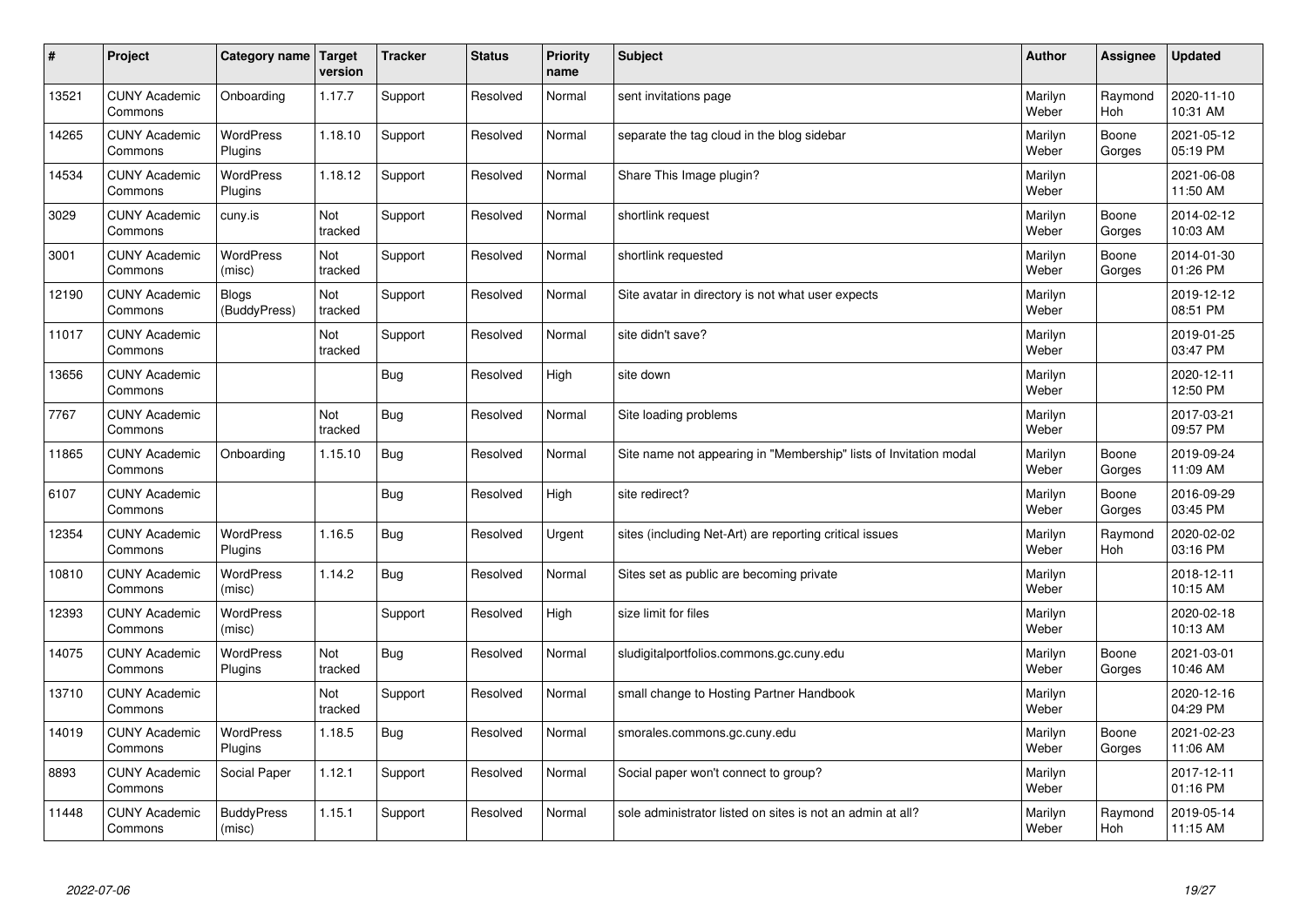| $\sharp$ | Project                         | Category name   Target            | version        | <b>Tracker</b> | <b>Status</b> | <b>Priority</b><br>name | <b>Subject</b>                                     | <b>Author</b>    | Assignee              | <b>Updated</b>         |
|----------|---------------------------------|-----------------------------------|----------------|----------------|---------------|-------------------------|----------------------------------------------------|------------------|-----------------------|------------------------|
| 8553     | <b>CUNY Academic</b><br>Commons |                                   | Not<br>tracked | Support        | Resolved      | Normal                  | storage limits?                                    | Marilyn<br>Weber |                       | 2017-08-18<br>04:36 PM |
| 11294    | <b>CUNY Academic</b><br>Commons | Account<br>settings               | Not<br>tracked | Support        | Resolved      | Normal                  | student emgail change                              | Marilyn<br>Weber | <b>Matt Gold</b>      | 2019-04-07<br>09:11 PM |
| 4657     | <b>CUNY Academic</b><br>Commons | Group Forums                      | 1.8.18         | <b>Bug</b>     | Resolved      | High                    | Submit button disappears in new post mode in forum | Marilyn<br>Weber | Raymond<br>Hoh        | 2015-12-01<br>11:15 PM |
| 4649     | <b>CUNY Academic</b><br>Commons | Registration                      | Not<br>tracked | <b>Bug</b>     | Resolved      | Urgent                  | Submit button has disappeared                      | Marilyn<br>Weber | Boone<br>Gorges       | 2015-09-22<br>11:47 AM |
| 11029    | <b>CUNY Academic</b><br>Commons | Authentication                    | 1.14.9         | Support        | Resolved      | Normal                  | Sujatha Fernandes cannot edit her site             | Marilyn<br>Weber | Raymond<br><b>Hoh</b> | 2019-03-26<br>12:10 PM |
| 13116    | <b>CUNY Academic</b><br>Commons | ZenDesk                           | 1.17.1         | Support        | Resolved      | Normal                  | support/send us a message link obscured            | Marilyn<br>Weber | Raymond<br>Hoh        | 2020-07-29<br>09:33 PM |
| 11961    | <b>CUNY Academic</b><br>Commons | Membership                        | Not<br>tracked | Support        | Resolved      | Normal                  | switch email for student user                      | Marilyn<br>Weber |                       | 2019-10-09<br>01:56 PM |
| 5621     | <b>CUNY Academic</b><br>Commons | WordPress<br>Plugins              | 1.9.17         | Feature        | Resolved      | Normal                  | Taxonomy plugin request                            | Marilyn<br>Weber | Boone<br>Gorges       | 2016-06-01<br>11:28 PM |
| 7328     | <b>CUNY Academic</b><br>Commons | WordPress<br>Plugins              | Not<br>tracked | Bug            | Resolved      | Normal                  | technical issue with the Events Manager plugin     | Marilyn<br>Weber | Raymond<br><b>Hoh</b> | 2017-11-15<br>06:19 PM |
| 7685     | <b>CUNY Academic</b><br>Commons | Password<br>Reset                 | Not<br>tracked | Support        | Resolved      | Normal                  | temporary password                                 | Marilyn<br>Weber | Boone<br>Gorges       | 2017-02-15<br>07:36 PM |
| 8941     | <b>CUNY Academic</b><br>Commons | <b>WordPress</b><br><b>Themes</b> | 1.13.1         | Support        | Resolved      | Normal                  | Theme request: ColorNews                           | Marilyn<br>Weber |                       | 2018-05-08<br>10:42 AM |
| 4965     | <b>CUNY Academic</b><br>Commons | <b>WordPress</b><br><b>Themes</b> | Not<br>tracked | Feature        | Resolved      | Normal                  | Theme requested                                    | Marilyn<br>Weber | Boone<br>Gorges       | 2016-02-24<br>09:46 PM |
| 13738    | <b>CUNY Academic</b><br>Commons |                                   | 1.18.1         | Support        | Resolved      | Normal                  | theme requests from a non-CUY person               | Marilyn<br>Weber |                       | 2020-12-23<br>11:34 AM |
| 13512    | <b>CUNY Academic</b><br>Commons | <b>WordPress</b><br><b>Themes</b> | 1.17.7         | Support        | Resolved      | Normal                  | theme update                                       | Marilyn<br>Weber |                       | 2020-11-16<br>04:46 PM |
| 9499     | <b>CUNY Academic</b><br>Commons | <b>WordPress</b><br>(misc)        | Not<br>tracked | Support        | Resolved      | Normal                  | tiny question - preventing dates on posts?         | Marilyn<br>Weber | Raymond<br>Hoh        | 2018-04-04<br>03:55 PM |
| 5629     | <b>CUNY Academic</b><br>Commons | <b>Public Portfolio</b>           | 1.10.4         | Support        | Resolved      | Normal                  | Title field in profile can't be edited             | Marilyn<br>Weber |                       | 2016-12-13<br>11:19 AM |
| 9130     | <b>CUNY Academic</b><br>Commons | Homepage<br>Slides                | Not<br>tracked | Bug            | Resolved      | Normal                  | too many redirects                                 | Marilyn<br>Weber |                       | 2018-01-29<br>10:27 AM |
| 10407    | <b>CUNY Academic</b><br>Commons |                                   | Not<br>tracked | Support        | Resolved      | Normal                  | toolbar problem                                    | Marilyn<br>Weber | Boone<br>Gorges       | 2018-10-23<br>10:52 AM |
| 11647    | <b>CUNY Academic</b><br>Commons |                                   | 1.15.6         | Support        | Resolved      | Normal                  | <b>Tribulant Newsletters update</b>                | Marilyn<br>Weber |                       | 2019-07-18<br>02:27 PM |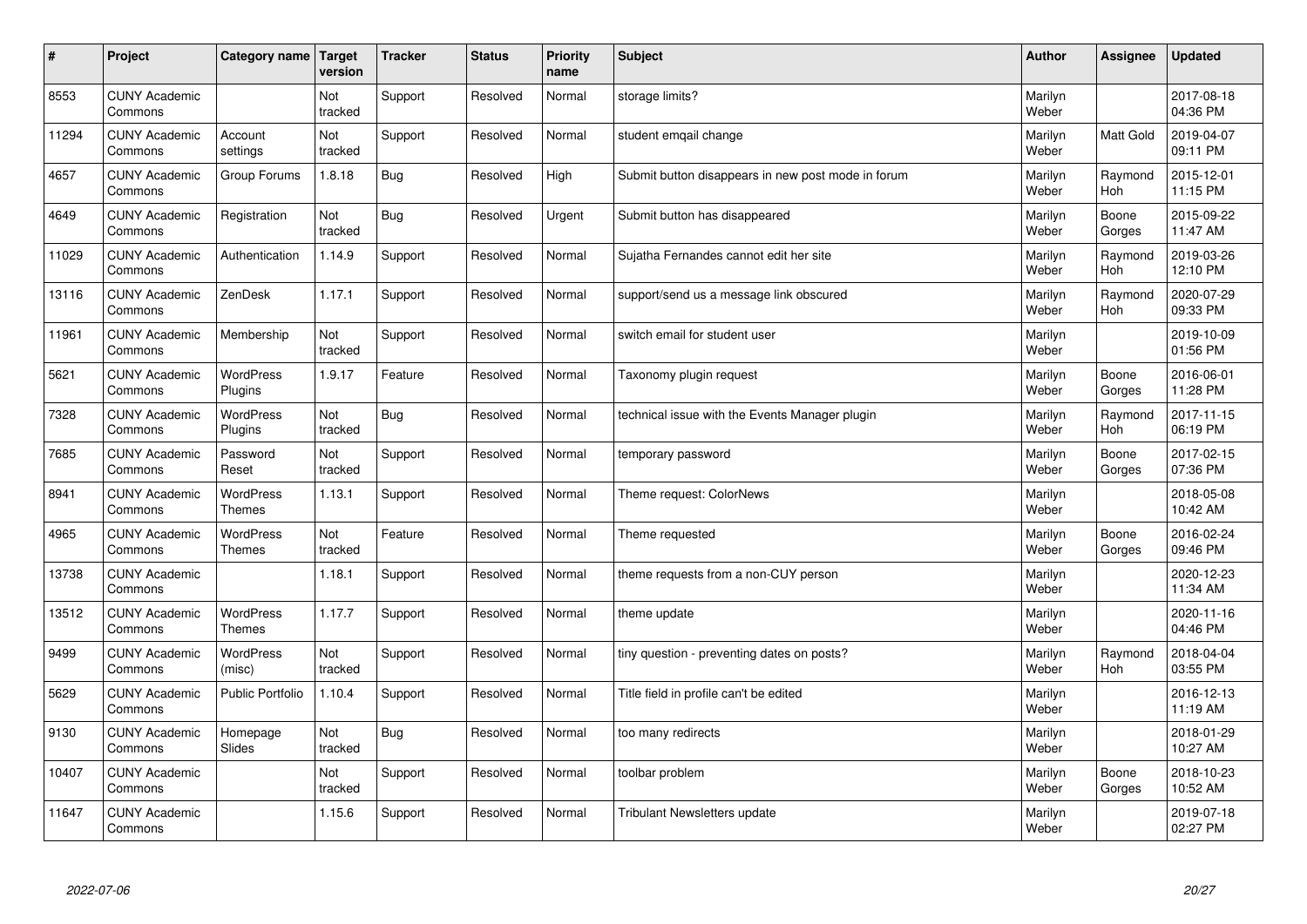| #     | Project                         | Category name   Target            | version        | <b>Tracker</b> | <b>Status</b> | <b>Priority</b><br>name | <b>Subject</b>                                        | <b>Author</b>    | Assignee              | <b>Updated</b>         |
|-------|---------------------------------|-----------------------------------|----------------|----------------|---------------|-------------------------|-------------------------------------------------------|------------------|-----------------------|------------------------|
| 12905 | <b>CUNY Academic</b><br>Commons |                                   | 1.16.14        | Support        | Resolved      | Normal                  | trouble embedding a flipbook from Flipsnack           | Marilyn<br>Weber | Boone<br>Gorges       | 2020-06-23<br>10:53 AM |
| 12861 | <b>CUNY Academic</b><br>Commons |                                   |                | Support        | Resolved      | Normal                  | trouble with YouTube                                  | Marilyn<br>Weber | Raymond<br><b>Hoh</b> | 2020-06-09<br>11:16 AM |
| 5436  | <b>CUNY Academic</b><br>Commons |                                   | Not<br>tracked | Bug            | Resolved      | Normal                  | Trying to change email settings for                   | Marilyn<br>Weber | Boone<br>Gorges       | 2016-04-21<br>10:12 PM |
| 3533  | <b>CUNY Academic</b><br>Commons | Group<br>Invitations              | 1.7.8          | <b>Bug</b>     | Resolved      | Low                     | Trying to invite member to a new group                | Marilyn<br>Weber | Boone<br>Gorges       | 2015-04-01<br>09:13 PM |
| 7684  | <b>CUNY Academic</b><br>Commons | Reply By Email                    | 1.10.12        | <b>Bug</b>     | Resolved      | High                    | trying to post too often error                        | Marilyn<br>Weber | Raymond<br><b>Hoh</b> | 2017-02-28<br>12:43 PM |
| 3197  | <b>CUNY Academic</b><br>Commons | Groups (misc)                     | 1.6.4          | Bug            | Resolved      | Normal                  | trying to set up a hidden group blog with no RSS feed | Marilyn<br>Weber | Boone<br>Gorges       | 2014-05-21<br>09:39 PM |
| 3071  | <b>CUNY Academic</b><br>Commons | <b>WordPress</b><br><b>Themes</b> | 1.5.22         | Bug            | Resolved      | Normal                  | Twenty Fourteen theme differences                     | Marilyn<br>Weber | Boone<br>Gorges       | 2014-04-01<br>08:18 PM |
| 10133 | <b>CUNY Academic</b><br>Commons | <b>WordPress</b><br>(misc)        | Not<br>tracked | Support        | Resolved      | Normal                  | two Commons sites to be migrated elsewhere            | Marilyn<br>Weber |                       | 2018-12-10<br>03:54 PM |
| 12165 | <b>CUNY Academic</b><br>Commons | <b>BuddyPress</b><br>(misc)       | Not<br>tracked | Support        | Resolved      | Normal                  | two reports of Profile problems                       | Marilyn<br>Weber | Boone<br>Gorges       | 2019-12-04<br>05:06 PM |
| 4012  | <b>CUNY Academic</b><br>Commons |                                   | 1.7.20         | Bug            | Resolved      | Normal                  | Two users reporting same Forbidden 403 error message. | Marilyn<br>Weber |                       | 2015-05-01<br>08:13 PM |
| 8768  | <b>CUNY Academic</b><br>Commons |                                   | Not<br>tracked | Support        | Resolved      | Normal                  | unsafe redirect?                                      | Marilyn<br>Weber |                       | 2017-10-06<br>12:14 PM |
| 13929 | <b>CUNY Academic</b><br>Commons |                                   | 1.18.4         | Support        | Resolved      | Normal                  | update error message                                  | Marilyn<br>Weber | Boone<br>Gorges       | 2021-02-09<br>11:05 AM |
| 10941 | <b>CUNY Academic</b><br>Commons | Membership                        | Not<br>tracked | Support        | Resolved      | Normal                  | update user email                                     | Marilyn<br>Weber |                       | 2019-02-13<br>02:24 PM |
| 3116  | <b>CUNY Academic</b><br>Commons | <b>WordPress</b><br>(Permissions) |                | Bug            | Resolved      | Normal                  | Updating the FAQ page                                 | Marilyn<br>Weber | Boone<br>Gorges       | 2014-04-01<br>10:12 PM |
| 10101 | <b>CUNY Academic</b><br>Commons |                                   | 1.13.7         | <b>Bug</b>     | Resolved      | Normal                  | URL changes within Manage section of groups           | Marilyn<br>Weber |                       | 2018-08-03<br>01:54 PM |
| 6812  | <b>CUNY Academic</b><br>Commons |                                   | Not<br>tracked | Support        | Resolved      | Normal                  | User cannot change email                              | Marilyn<br>Weber | <b>Matt Gold</b>      | 2016-12-01<br>06:24 PM |
| 6039  | <b>CUNY Academic</b><br>Commons | Membership                        | 1.9.28         | Bug            | Resolved      | High                    | User cannot change her email                          | Marilyn<br>Weber |                       | 2016-09-19<br>03:03 PM |
| 12543 | <b>CUNY Academic</b><br>Commons | <b>Public Portfolio</b>           | Not<br>tracked | Support        | Resolved      | Normal                  | User cannot find profile edit button                  | Marilyn<br>Weber | scott voth            | 2020-03-22<br>02:49 PM |
| 6091  | <b>CUNY Academic</b><br>Commons | Group<br>Invitations              | Not<br>tracked | Bug            | Resolved      | Normal                  | User cannot re-join a group                           | Marilyn<br>Weber | Boone<br>Gorges       | 2016-09-28<br>01:47 PM |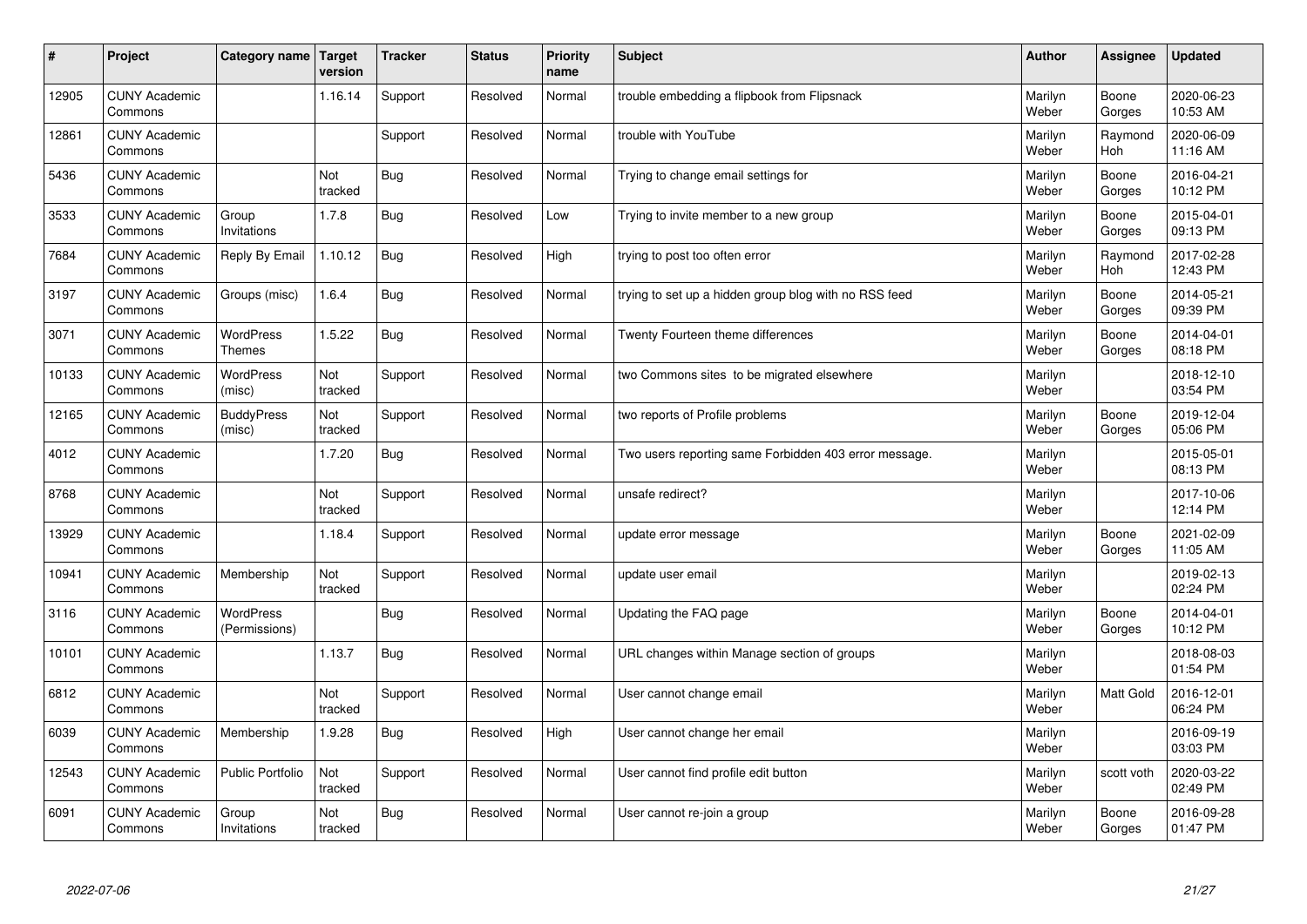| #     | Project                         | Category name Target              | version        | <b>Tracker</b> | <b>Status</b> | <b>Priority</b><br>name | <b>Subject</b>                                  | <b>Author</b>    | Assignee            | <b>Updated</b>         |
|-------|---------------------------------|-----------------------------------|----------------|----------------|---------------|-------------------------|-------------------------------------------------|------------------|---------------------|------------------------|
| 4831  | <b>CUNY Academic</b><br>Commons | <b>Public Portfolio</b>           | 1.9.4          | Bug            | Resolved      | Normal                  | User cannot update profile                      | Marilyn<br>Weber | Boone<br>Gorges     | 2016-01-11<br>10:46 PM |
| 9767  | <b>CUNY Academic</b><br>Commons | Registration                      | Not<br>tracked | Support        | Resolved      | Normal                  | user deleted account but now needs one          | Marilyn<br>Weber |                     | 2018-05-11<br>02:39 PM |
| 7803  | <b>CUNY Academic</b><br>Commons |                                   |                | Bug            | Resolved      | Normal                  | user email change                               | Marilyn<br>Weber |                     | 2017-03-16<br>11:58 AM |
| 8566  | <b>CUNY Academic</b><br>Commons | Membership                        | Not<br>tracked | Support        | Resolved      | Normal                  | user email change                               | Marilyn<br>Weber |                     | 2017-11-15<br>01:27 PM |
| 9659  | <b>CUNY Academic</b><br>Commons | Account<br>settings               |                | Support        | Resolved      | Normal                  | user email change                               | Marilyn<br>Weber | Matt Gold           | 2018-04-24<br>12:08 PM |
| 11003 | <b>CUNY Academic</b><br>Commons |                                   | Not<br>tracked | Support        | Resolved      | Normal                  | user email change                               | Marilyn<br>Weber |                     | 2019-01-24<br>02:50 PM |
| 5772  | <b>CUNY Academic</b><br>Commons | Membership                        | Not<br>tracked | Support        | Resolved      | Normal                  | User email change and forgotten password        | Marilyn<br>Weber | Matt Gold           | 2017-11-15<br>06:18 PM |
| 10227 | <b>CUNY Academic</b><br>Commons |                                   |                | Support        | Resolved      | Normal                  | user incorrectly entered her email address      | Marilyn<br>Weber | Matt Gold           | 2018-08-26<br>08:55 PM |
| 11211 | <b>CUNY Academic</b><br>Commons | <b>WordPress</b><br><b>Themes</b> | 1.14.8         | Support        | Resolved      | Normal                  | user needs to edit the HTML coding              | Marilyn<br>Weber |                     | 2019-03-12<br>11:20 AM |
| 11915 | <b>CUNY Academic</b><br>Commons |                                   | Not<br>tracked | Support        | Resolved      | Normal                  | User not in list                                | Marilyn<br>Weber |                     | 2019-10-28<br>10:13 AM |
| 9779  | <b>CUNY Academic</b><br>Commons | Membership                        | Not<br>tracked | Support        | Resolved      | Normal                  | user not sure if she is registered.             | Marilyn<br>Weber |                     | 2018-12-10<br>03:53 PM |
| 14718 | <b>CUNY Academic</b><br>Commons |                                   | Not<br>tracked | Support        | Resolved      | Normal                  | User wants to recover deleted account           | Marilyn<br>Weber |                     | 2021-08-30<br>02:46 PM |
| 11127 | <b>CUNY Academic</b><br>Commons | Membership                        | Not<br>tracked | Support        | Resolved      | Normal                  | user with new campus affiliation                | Marilyn<br>Weber |                     | 2019-02-19<br>02:09 PM |
| 7337  | <b>CUNY Academic</b><br>Commons | Membership                        | Not<br>tracked | Bug            | Resolved      | Normal                  | User with new email                             | Marilyn<br>Weber |                     | 2017-01-06<br>11:05 AM |
| 7223  | <b>CUNY Academic</b><br>Commons | Membership                        | Not<br>tracked | <b>Bug</b>     | Resolved      | Normal                  | User with two profiles would like to merge them | Marilyn<br>Weber | Boone<br>Gorges     | 2017-01-10<br>02:07 PM |
| 7771  | <b>CUNY Academic</b><br>Commons | Membership                        | Not<br>tracked | Support        | Resolved      | Normal                  | User would like to be uncoupled from sites      | Marilyn<br>Weber | Boone<br>Gorges     | 2017-03-09<br>12:38 PM |
| 6866  | <b>CUNY Academic</b><br>Commons |                                   | Not<br>tracked | Support        | Resolved      | Normal                  | User would like to have her account deleted     | Marilyn<br>Weber | Matt Gold           | 2017-11-15<br>05:49 PM |
| 4102  | <b>CUNY Academic</b><br>Commons | User<br>Experience                | 1.8.1          | Design/UX      | Resolved      | Normal                  | Username rules                                  | Marilyn<br>Weber | Samantha<br>Raddatz | 2015-06-01<br>01:23 PM |
| 9470  | <b>CUNY Academic</b><br>Commons |                                   |                | <b>Bug</b>     | Resolved      | Normal                  | Users not appearing via "Add New"               | Marilyn<br>Weber |                     | 2018-03-22<br>07:44 PM |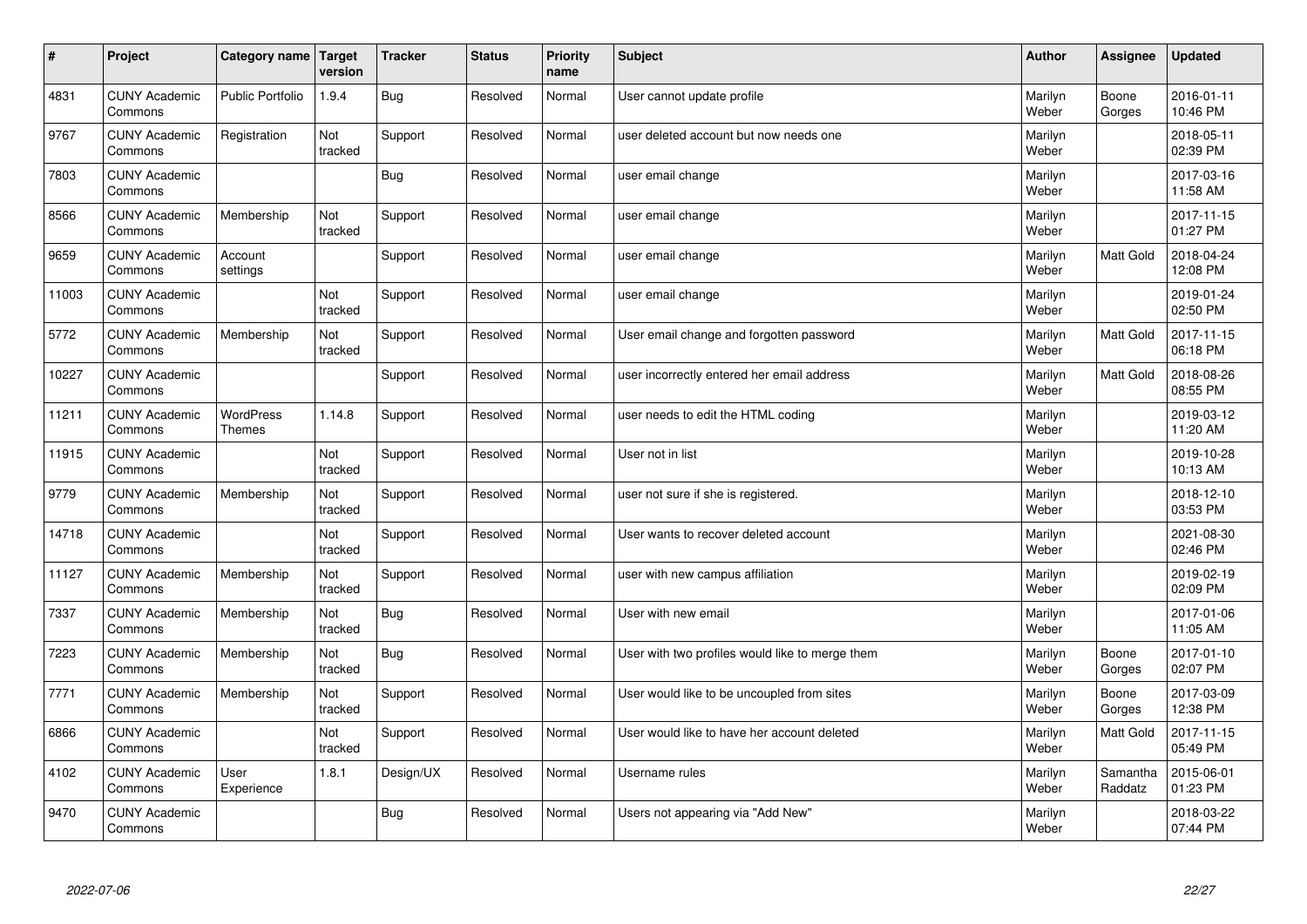| $\sharp$ | Project                         | Category name   Target           | version        | <b>Tracker</b> | <b>Status</b> | <b>Priority</b><br>name | <b>Subject</b>                                                                        | <b>Author</b>    | Assignee              | <b>Updated</b>         |
|----------|---------------------------------|----------------------------------|----------------|----------------|---------------|-------------------------|---------------------------------------------------------------------------------------|------------------|-----------------------|------------------------|
| 15252    | <b>CUNY Academic</b><br>Commons | Layout                           | Not<br>tracked | Bug            | Resolved      | Normal                  | visual glitch with the Segal Center webpage                                           | Marilyn<br>Weber | Raymond<br><b>Hoh</b> | 2022-02-03<br>04:56 PM |
| 9131     | <b>CUNY Academic</b><br>Commons |                                  |                | Support        | Resolved      | Normal                  | webrecorder.io via Firefox                                                            | Marilyn<br>Weber |                       | 2018-01-29<br>11:11 AM |
| 13878    | <b>CUNY Academic</b><br>Commons | Group cloning                    | 1.18.4         | Support        | Resolved      | High                    | When creating Group + Site and choosing 'Clone existing', cannot<br>advance to step 2 | Marilyn<br>Weber | Jeremy<br>Felt        | 2021-02-02<br>11:02 AM |
| 15241    | <b>CUNY Academic</b><br>Commons | Onboarding                       | 1.19.3         | Design/UX      | Resolved      | Normal                  | white on gray                                                                         | Marilyn<br>Weber | Boone<br>Gorges       | 2022-02-08<br>02:38 PM |
| 5872     | <b>CUNY Academic</b><br>Commons | Server                           | Not<br>tracked | <b>Bug</b>     | Resolved      | Immediate               | Whole Commons is down                                                                 | Marilyn<br>Weber | Boone<br>Gorges       | 2016-08-12<br>12:04 AM |
| 5176     | <b>CUNY Academic</b><br>Commons | Public Portfolio                 | 1.9.6          | Bug            | Resolved      | Normal                  | Widgets in Profile not saving                                                         | Marilyn<br>Weber | Boone<br>Gorges       | 2016-02-01<br>11:07 AM |
| 11091    | <b>CUNY Academic</b><br>Commons | <b>BuddyPress</b><br><b>Docs</b> | 1.14.7         | Support        | Resolved      | Normal                  | word limit for comments on a group doc?                                               | Marilyn<br>Weber |                       | 2019-02-26<br>02:04 PM |
| 8308     | <b>CUNY Academic</b><br>Commons | WordPress<br>Plugins             | Not<br>tracked | Support        | Resolved      | Normal                  | WP Migration plugin                                                                   | Marilyn<br>Weber |                       | 2017-11-15<br>01:27 PM |
| 8464     | <b>CUNY Academic</b><br>Commons |                                  | Not<br>tracked | Support        | Resolved      | Normal                  | WP UI                                                                                 | Marilyn<br>Weber |                       | 2017-10-11<br>11:23 AM |
| 9927     | <b>CUNY Academic</b><br>Commons | Membership                       | Not<br>tracked | Support        | Resolved      | Normal                  | wrong email used                                                                      | Marilyn<br>Weber | Matt Gold             | 2018-06-14<br>10:21 AM |
| 13846    | <b>CUNY Academic</b><br>Commons | <b>WordPress</b><br>Plugins      | 1.18.3         | Support        | Resolved      | Normal                  | Yoast SEO plugin problem                                                              | Marilyn<br>Weber |                       | 2021-01-19<br>05:34 PM |
| 11832    | <b>CUNY Academic</b><br>Commons | <b>WordPress</b><br>Plugins      | 1.15.11        | Support        | Resolved      | Normal                  | Yoast SEO premium for sexgenlab.org                                                   | Marilyn<br>Weber |                       | 2019-10-08<br>11:22 AM |
| 4881     | <b>CUNY Academic</b><br>Commons | ZenDesk                          | Not<br>tracked | <b>Bug</b>     | Resolved      | Normal                  | ZenDesk emails not being sent                                                         | Marilyn<br>Weber |                       | 2015-12-07<br>01:34 AM |
| 15686    | <b>CUNY Academic</b><br>Commons | ZenDesk                          | Not<br>tracked | Support        | Resolved      | Low                     | ZenDesk introducing "triggers"                                                        | Marilyn<br>Weber |                       | 2022-03-22<br>09:37 AM |
| 9955     | <b>CUNY Academic</b><br>Commons | WordPress<br>Plugins             | 1.13.4         | Support        | Rejected      | Normal                  | docx converter plugin?                                                                | Marilyn<br>Weber |                       | 2018-06-26<br>11:39 AM |
| 11634    | <b>CUNY Academic</b><br>Commons | WordPress<br>(misc)              | Not<br>tracked | <b>Bug</b>     | Rejected      | Normal                  | 'Insert Read More Tag" working oddly                                                  | Marilyn<br>Weber | Raymond<br>Hoh        | 2019-07-15<br>11:48 PM |
| 8071     | <b>CUNY Academic</b><br>Commons | WordPress<br>Plugins             | Not<br>tracked | Support        | Rejected      | Normal                  | Anthologize                                                                           | Marilyn<br>Weber |                       | 2017-05-10<br>10:15 AM |
| 15022    | <b>CUNY Academic</b><br>Commons |                                  |                | Support        | Rejected      | High                    | ArabStages                                                                            | Marilyn<br>Weber |                       | 2021-12-06<br>10:16 AM |
| 7376     | <b>CUNY Academic</b><br>Commons | Email<br>Notifications           |                | <b>Bug</b>     | Rejected      | Normal                  | automatic forwarding of blog posts not working                                        | Marilyn<br>Weber | Boone<br>Gorges       | 2017-05-01<br>10:36 PM |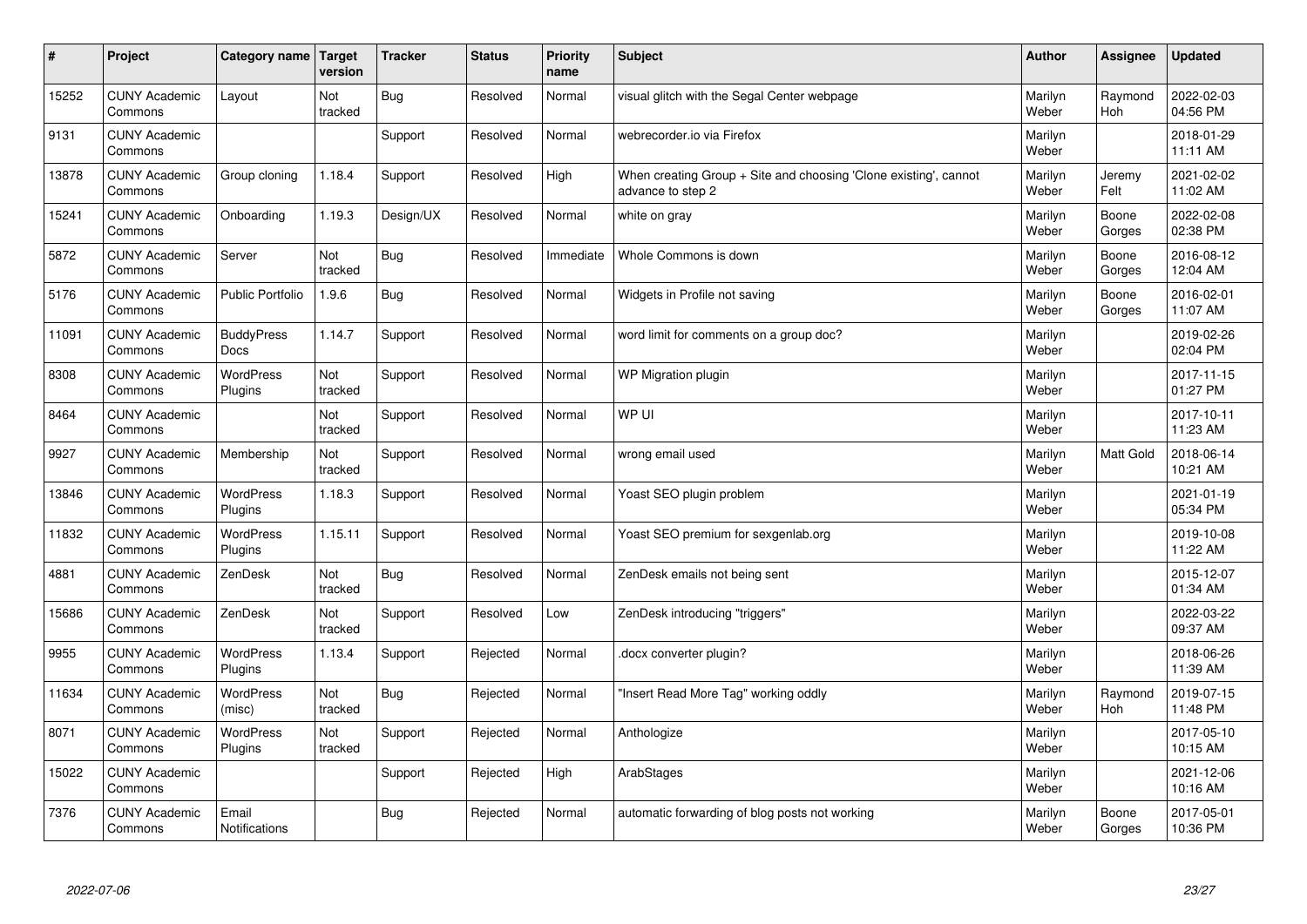| #     | Project                         | Category name   Target        | version        | <b>Tracker</b> | <b>Status</b> | <b>Priority</b><br>name | <b>Subject</b>                                                                 | <b>Author</b>    | Assignee              | <b>Updated</b>         |
|-------|---------------------------------|-------------------------------|----------------|----------------|---------------|-------------------------|--------------------------------------------------------------------------------|------------------|-----------------------|------------------------|
| 10260 | <b>CUNY Academic</b><br>Commons |                               |                | <b>Bug</b>     | Rejected      | Normal                  | bad activation email                                                           | Marilyn<br>Weber |                       | 2018-08-30<br>01:25 PM |
| 15279 | <b>CUNY Academic</b><br>Commons |                               |                | <b>Bug</b>     | Rejected      | Normal                  | big delay - cloning the history site                                           | Marilyn<br>Weber |                       | 2022-02-09<br>01:49 PM |
| 14606 | <b>CUNY Academic</b><br>Commons | <b>WordPress</b><br>(misc)    | Not<br>tracked | Support        | Rejected      | Normal                  | calendar wrong month                                                           | Marilyn<br>Weber |                       | 2021-07-23<br>12:11 PM |
| 3673  | <b>CUNY Academic</b><br>Commons |                               |                | <b>Bug</b>     | Rejected      | Normal                  | CBox pagination issue with the Wiki                                            | Marilyn<br>Weber |                       | 2014-11-20<br>04:08 PM |
| 3674  | <b>CUNY Academic</b><br>Commons |                               |                | Bug            | Rejected      | Normal                  | CBox pagination issue with the Wiki                                            | Marilyn<br>Weber |                       | 2014-11-20<br>05:03 PM |
| 10562 | <b>CUNY Academic</b><br>Commons |                               |                | Bug            | Rejected      | Normal                  | Commons is down                                                                | Marilyn<br>Weber |                       | 2018-10-23<br>10:49 AM |
| 3417  | <b>CUNY Academic</b><br>Commons | <b>BuddyPress</b><br>(misc)   | Not<br>tracked | <b>Bug</b>     | Rejected      | High                    | copying two commons groups                                                     | Marilyn<br>Weber | Marilyn<br>Weber      | 2014-11-05<br>09:56 AM |
| 5083  | <b>CUNY Academic</b><br>Commons | WordPress<br>Plugins          | 1.9.5          | Support        | Rejected      | Normal                  | creating a shortcode for the iframe code of the google form                    | Marilyn<br>Weber | Marilyn<br>Weber      | 2016-01-12<br>04:25 PM |
| 14711 | <b>CUNY Academic</b><br>Commons |                               |                | Support        | Rejected      | Normal                  | Custom Facebook Feed plugin problem                                            | Marilyn<br>Weber |                       | 2022-04-27<br>04:29 PM |
| 3093  | <b>CUNY Academic</b><br>Commons | WordPress<br>Plugins          |                | <b>Bug</b>     | Rejected      | Normal                  | <b>Custom Google Maps</b>                                                      | Marilyn<br>Weber | Boone<br>Gorges       | 2014-05-02<br>10:52 AM |
| 13916 | <b>CUNY Academic</b><br>Commons |                               |                | Support        | Rejected      | Normal                  | <b>Custom Sidebars</b>                                                         | Marilyn<br>Weber |                       | 2021-02-23<br>10:45 AM |
| 14360 | <b>CUNY Academic</b><br>Commons |                               |                | Support        | Rejected      | Normal                  | danielgerouldarchives.org?                                                     | Marilyn<br>Weber |                       | 2021-04-27<br>10:42 AM |
| 13121 | <b>CUNY Academic</b><br>Commons |                               |                | Support        | Rejected      | Normal                  | embed a DropBox Paper file                                                     | Marilyn<br>Weber |                       | 2020-08-25<br>10:56 AM |
| 13169 | <b>CUNY Academic</b><br>Commons |                               | 1.17.4         | Support        | Rejected      | Normal                  | footer logo image has no alt-text                                              | Marilyn<br>Weber |                       | 2020-09-22<br>10:18 AM |
| 5988  | <b>CUNY Academic</b><br>Commons | Support                       |                | Support        | Rejected      | Normal                  | Forbidden error when trying to join                                            | Marilyn<br>Weber | Boone<br>Gorges       | 2016-09-08<br>01:42 PM |
| 5448  | <b>CUNY Academic</b><br>Commons | Email<br><b>Notifications</b> | 1.10.2         | <b>Bug</b>     | Rejected      | Normal                  | garbled CAC activity digests                                                   | Marilyn<br>Weber | Raymond<br><b>Hoh</b> | 2016-11-20<br>02:38 AM |
| 10850 | <b>CUNY Academic</b><br>Commons |                               |                | Support        | Rejected      | Normal                  | Gravity form being resent                                                      | Marilyn<br>Weber |                       | 2018-12-20<br>10:18 PM |
| 13012 | <b>CUNY Academic</b><br>Commons | <b>WordPress</b><br>(misc)    |                | Support        | Rejected      | Normal                  | icon image associated with the teaching template's Creative Commons<br>License | Marilyn<br>Weber | Raymond<br><b>Hoh</b> | 2020-08-25<br>10:56 AM |
| 7668  | <b>CUNY Academic</b><br>Commons | <b>WordPress</b><br>Plugins   |                | Support        | Rejected      | Normal                  | Iframes question                                                               | Marilyn<br>Weber |                       | 2017-04-11<br>09:29 PM |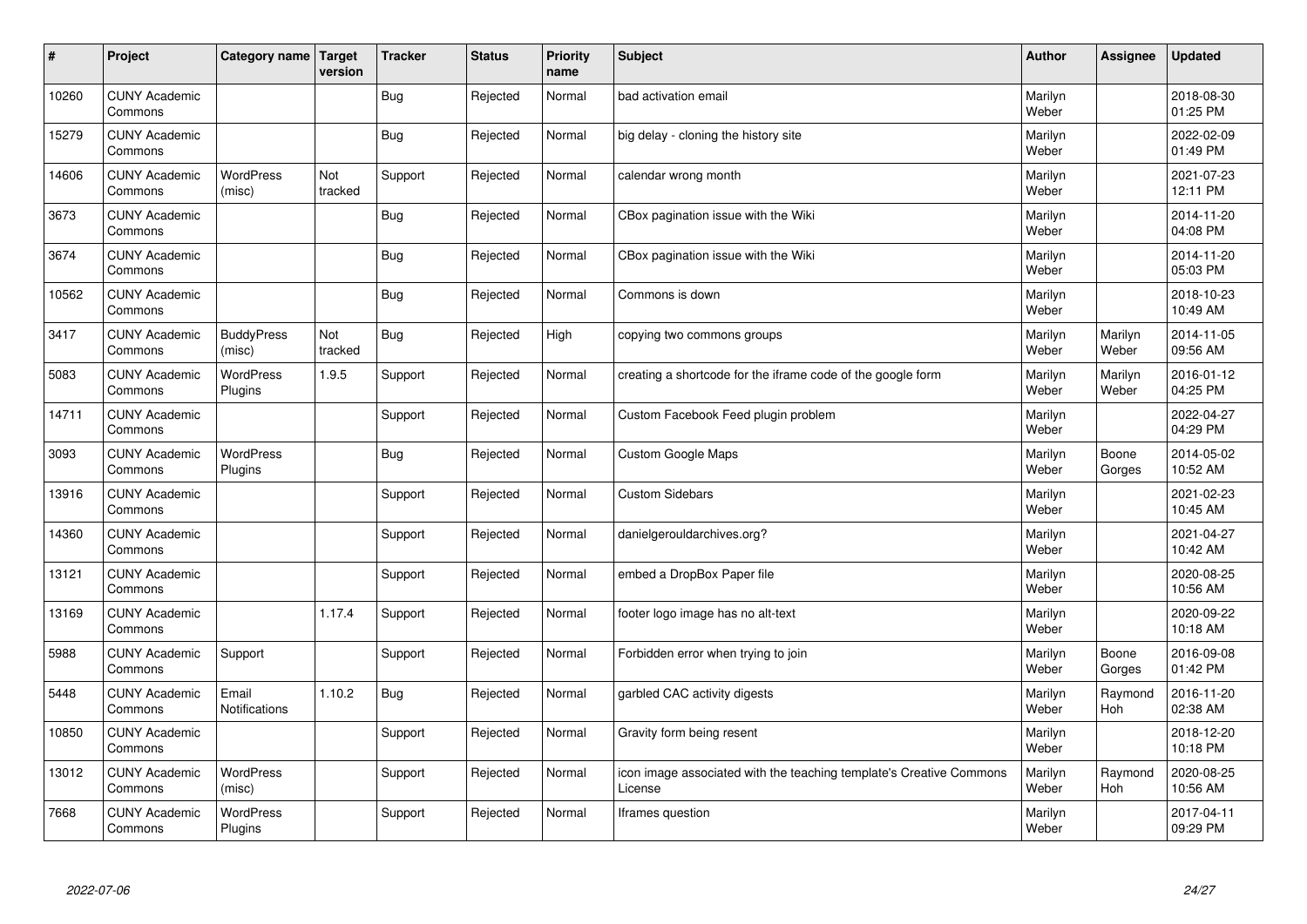| $\sharp$ | Project                         | Category name   Target      | version        | <b>Tracker</b> | <b>Status</b> | <b>Priority</b><br>name | <b>Subject</b>                                               | <b>Author</b>    | <b>Assignee</b>   | <b>Updated</b>         |
|----------|---------------------------------|-----------------------------|----------------|----------------|---------------|-------------------------|--------------------------------------------------------------|------------------|-------------------|------------------------|
| 14625    | <b>CUNY Academic</b><br>Commons |                             | Not<br>tracked | Support        | Rejected      | Normal                  | image won't appear in slideshow.                             | Marilyn<br>Weber |                   | 2021-07-27<br>10:33 AM |
| 6800     | <b>CUNY Academic</b><br>Commons |                             |                | Bug            | Rejected      | Immediate               | Is something going on?                                       | Marilyn<br>Weber |                   | 2016-11-18<br>04:40 PM |
| 15610    | <b>CUNY Academic</b><br>Commons | <b>WordPress</b><br>Plugins | Not<br>tracked | Support        | Rejected      | Normal                  | Loops & Logic plugin                                         | Marilyn<br>Weber | Raymond<br>Hoh    | 2022-03-19<br>11:16 AM |
| 14972    | <b>CUNY Academic</b><br>Commons |                             |                | Support        | Rejected      | Normal                  | Mailchimp plugin                                             | Marilyn<br>Weber |                   | 2021-11-17<br>02:13 PM |
| 13918    | <b>CUNY Academic</b><br>Commons |                             | Not<br>tracked | Support        | Rejected      | Normal                  | MailPoet Newsletters Premium plugin                          | Marilyn<br>Weber |                   | 2021-02-09<br>11:01 AM |
| 6338     | <b>CUNY Academic</b><br>Commons |                             |                | Bug            | Rejected      | Normal                  | Multiple email notifications for each blog post              | Marilyn<br>Weber | Boone<br>Gorges   | 2016-10-18<br>08:45 PM |
| 6575     | <b>CUNY Academic</b><br>Commons | Groups (misc)               |                | Bug            | Rejected      | Normal                  | No papers link for the group "social paper"                  | Marilyn<br>Weber |                   | 2016-11-02<br>10:39 PM |
| 14448    | <b>CUNY Academic</b><br>Commons | Password<br>Reset           | Not<br>tracked | Bug            | Rejected      | Normal                  | password reset weirdness                                     | Marilyn<br>Weber | Raymond<br>Hoh    | 2021-05-12<br>01:34 PM |
| 13201    | <b>CUNY Academic</b><br>Commons |                             |                | Support        | Rejected      | Low                     | PDF embedder                                                 | Marilyn<br>Weber |                   | 2020-09-29<br>11:37 AM |
| 14016    | <b>CUNY Academic</b><br>Commons |                             |                | Support        | Rejected      | Normal                  | PDFs not downloading                                         | Marilyn<br>Weber |                   | 2021-02-22<br>11:00 AM |
| 5345     | <b>CUNY Academic</b><br>Commons | Social Paper                | 1.9.17         | Feature        | Rejected      | Normal                  | Plus symbol problem in SP                                    | Marilyn<br>Weber | Christian<br>Wach | 2016-05-27<br>04:26 AM |
| 9587     | <b>CUNY Academic</b><br>Commons |                             |                | Support        | Rejected      | Normal                  | possible request for the "PDF Poster" plugin                 | Marilyn<br>Weber |                   | 2018-04-24<br>10:52 AM |
| 8195     | <b>CUNY Academic</b><br>Commons |                             |                | Support        | Rejected      | Normal                  | possible to make the Profile pic semi-hidden?                | Marilyn<br>Weber |                   | 2017-05-24<br>11:00 PM |
| 12205    | <b>CUNY Academic</b><br>Commons |                             |                | Support        | Rejected      | Normal                  | possible update to the 2019 theme?                           | Marilyn<br>Weber |                   | 2020-01-14<br>12:08 PM |
| 5184     | <b>CUNY Academic</b><br>Commons | Social Paper                |                | Bug            | Rejected      | Normal                  | Problem linking SP to a group                                | Marilyn<br>Weber | Boone<br>Gorges   | 2016-02-21<br>12:27 PM |
| 9518     | <b>CUNY Academic</b><br>Commons |                             | Not<br>tracked | Support        | Rejected      | Normal                  | problems with site on Internet Explorer                      | Marilyn<br>Weber | Raymond<br>Hoh    | 2019-03-11<br>11:18 PM |
| 9885     | <b>CUNY Academic</b><br>Commons |                             |                | Support        | Rejected      | Normal                  | Publications field problem                                   | Marilyn<br>Weber |                   | 2018-06-06<br>01:18 PM |
| 9684     | <b>CUNY Academic</b><br>Commons |                             |                | Support        | Rejected      | Normal                  | SEO cleanup for newlaborforum.cuny.edu                       | Marilyn<br>Weber |                   | 2018-04-30<br>10:29 AM |
| 11267    | <b>CUNY Academic</b><br>Commons |                             |                | Support        | Rejected      | Normal                  | signing up with a nonCUNY signup code from the Register page | Marilyn<br>Weber |                   | 2019-03-26<br>03:00 PM |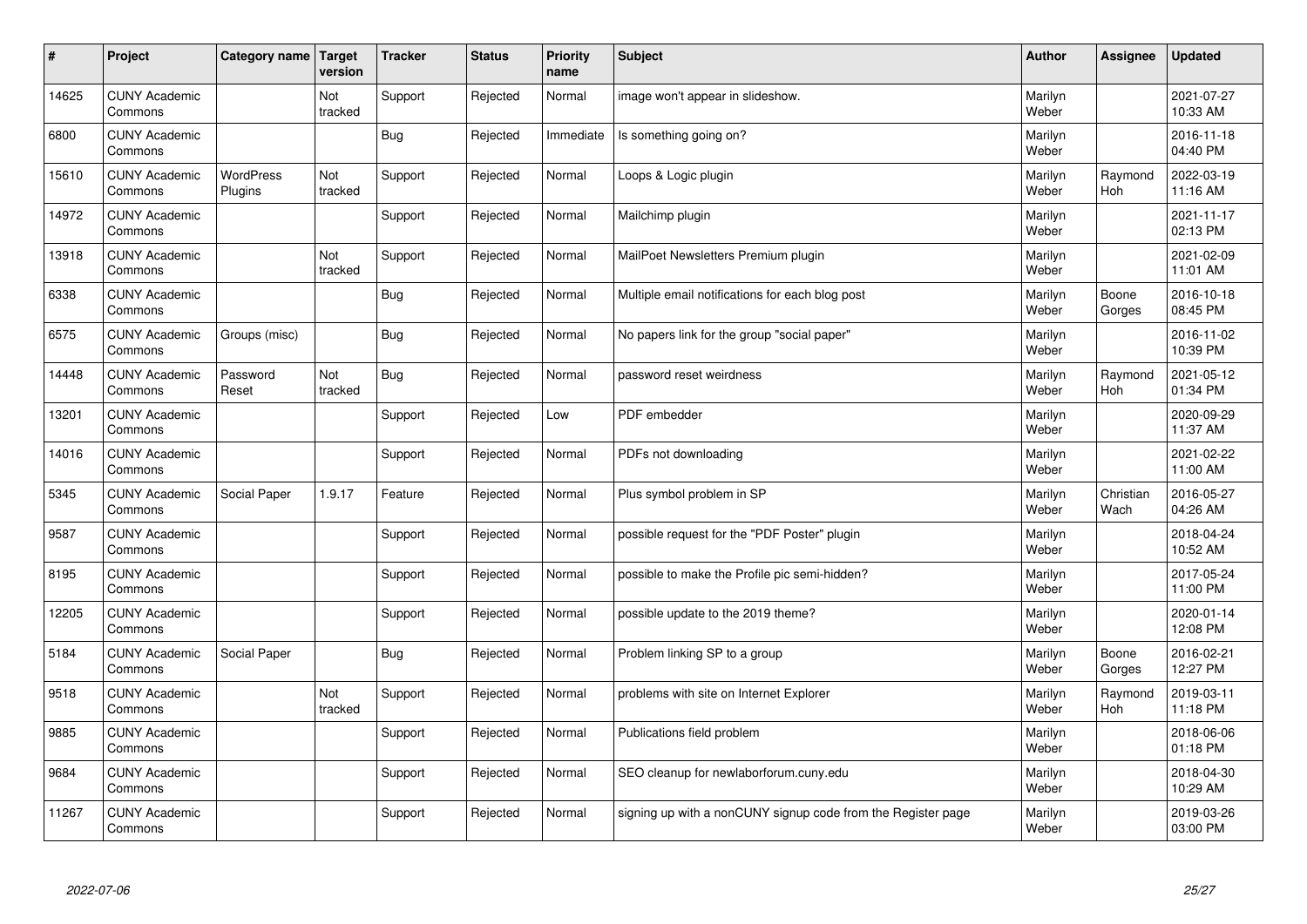| #     | Project                         | Category name   Target      | version        | <b>Tracker</b> | <b>Status</b> | <b>Priority</b><br>name | <b>Subject</b>                                                       | <b>Author</b>    | Assignee            | <b>Updated</b>         |
|-------|---------------------------------|-----------------------------|----------------|----------------|---------------|-------------------------|----------------------------------------------------------------------|------------------|---------------------|------------------------|
| 13160 | <b>CUNY Academic</b><br>Commons |                             |                | Support        | Rejected      | Normal                  | site not working on iphone                                           | Marilyn<br>Weber |                     | 2020-08-25<br>10:58 AM |
| 9033  | <b>CUNY Academic</b><br>Commons |                             |                | Support        | Rejected      | Normal                  | Site search terms                                                    | Marilyn<br>Weber |                     | 2017-12-22<br>01:10 PM |
| 9275  | <b>CUNY Academic</b><br>Commons |                             |                | Support        | Rejected      | Normal                  | soft chalk page?                                                     | Marilyn<br>Weber | Boone<br>Gorges     | 2018-04-09<br>10:37 AM |
| 12986 | <b>CUNY Academic</b><br>Commons |                             |                | Support        | Rejected      | Normal                  | Someone is trying to create accounts using random CUNY entity emails | Marilyn<br>Weber |                     | 2020-07-02<br>09:47 PM |
| 3136  | <b>CUNY Academic</b><br>Commons | <b>WordPress</b><br>Plugins |                | <b>Bug</b>     | Rejected      | Normal                  | The Easy Rotator                                                     | Marilyn<br>Weber | Boone<br>Gorges     | 2014-04-01<br>10:26 PM |
| 10838 | <b>CUNY Academic</b><br>Commons |                             | 1.15.3         | Support        | Rejected      | Normal                  | two plugin/theme requests from a digital fellow                      | Marilyn<br>Weber |                     | 2019-06-11<br>10:31 AM |
| 13217 | <b>CUNY Academic</b><br>Commons |                             |                | Support        | Rejected      | Normal                  | upload recordings of our past webinars?                              | Marilyn<br>Weber |                     | 2020-08-25<br>07:56 AM |
| 9996  | <b>CUNY Academic</b><br>Commons | Membership                  | Not<br>tracked | Support        | Rejected      | Normal                  | user email change request                                            | Marilyn<br>Weber |                     | 2018-07-16<br>10:49 AM |
| 5051  | <b>CUNY Academic</b><br>Commons | Social Paper                |                | Feature        | Rejected      | Low                     | Visual cues for comments (SP suggestion #2)                          | Marilyn<br>Weber | Samantha<br>Raddatz | 2016-02-10<br>10:01 AM |
| 13637 | <b>CUNY Academic</b><br>Commons |                             |                | Support        | Abandoned     | Normal                  | All-in-One Migration plugin request                                  | Marilyn<br>Weber |                     | 2020-12-08<br>10:46 AM |
| 14850 | <b>CUNY Academic</b><br>Commons |                             |                | Support        | Abandoned     | Normal                  | brooklyn waterfront site "connection not secure"                     | Marilyn<br>Weber |                     | 2022-04-27<br>04:56 PM |
| 7226  | <b>CUNY Academic</b><br>Commons | Registration                | Not<br>tracked | <b>Bug</b>     | Abandoned     | Normal                  | Community college student cannot register?                           | Marilyn<br>Weber |                     | 2017-11-15<br>01:55 PM |
| 9134  | <b>CUNY Academic</b><br>Commons | Membership                  | Not<br>tracked | Support        | Abandoned     | Normal                  | former user                                                          | Marilyn<br>Weber | <b>Matt Gold</b>    | 2019-09-18<br>10:26 AM |
| 13584 | <b>CUNY Academic</b><br>Commons |                             |                | Support        | Abandoned     | Normal                  | Graphy theme question                                                | Marilyn<br>Weber |                     | 2021-09-14<br>10:41 AM |
| 13596 | <b>CUNY Academic</b><br>Commons |                             |                | Support        | Abandoned     | Normal                  | invited as Author but show as Contributor                            | Marilyn<br>Weber |                     | 2021-09-14<br>10:41 AM |
| 13288 | <b>CUNY Academic</b><br>Commons |                             |                | Support        | Abandoned     | Normal                  | log in problems on iPhone 6                                          | Marilyn<br>Weber |                     | 2020-10-27<br>10:26 AM |
| 10571 | <b>CUNY Academic</b><br>Commons |                             | Not<br>tracked | Support        | Abandoned     | Normal                  | newsletter queue problem                                             | Marilyn<br>Weber |                     | 2018-12-10<br>03:58 PM |
| 14148 | <b>CUNY Academic</b><br>Commons |                             |                | Support        | Abandoned     | Normal                  | post notification problem                                            | Marilyn<br>Weber |                     | 2021-09-14<br>10:43 AM |
| 5713  | <b>CUNY Academic</b><br>Commons | <b>WordPress</b><br>(misc)  | Not<br>tracked | Bug            | Abandoned     | High                    | Site freezing                                                        | Marilyn<br>Weber | Boone<br>Gorges     | 2017-11-15<br>10:58 AM |